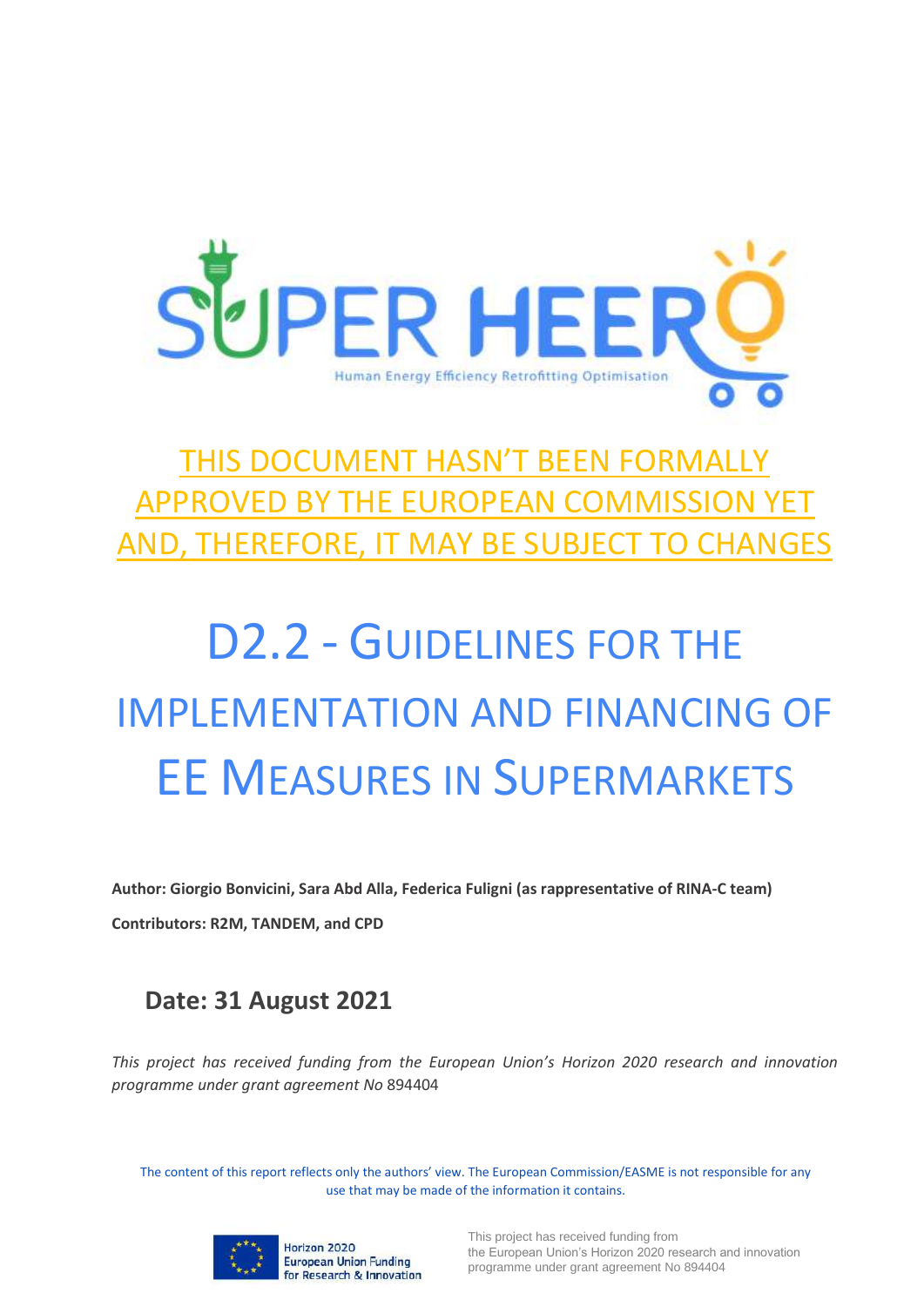

| Project details       |                                                                    |                         |                        |  |
|-----------------------|--------------------------------------------------------------------|-------------------------|------------------------|--|
| Project acronym       | SUPER-HEERO                                                        | <b>Start / Duration</b> | 01-06-2020 / 30 months |  |
| <b>Topic</b>          | financing<br>Innovative<br>efficiency<br>for energy<br>investments | <b>Call identifier</b>  | H2020-LC-SC3-EE-2019   |  |
| <b>Type of Action</b> | <b>CSA</b>                                                         | Coordinator             | <b>R2M Solution</b>    |  |
| Website               | www.super-heero.eu                                                 |                         |                        |  |

| Deliverable details               |                                                                                   |                            |                   |  |
|-----------------------------------|-----------------------------------------------------------------------------------|----------------------------|-------------------|--|
| <b>Number</b>                     | D <sub>2.2</sub>                                                                  |                            |                   |  |
| <b>Title</b>                      | Guidelines for the implementation and financing of EE Measures in<br>Supermarkets |                            |                   |  |
| <b>Work Package</b>               | WP <sub>2</sub>                                                                   |                            |                   |  |
| <b>Dissemination</b><br>level     | PU                                                                                | <b>Nature</b>              | Report            |  |
| Due date (M)                      | M12                                                                               | <b>Submission date (M)</b> | M15               |  |
| <b>Deliverable</b><br>responsible | RINA-C                                                                            | <b>Contact person</b>      | Giorgio Bonvicini |  |

| Deliverable Contributors |                         |                  |                              |                                      |
|--------------------------|-------------------------|------------------|------------------------------|--------------------------------------|
|                          | <b>Name</b>             | Organisation     | Role / Title                 | E-mail                               |
| Author(s)                | Giorgio Bonvicini       | RINA-C           | Senior<br>Energy<br>Engineer | giorgio.bonvicini@rina.org           |
| Contributors             | Federica Fuligni        | RINA-C           | Engineer                     | federica.fuligni@rina.org            |
|                          | Sara Abd Alla           | RINA-C           | Engineer                     | sara.abdalla@rina.org                |
| Reviewer(s)              | <b>Thomas Messervey</b> | R <sub>2</sub> M | CEO                          | thomas.messervey@r2ms<br>olution.com |

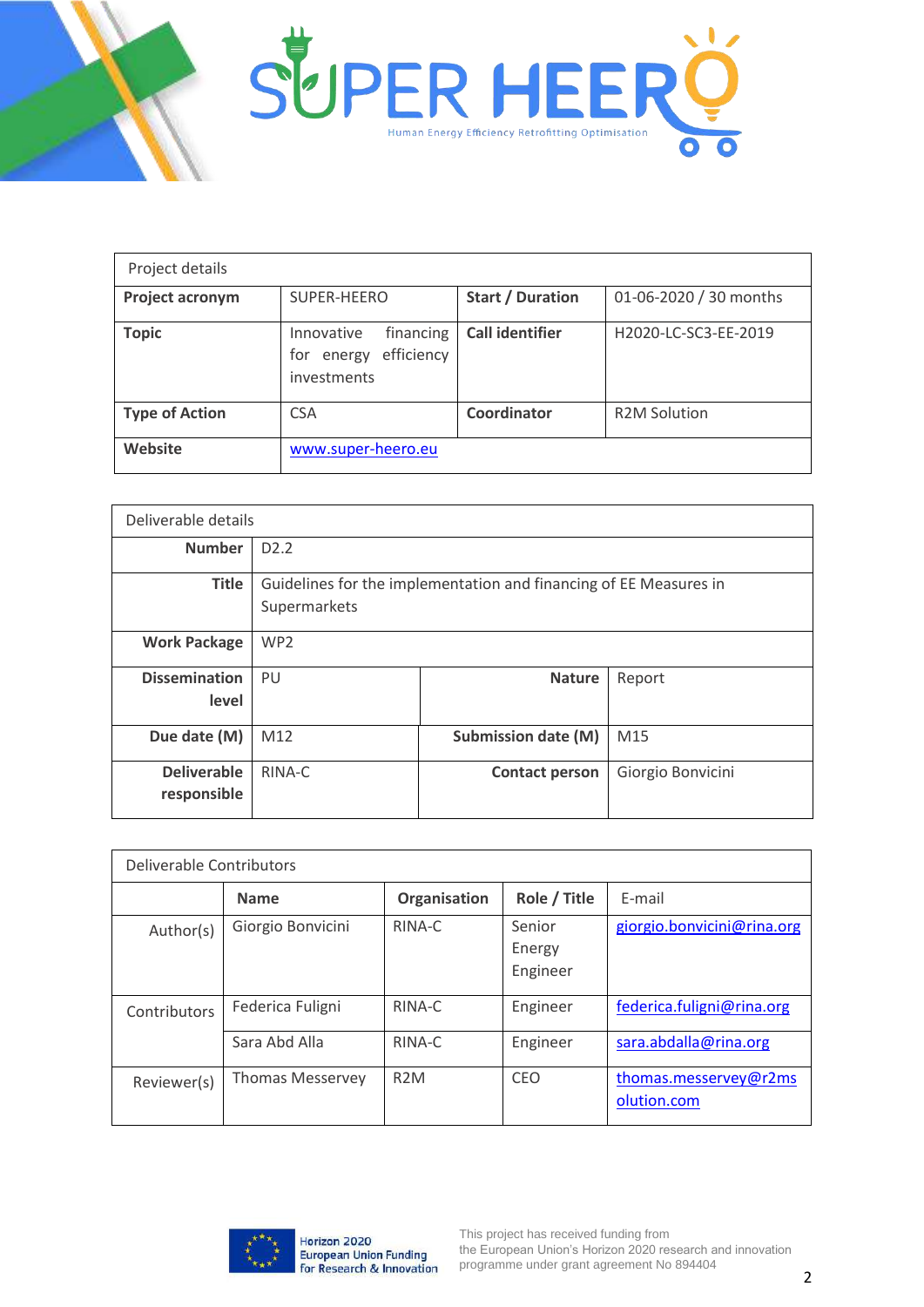



|                                         | Adrián Cañamares        | Creara           | Analyst   | acc@creara.es                        |
|-----------------------------------------|-------------------------|------------------|-----------|--------------------------------------|
| Final review<br>and quality<br>approval | <b>Thomas Messervey</b> | R <sub>2</sub> M | CEO       | thomas.messervey@r2ms<br>olution.com |
|                                         | Giulia                  | Carbonari        | <b>PM</b> | giulia.carbonari@r2msolut<br>ion.com |

| Document History |                |                             |                                                   |
|------------------|----------------|-----------------------------|---------------------------------------------------|
| Date             | <b>Version</b> | <b>Name</b>                 | Changes                                           |
| 13/01/2021       | 0.1            | Giorgio<br><b>Bonvicini</b> | <b>Draft ToC for comments</b>                     |
| 08/07/2021       | 1.0            | Giorgio<br><b>Bonvicini</b> | First complete draft for review                   |
| 14/07/2021       | 1.1            | <b>Thomas</b><br>Messervey  | Review by Coordinator                             |
| 16/07/2021       | 1.2            | Giorgio<br><b>Bonvicini</b> | Updated version according to received<br>comments |
| 19/08/2021       | 1.3            | Thomas<br>Messervey         | <b>Additional feedback</b>                        |
| 30/08/2021       | 1.4            | Adrián<br>Cañamares         | Second review                                     |
| 31/08/2021       | 1.5            | Giulia<br>Carbonari         | Final quality check                               |

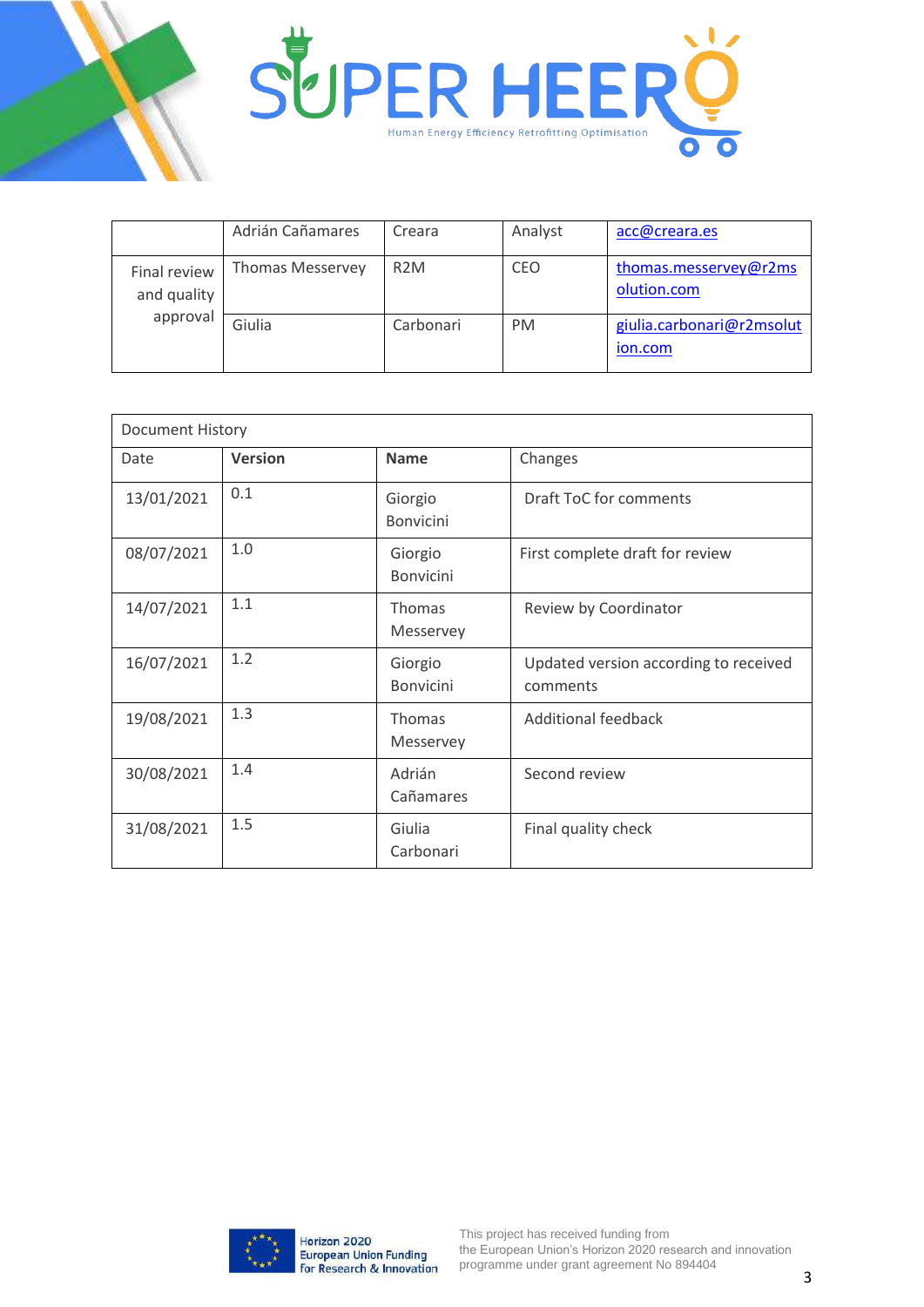

# TABLE OF CONTENTS

| 1.        |                                                                    |  |
|-----------|--------------------------------------------------------------------|--|
| 2.<br>2.1 |                                                                    |  |
| 2.2       |                                                                    |  |
| 3.<br>3.1 |                                                                    |  |
| 3.1.1     | Energy Audit and Implementation of Energy Management System  12    |  |
| 3.1.2     |                                                                    |  |
| 3.1.3     |                                                                    |  |
| 3.1.4     |                                                                    |  |
| 3.1.5     | Microclimate Design and Simulation using Nature-Based Solutions 14 |  |
| 3.1.6     |                                                                    |  |
| 3.1.7     |                                                                    |  |
| 3.1.8     |                                                                    |  |
| 3.2       |                                                                    |  |
| 3.2.1     |                                                                    |  |
| 3.2.2     |                                                                    |  |
| 3.2.3     |                                                                    |  |
| 3.2.4     |                                                                    |  |
| 3.2.5     |                                                                    |  |
| 3.2.6     |                                                                    |  |
| 3.2.7     |                                                                    |  |
| 3.2.8     |                                                                    |  |
| 3.3       |                                                                    |  |
| 3.3.1     |                                                                    |  |
| 3.3.2     |                                                                    |  |

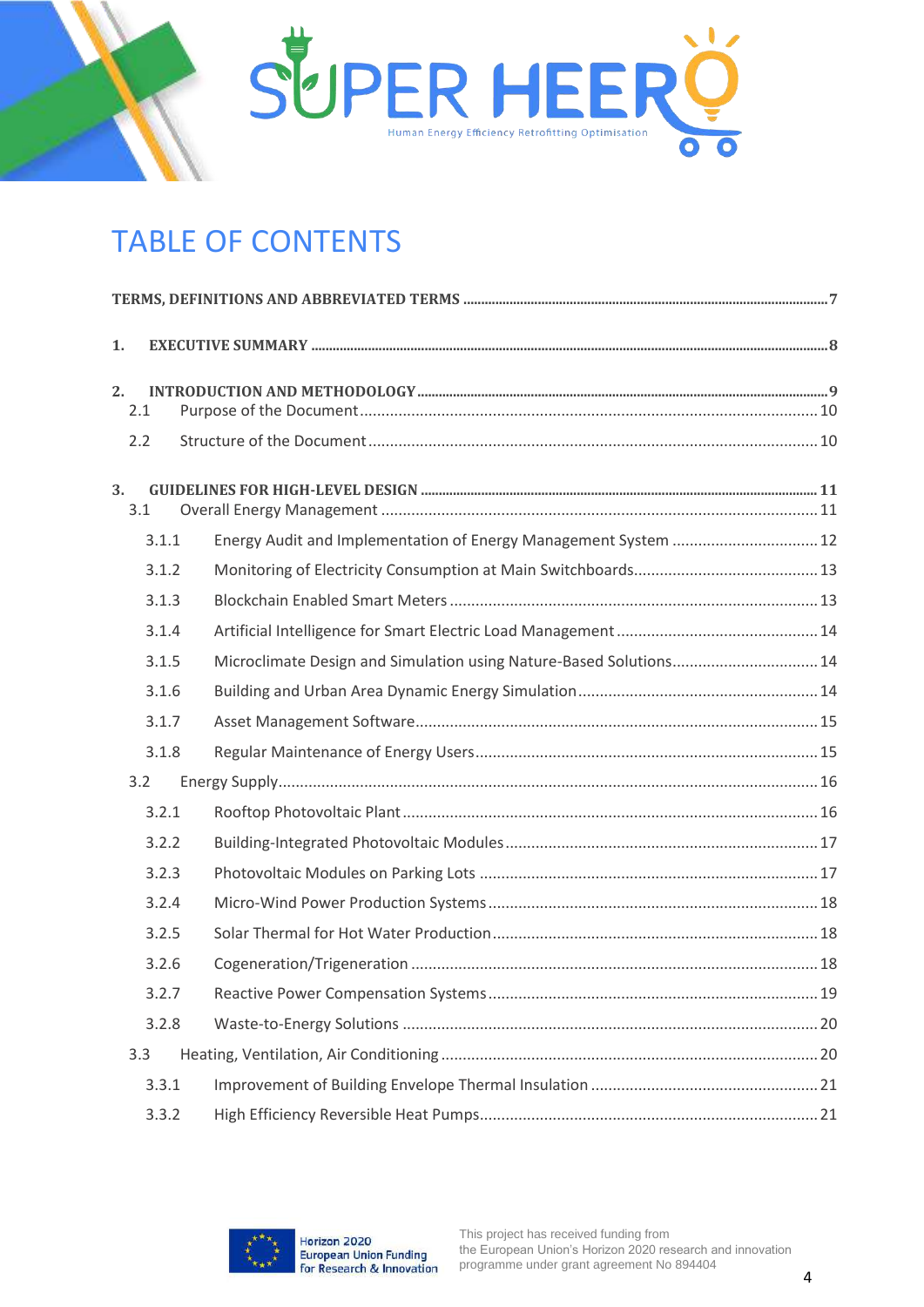

| 3.3.3  |                                                                     |    |
|--------|---------------------------------------------------------------------|----|
| 3.3.4  |                                                                     |    |
| 3.3.5  |                                                                     |    |
| 3.3.6  |                                                                     |    |
| 3.3.7  |                                                                     |    |
| 3.3.8  |                                                                     |    |
| 3.3.9  |                                                                     |    |
| 3.3.10 |                                                                     |    |
| 3.3.11 |                                                                     |    |
| 3.3.12 |                                                                     |    |
| 3.3.13 |                                                                     |    |
| 3.4    |                                                                     |    |
| 3.4.1  |                                                                     |    |
| 3.4.2  |                                                                     |    |
| 3.4.3  |                                                                     |    |
| 3.4.4  |                                                                     |    |
| 3.4.5  |                                                                     |    |
| 3.4.6  |                                                                     |    |
| 3.5    |                                                                     |    |
| 3.5.1  |                                                                     |    |
| 3.5.2  |                                                                     |    |
| 3.5.3  | Use of Centralized instead of Standalone Refrigerating Equipment 31 |    |
| 3.5.4  |                                                                     |    |
|        |                                                                     |    |
| 3.7    |                                                                     |    |
| 3.7.1  |                                                                     |    |
| 3.7.2  |                                                                     |    |
| 3.7.3  |                                                                     |    |
|        |                                                                     |    |
|        | <b>POTENTIAL PATHWAVS TO ENERGY EFFICIENCY</b>                      | 35 |

**4. [POTENTIAL PATHWAYS TO ENERGY EFFICIENCY](#page-34-0) ...........................................................................................35** 4.1 [Definition of Supermarkets' and Measures' Clusters](#page-34-1)................................................................35

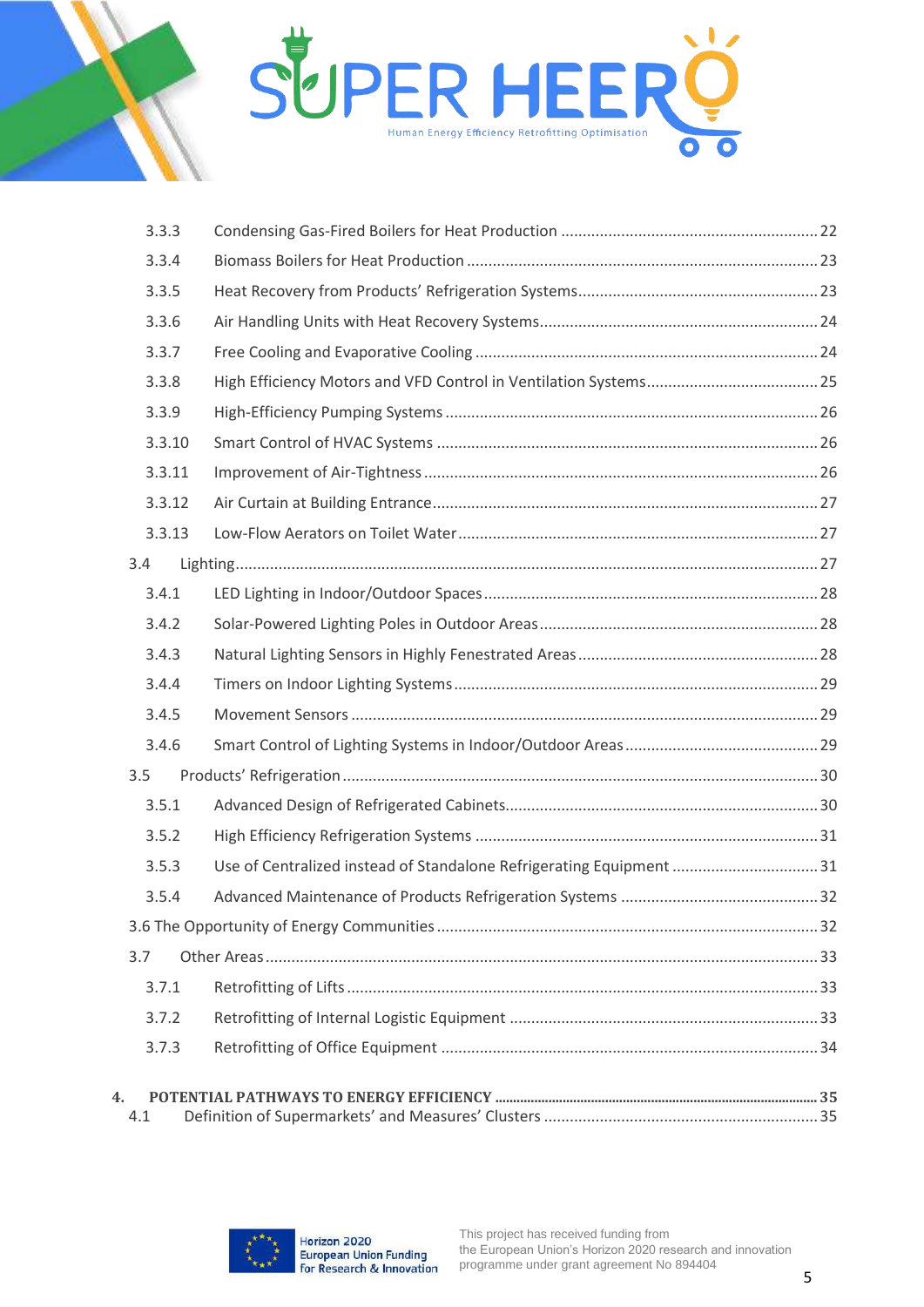

|    | 4.1.1                                                            |  |
|----|------------------------------------------------------------------|--|
|    | 4.1.2                                                            |  |
|    | 4.1.3                                                            |  |
|    | 4.1.4                                                            |  |
|    | 4.2                                                              |  |
|    | 4.3                                                              |  |
|    | 4.4                                                              |  |
| 5. | 5.1<br>5.2<br>5.2.1<br>5.2.2<br>5.2.3<br>5.2.4<br>5.2.5<br>5.2.6 |  |
|    | 5.3                                                              |  |
| 6. |                                                                  |  |

 $\bullet$ 

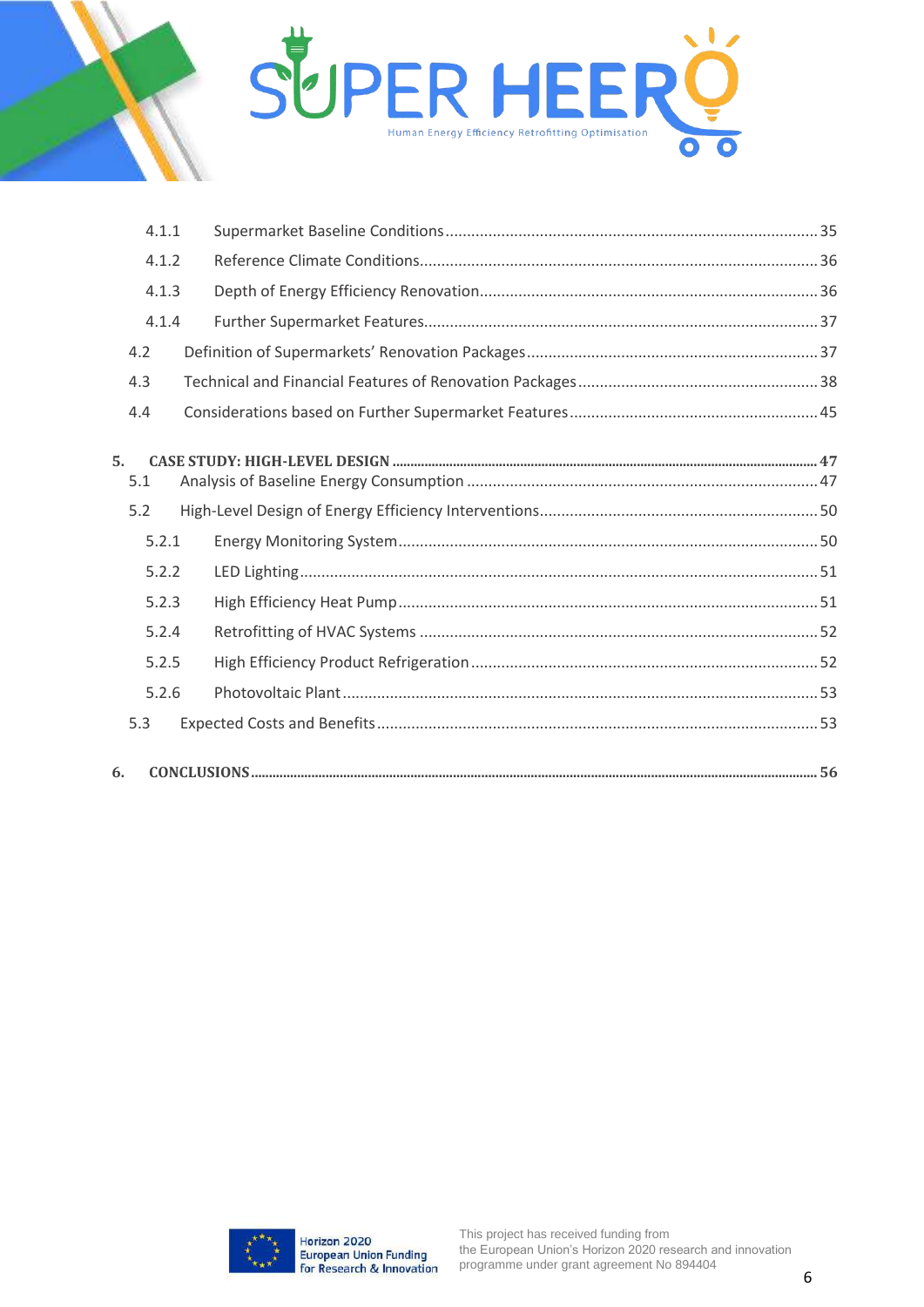

# <span id="page-6-0"></span>Terms, definitions and abbreviated terms

| <b>List of Acronyms</b> |                                                                                       |             |                                                 |
|-------------------------|---------------------------------------------------------------------------------------|-------------|-------------------------------------------------|
| Acronym                 | <b>Definition</b>                                                                     | Acronym     | Definition                                      |
| AHU                     | Air Handling Unit                                                                     | <b>GHG</b>  | Greenhouse Gas                                  |
| AI                      | Artificial Intelligence                                                               | <b>HVAC</b> | Heating,<br>Ventilation,<br>Air<br>Conditioning |
| <b>ASHRAE</b>           | American<br>Society of<br>Heating,<br>Refrigerating and Air-Conditioning<br>Engineers | LED         | <b>Light-Emitting Diode</b>                     |
| <b>ATM</b>              | <b>Automated Teller Machine</b>                                                       | LHV         | Lower Heating Value                             |
| <b>BIPV</b>             | <b>Building-Integrated Photovoltaic</b>                                               | M           | Month                                           |
| <b>BMS</b>              | <b>Building Management System</b>                                                     | <b>PLC</b>  | Programmable Logic Controller                   |
| <b>CHP</b>              | <b>Combined Heat and Power</b>                                                        | PV          | Photovoltaic                                    |
| COP                     | <b>Coefficient of Performance</b>                                                     | <b>PVC</b>  | Polyvinyl chloride                              |
| <b>DHW</b>              | <b>Domestic Hot Water</b>                                                             | R&D         | <b>Research and Development</b>                 |
| <b>EMS</b>              | Energy Management Software (or<br>System)                                             | <b>RES</b>  | Renewable Energy Source                         |
| EPC                     | <b>Energy Performance Contract</b>                                                    | <b>SME</b>  | <b>Small-Medium Enterprise</b>                  |
| <b>ESCO</b>             | <b>Energy Service Company</b>                                                         | <b>TRL</b>  | <b>Technology Readiness Level</b>               |
| <b>ESG</b>              | <b>Environmental Social Governance</b>                                                | <b>VFD</b>  | Variable Frequency Drive                        |
| EU                      | European Union                                                                        | <b>WP</b>   | Work package                                    |
| EV                      | <b>Electric Vehicle</b>                                                               |             |                                                 |



7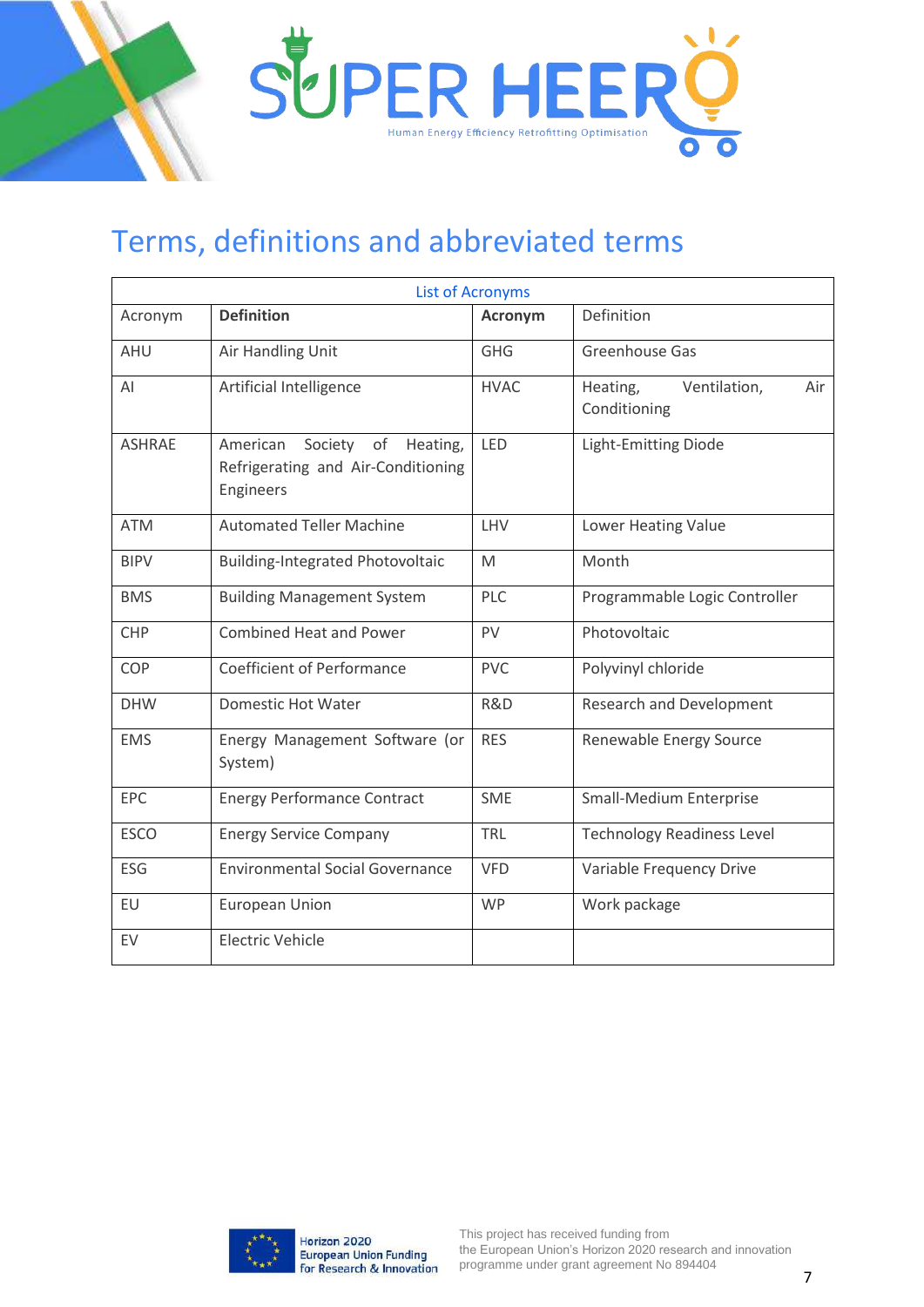

# <span id="page-7-0"></span>1. Executive Summary

The SUPER HEERO project aims at providing a replicable financial scheme for energy efficiency investment in small and medium supermarkets, based on stakeholder and community engagement. Note that by supermarkets we refer to stores and shops offering a wide variety of food, beverages and household products: they are larger and have a wider selection of products than grocery stores but are smaller and more limited in the range of merchandise than a hypermarket or big-box market.

In D2.1 of the SUPER HEERO Project, delivered in December 2020 and available on the project website, building upon a high-level analysis of typical supermarkets' energy systems and equipment, a catalogue was created with the 42 most relevant and easy to replicate energy efficiency measures to be promoted by SUPER-HEERO renovation approach.

In the present D2.2 of the SUPER HEERO Project, guidelines for high-level design of all the 42 energy efficiency measures included in the catalogue are drafted. The guidelines are referred to the overall energy management of the supermarket, the improvement of energy supply, and the main areas of energy use in the supermarket, i.e. the HVAC (Heating, Ventilation, Air Conditioning) systems, lighting, products refrigeration and other areas.

After having drafted the guidelines for high-level design, practical examples are presented. Energy efficiency renovation packages have been created by selecting from the catalogue of potential energy efficiency actions the most suitable ones for supermarkets based on specific baseline conditions (old, medium, new) and geographical location (Northern or Southern Europe). To account for the budget availability of the supermarket, energy efficiency renovation packages have been created with different depth and consequently different investment needed.

Based on this approach, 18 renovation packages were created and analysed in order to evaluate the investment needed, the achievable energy savings and the consequent potential economic savings and pay-back time. All the values are presented per unit of area of the supermarket, in order to allow – with a certain degree of accuracy – extrapolation for supermarkets of different sizes. A case study based on data from a real supermarket is also presented and discussed.

Based on the results of the analysis, it is highlighted that a wide range of opportunities for renovation measures exist, characterized by an investment below or around 200,000  $\epsilon$  (for a 400 m<sup>2</sup> supermarket) and a payback below 5-6 years. The study finds that "basic" renovation packages typically on "old" supermarkets have the best cost-benefit ratio, since they aim at taking "low-hanging fruits", whereas interventions on supermarkets with better starting conditions might be slightly less profitable but can be interesting and/or necessary to meet corporate sustainability targets. Benefits beyond energy efficiency to a wider set of sustainability metrics and linkages to Environmental Sustainability Goals and Corporate Social Responsibility are possible also thanks to the innovative financing measures being developed in the SUPER HEERO project which engage community members.

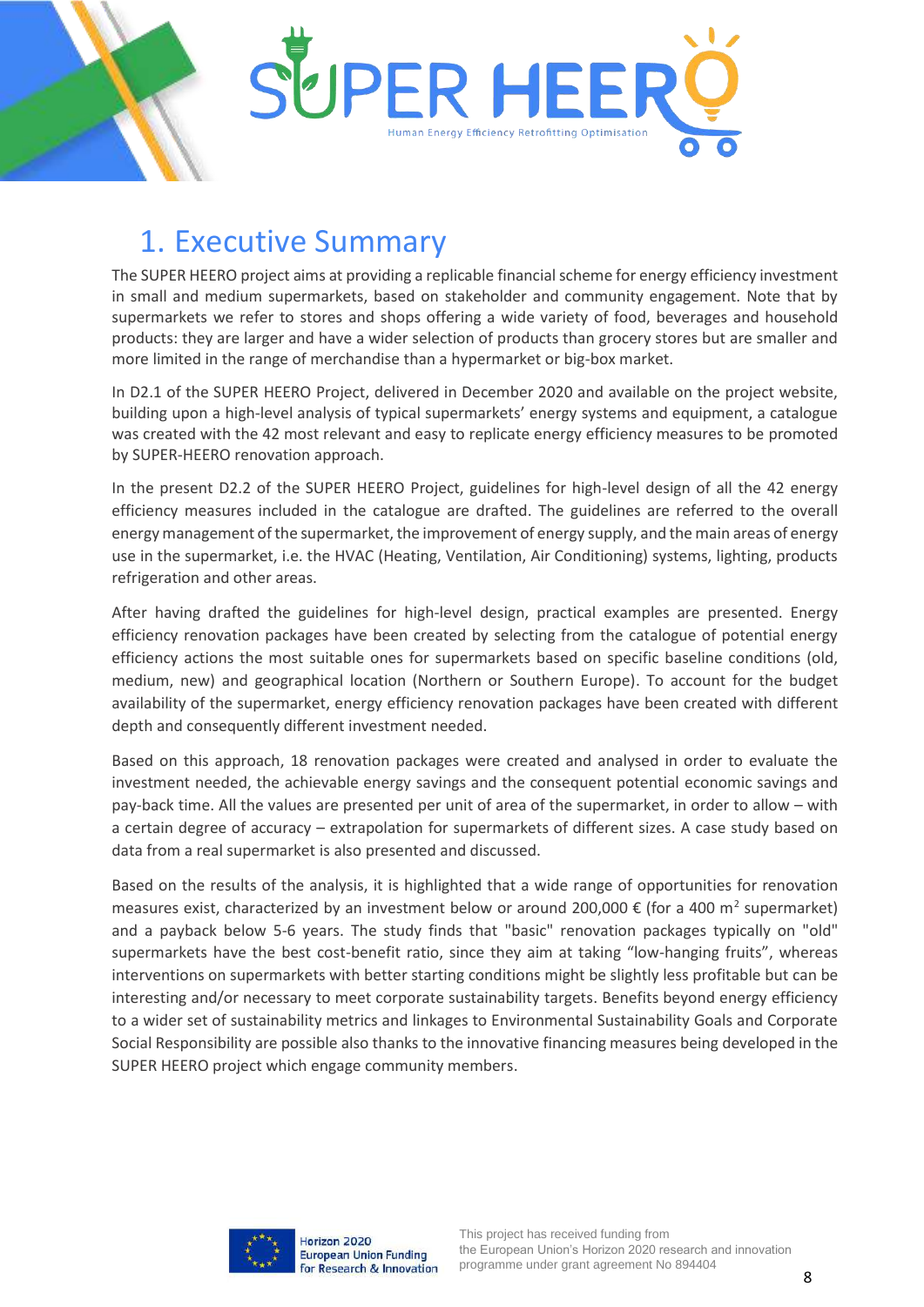

# <span id="page-8-0"></span>2. Introduction and Methodology

The SUPER-HEERO project aims at providing a set of innovative and replicable financial schemes for energy efficiency investment in small and medium supermarkets, leveraging, when possible, stakeholder and community engagement. Note that by supermarkets we refer primarily to self-service shops offering a wide variety of food, beverages and household products: they are larger and have a wider selection of products than grocery stores but are smaller and more limited in the range of merchandise than a hypermarket or big-box market. This is because small to medium sized supermarkets are most likely to have the potential to benefit from energy efficiency measures but also face the greatest challenges securing the know how or financing for such measures. As an extension of the project core concepts, the project also foresees an expansion of these concepts to other sectors, other types of retail points, and potentially hypermarkets.

The approach relies on three main instruments: engineered Energy Performance Contracts (EPC), product as a service model for technology providers engagement and community-based crowdfunding/cooperative initiatives. For holistic interventions or even a simple one, these innovative financing schemes may be combined into a hybrid composite solution (e.g. crowdfunding to finance an EPC also employing as a service for part of a holistic intervention).

Using the innovative financing schemes coupled to technology packages and process for implementation, SUPER-HEERO will enable upfront cost reduction and engagement of additional investment sources, while bringing direct economic and environmental savings for the supermarket, as well as cascade to the final customer, the engaged ESCOs and utilities, and technology providers.

The main objectives of the project are:

- develop and engineer an innovative scheme for energy efficiency investment in small and medium supermarkets based on stakeholder and community engagement;
- compile a portfolio of ad-hoc energy measures for supermarkets and elicitation of requirements and high-level design based on case studies for segmentation;
- implement the innovative financial instruments for energy efficiency investments in two relevant pilot case studies;
- define a structured strategy and methodology for the replicability of the financial scheme at regional and national level;
- identify barriers and needs to support the development of regulatory and policy frameworks that allow the uptake of innovative financial schemes for energy efficiency investment.

The expected impacts of the project are instead the following ones:

- 88 Stores engaged to implement mechanisms with a total floor of 29,560 m<sup>2</sup>;
- primary energy saving of 7,094 GWh/y;
- reduction of the greenhouse gases emission of  $6,807$  tCO<sub>2</sub>e/y;
- 4.7 million Euro of investment in energy efficiency measures triggered;
- delivery of innovative financing schemes that are operational and ready to be implemented.

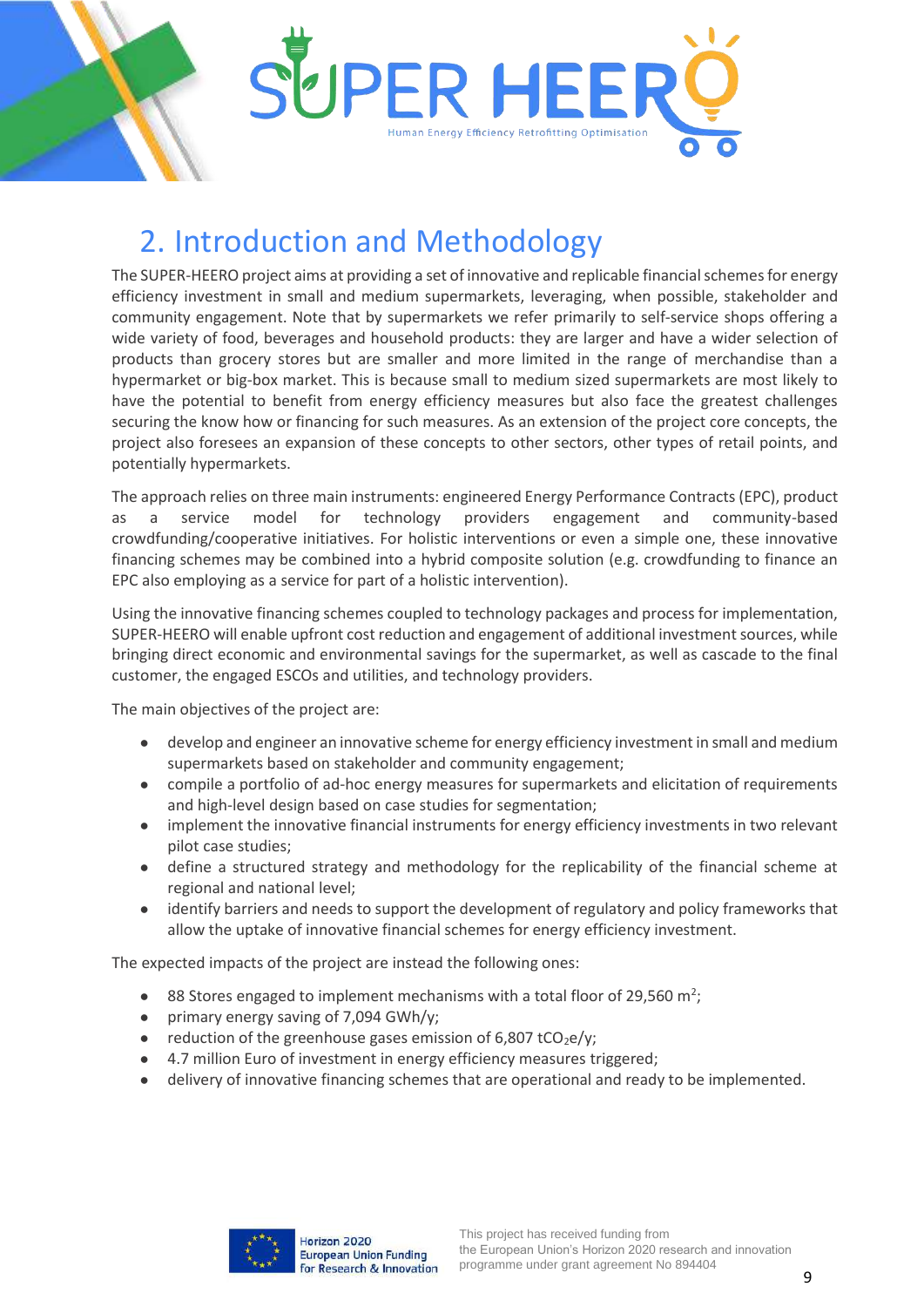

The Super-HEERO work plan is structured in 6 work packages (WP) and each of them is divided into tasks. This report represents the second delivery of WP2 (Energy Efficiency Renovation Actions for Supermarkets) first task (Task 2.1 – Energy efficiency measures and guidelines for supermarkets).

### <span id="page-9-0"></span>2.1Purpose of the Document

The present deliverable, D2.2 of the SUPER HEERO project, following the catalogue of energy efficiency measures presented in D2.1 (a publicly available renovation catalogue at the project website), includes the guidelines for high-level design of energy efficiency actions in supermarkets, analysing potential renovation packages under the technical and financial perspective, depending on different baseline and boundary conditions of the supermarket.

The overall approach adopted in the present document is outlined in [Figure 2.1:](#page-9-2) starting from the catalogue of energy efficiency measures, guidelines for high-level design are defined, renovation packages are created based on different conditions/requisites of supermarkets' clusters, the technical and financial performance of the proposed renovation packages is analysed and, to conclude, a case study is presented.

**Energy Efficiency** Measures' Catalogue

High-Level Design

Creation of **Typical Energy** Efficiency Renovation Packages

**Evaluation of** Financial Performance of Renovation **Packages** 

Case Study based on Real Data (from Pilots)

<span id="page-9-2"></span>*Figure 2.1: Overall Approach to the Analysis*

# <span id="page-9-1"></span>2.2Structure of the Document

The present Deliverable is articulated into the following sections:

- Chapter 1 presents the executive summary of the report;
- Chapter 2 provides the introduction;
- Chapter 3 presents the guidelines for high-level design of the identified measures;
- Chapter 4 illustrates the potential pathways to energy efficiency of supermarkets based on different starting and boundary conditions;
- Chapter 5 contains a case study of high-level design based on real supermarket data;
- Chapter 6 draws the conclusions of the study.

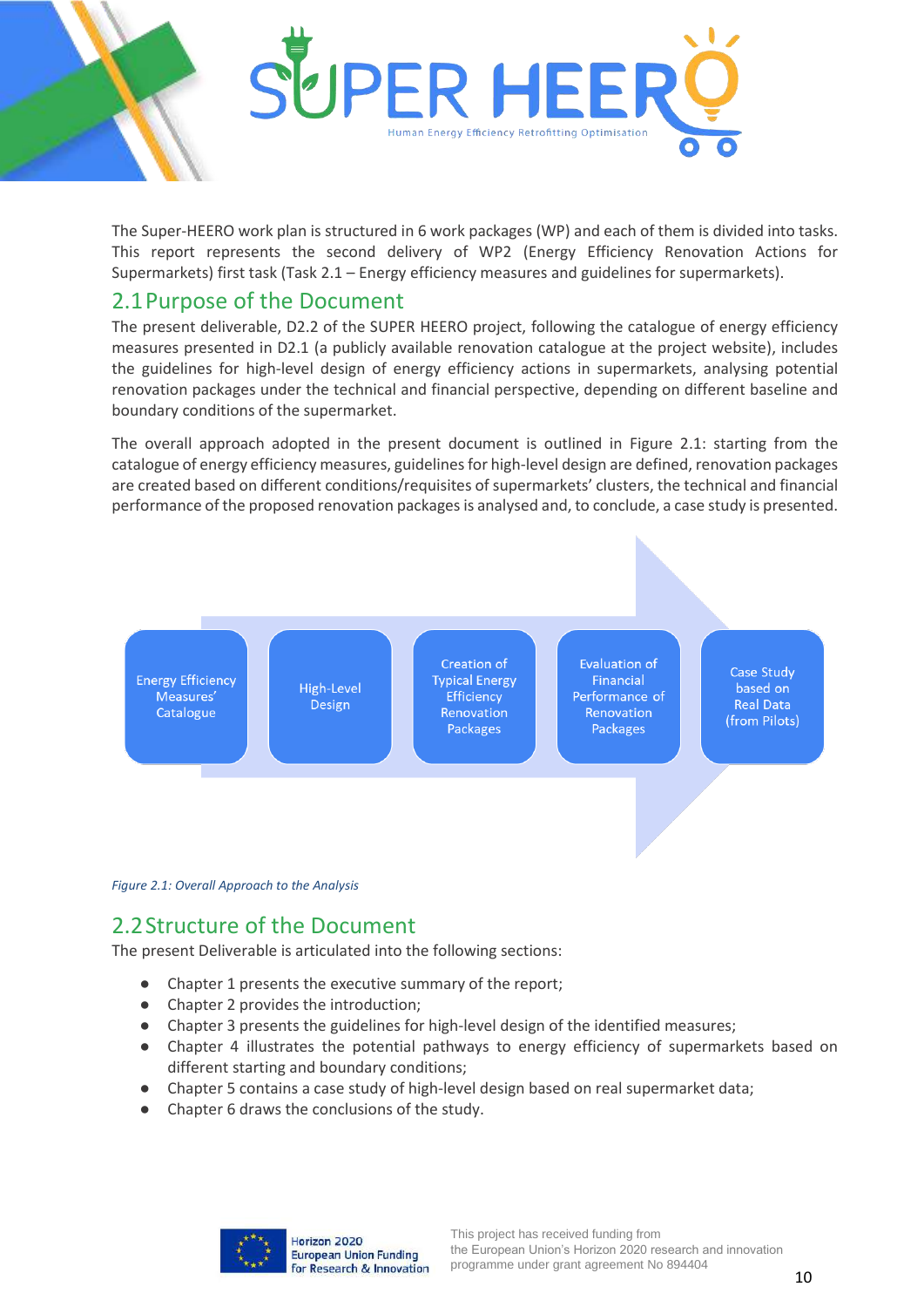

# <span id="page-10-0"></span>3.Guidelines for High-Level Design

In line with the approach followed in D2.1, based on the analysis of typical supermarkets' energy balances, this section focuses on the guidelines for high-level design of energy efficiency interventions related to the following six key areas:

- overall energy management;
- energy supply;
- heating, ventilation, air conditioning;
- lighting;
- product refrigeration;
- other areas.

As a general approach to energy efficiency of supermarkets, it is worth recalling that the best practice follows the main steps outlined in [Figure 3.1:](#page-10-2) starting from low-hanging fruits, i.e. the improvement of energy management and devices operation and maintenance, it is then possible to act to reduce the energy demand through the optimization of the existing systems, then to focus on the increase of the energy conversion efficiency. After the energy demand is optimized through these three steps, the possibility to cover the residual demand with energy self-produced from renewables or cogeneration can be considered. To conclude, monitoring the performance of the devices and systems and evaluating potential further actions for a continuous improvement are always useful steps.

Improve overall energy management, operation and maintenance

Reduce energy demand (e.g.: set points adjustment, losses reduction, devices

use reduction, etc.

Increase energy conversion efficiency (e.g.: LED lighting, high-efficiency HVAC

electric motors, etc.

Increase energy self-production

(e.g.: renewables, cogeneration heat recovery)

Monitor and continuously improve

#### <span id="page-10-2"></span>*Figure 3.1: Adopted Approach to Energy Efficiency*

### <span id="page-10-1"></span>3.1Overall Energy Management

Energy management plays a key role on the overall optimization and potential reduction of the energy consumptions of the supermarket; it includes the actions aimed at keeping consumption levels under control, monitoring included, as well as the adoption of energy management systems and of the most

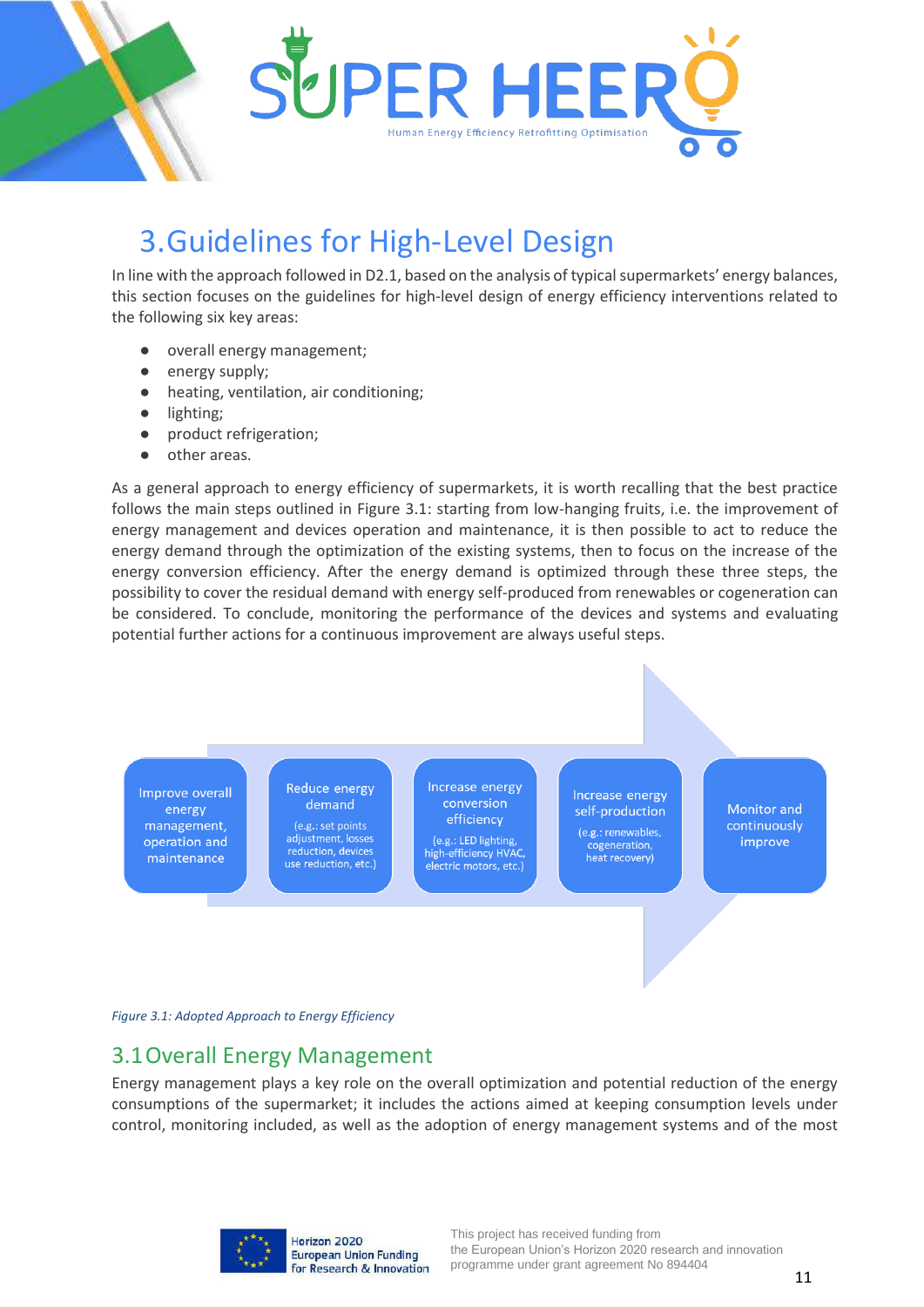

suitable operation and maintenance routines to ensure that all energy-related devices work at the highest possible efficiency, i.e. delivering the requested service with the minimum possible energy consumption. These activities are related to all areas and devices in the supermarket.

The main opportunities for improvement identified for this field are:

- energy audit and implementation of an energy management system;
- monitoring of electricity consumption at main switchboards;
- blockchain enabled smart meters;
- artificial intelligence for smart electric load management;
- microclimate design and simulation using nature-based solutions;
- building and urban area dynamic energy simulation;
- asset management software;
- regular maintenance of energy users.

#### <span id="page-11-0"></span>3.1.1 Energy Audit and Implementation of Energy Management System

An energy audit is a structured activity that aims at analysing the energy consumptions and flows of the site under assessment and the characteristics of the energy users with the aim of evaluating energy flows in the site and identifying opportunities for energy efficiency.

Large retail companies can be subject to the obligation to carry out an energy audit on some of their supermarkets, introduced by the EU Energy Efficiency Directive 2012/27/EU, whereas other companies may be willing to carry out such an analysis to identify opportunities for the reduction of their environmental impact and energy supply costs.

The key steps for a high-level design of an energy audit are:

- $\checkmark$  estimate the energy demand using monitoring mechanisms or consulting the electricity bills in order to understand the supermarket power needs and design;
- ✓ **monitor the energy consumption on spot areas**;
- ✓ **assess the technical characteristics of the installed energy systems**(refrigeration, HVAC, lighting, logistics, etc.) and of the building envelope (walls, windows, doors, etc.);
- ✓ **prepare surveys to make to the supermarket personnel**;
- ✓ calculate **energy performance indicators** and compare them with available **benchmarks**;
- ✓ make a **gap analysis** versus energy efficiency best practices of the sector and
- ✓ assess the **pre-feasibility** of a number of energy efficiency actions including technical and **economic evaluation**.

The energy audit may be a starting point for the implementation of an **energy management system**, i.e. a set of procedures for the monitoring, management and continuous improvement of the conditions of the supermarket under the energy perspective.

The energy management system can be realized and certified according to the ISO 50001 technical standard, thus potentially improving the corporate image, in addition to the identification of energy saving opportunities.

The implementation of an energy management system, the appointment of an **energy manager** and the continuous adoption of energy-related good practices is then expected to keep the energy efficiency level

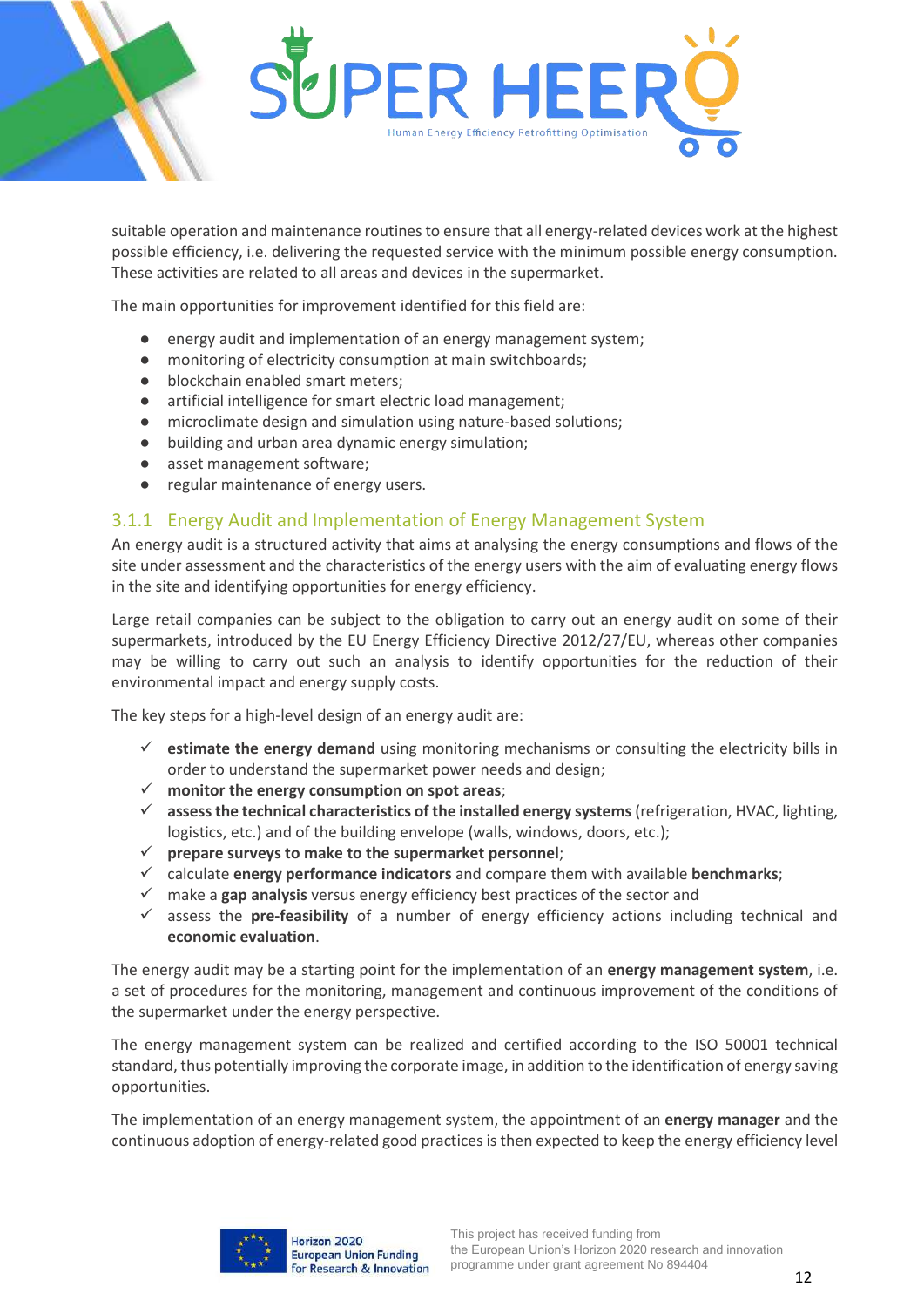

as high as possible, thus achieving further improvements compared to the execution of an energy audit alone.

#### <span id="page-12-0"></span>3.1.2 Monitoring of Electricity Consumption at Main Switchboards

Monitoring of electricity consumption is one of the basic solutions to identify opportunities in energy management and improvement actions that can be implemented with low or no investment at all. Indeed, monitoring of electricity consumption is useful for identifying bad practices/operations which cause not needed energy consumptions, such as equipment remaining switched on when not necessary, or focusing on areas where potential for improvement exists.

If electricity consumptions are not monitored, the identification of anomalous consumptions can occur only by evidence, e.g.: in case of major malfunctions or damages to the equipment, or from the analysis of monthly electricity bills, which for complex sites might not allow the identification of the equipment responsible of the additional consumptions.

The key steps for a high-level design of monitoring system are:

- ✓ **identify the number and the position of the power meters** to be installed in the main electric switchboards of the supermarket;
- ✓ **check the network** for data acquisition;
- ✓ **install a software** for collection and analysis of the monitored data. The software shall provide curves of energy consumptions at the desired timescale (hourly, daily, weekly, monthly, etc.), to support the identification of load peaks, idles, oversized equipment, etc.; moreover, the breakdown of electricity consumption among different users will be known and this allows substituting assumptions with real measured data, thus increasing the reliability of the estimates of pay-back time of the energy related investments;
- identify an energy manager or responsible person to follow up the monitoring process.

The energy savings associated with this intervention strongly depend on the attention that the supermarket management pays to the monitored data: if consumptions are simply monitored and not analysed for energy efficiency purposes, the installation of the monitoring system is useless.

#### <span id="page-12-1"></span>3.1.3 Blockchain Enabled Smart Meters

Blockchain enabled smart meters are an enabling technology. What blockchain does is to put a "stamp" on data which is secure, and which can be used as a true or trusted measurement between parties. In the energy landscape, such meters can become the backbone of energy communities and peer to peer remunerations schemes. Fiscally certified blockchain enabled smart meters can also put prosumers and consumers in charge of their own data with respect to ownership, accessibility, the timing on which that data is accessible and transparency.

The key steps for a high-level design of blockchain enabled smart meters are:

- ✓ **identify the number and the position of the smart meters** to be installed in the supermarket;
- ✓ **assess the potential of forming an energy community** around the supermarket. In the case of smaller individual supermarkets in a community, one can imagine the exchange of energy flows between nearby homes and buildings;
- ✓ **estimate the renewable energy potential** of the supermarket and/or of neighbouring buildings;

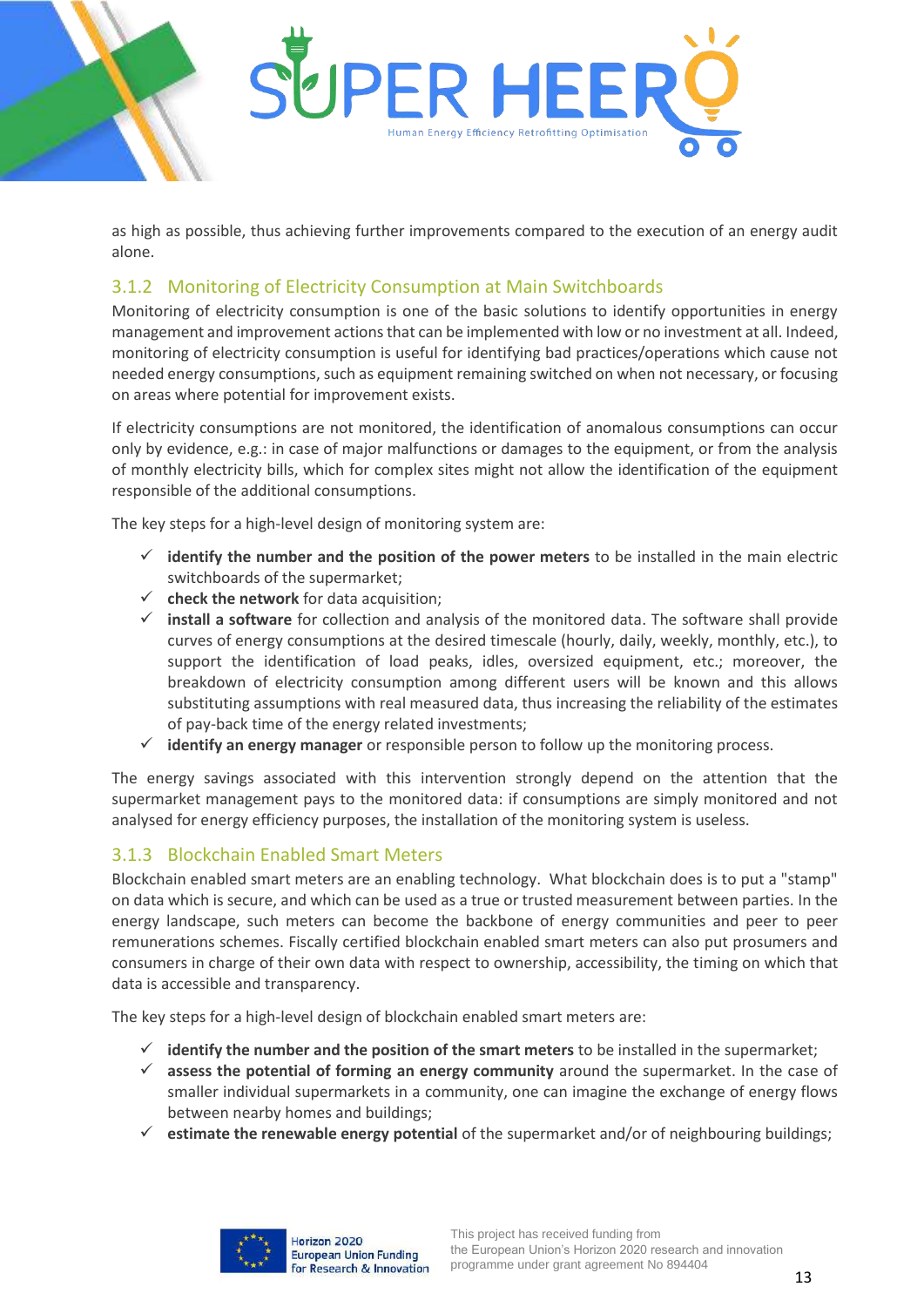

✓ **identify the potential position of energy plants**. In the context of shopping centres, one can imagine energy might be exchanged between different vendors in the same complex (e.g.: rooftop solar being self-consumed by different vendors).

There is a strong economic benefit to self-consumption as up to 60% of energy bills are tax and system costs. There may also be incentives related to the formation of an energy community or collective selfconsumption. Enabling and maximizing the use of local produced energy effectively lowers the price of energy within the energy community ecosystem and provides grid benefits. Electricity is one energy vector, but the same concepts are extending to other energy vectors (thermal), being coupled to energy storage technologies, and to technologies that allow crossing between energy vectors (power to gas).

#### <span id="page-13-0"></span>3.1.4 Artificial Intelligence for Smart Electric Load Management

Any system that provides data is a candidate for AI-based control and/or continuous commissioning. Such systems target the identification of faults, incorrect set points, or the optimization of set points via access to operational data of a specific technology and/or the crossing with other data streams in a specific building/installation over time (climatic conditions, occupancy, efficiency, energy pricing, etc.). The more data that can be combined, the better the intelligence can become. Such AI can take the form of specific technologies connecting to the cloud for technology-provider based algorithms or "smart" systems that sit on top of aggregated systems or on top of the building as a whole may be deployed. What it does is to collect hundreds of thousands of real time data points such as outside temperature, sun/cloud positioning, fan speed, duct pressure, heater status, humidity levels, occupant density and others. It then catalogues a buildings specific operating behaviour and energy flows across time.

The key steps for a high-level design of AI-based control are:

- ✓ **identify the target energy systems** (for example HVAC);
- $\checkmark$  **identify the number and the position of the smart meters** to be coupled with AI;
- ✓ **train and implement the AI software** via direct control or integrated into a BMS

#### <span id="page-13-1"></span>3.1.5 Microclimate Design and Simulation using Nature-Based Solutions

Urban heat islanding can be reduced via the use of vegetation for shading and as a tool to change wind vectors. Using vegetation in design can lower the demand on cooling systems, increase comfort, increase social acceptance of building spaces, lower carbon footprint and gain access to zoning approvals, volumetric bonuses or other incentives applied to sustainable architecture.

The key steps for a high-level design of microclimate design and simulation using nature-based solutions are:

- ✓ **analyse the building and local area characteristics**, i.e. orientations, heights, construction materials;
- ✓ with the support of tools (for example GREENPASS), **identify a methodology, a set of indicators, and a database on greenery options** that can be included in the design or retrofit decisions.

#### <span id="page-13-2"></span>3.1.6 Building and Urban Area Dynamic Energy Simulation

Dynamic energy simulations are required within various building sustainability certification schemes and can be used to assess the performance of building systems and material components acting together

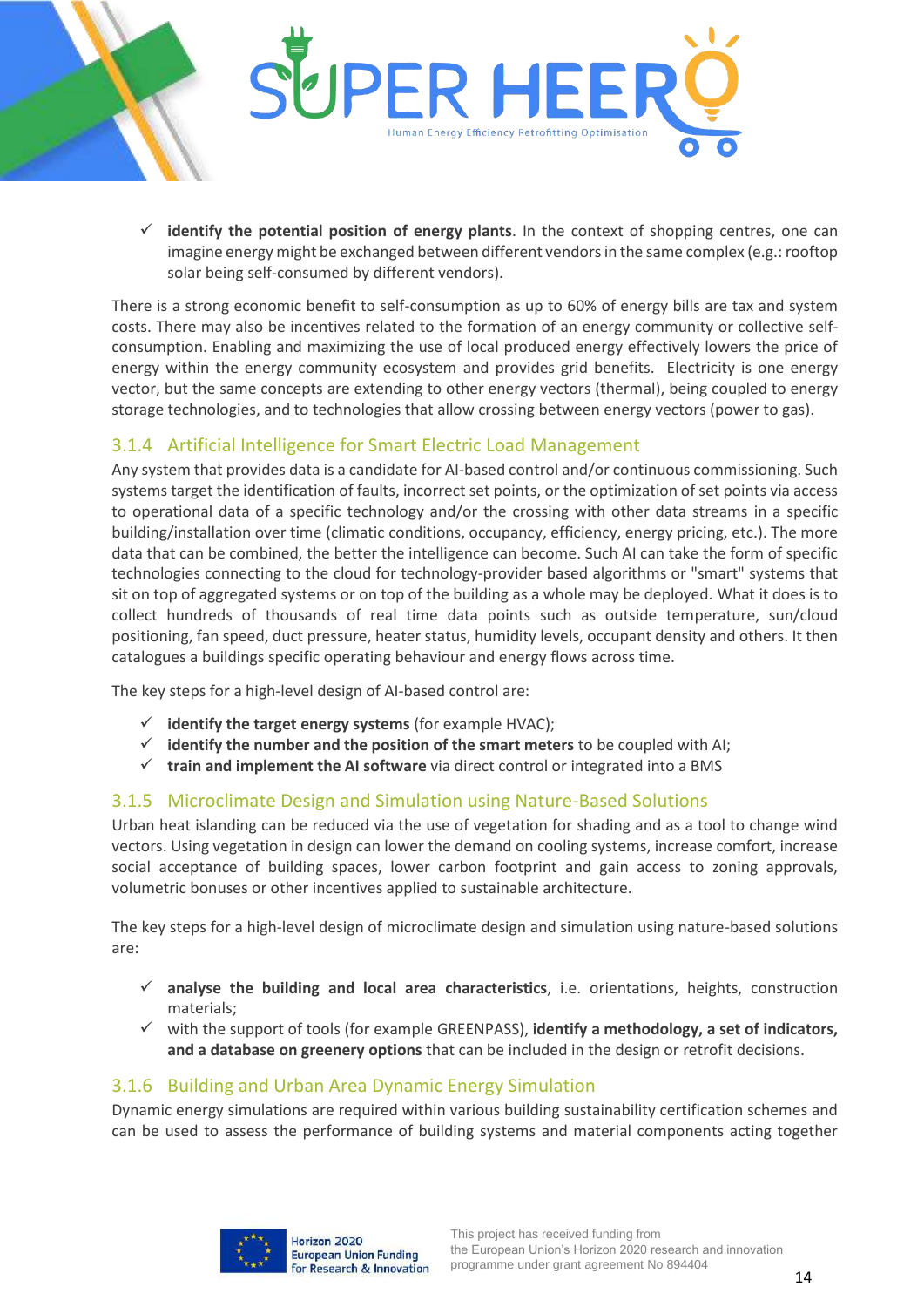

across time. The energetic performance, daylighting and comfort of buildings can be simulated in various software environments.

The key steps for a high-level design of building and urban area dynamic energy simulation are:

- ✓ **analyse the building characteristics**, i.e. orientation, height, construction materials;
- ✓ **identify the software** to use for the energy simulation;
- ✓ **delineate the retrofit scenarios** to be modelled.

#### <span id="page-14-0"></span>3.1.7 Asset Management Software

Supermarket chains with multiple locations are excellent candidates for asset management software that facilitates fleet-wide assessment and reporting and/or Environmental, Social and Governance (ESG) assessment and reporting.

The key steps for a high-level design of building and urban area dynamic energy simulation are:

- ✓ **select fleet management KPIs,** age, energy/m<sup>2</sup> , equipment typologies, size, turnovers, …
- ✓ **analyse the asset building characteristics**, i.e. orientation, height, construction materials;
- ✓ **identify the software** to couple fleet management to fleet modelling. The software can pull approximate building geometries from GIS data as a start point and performance metrics for buildings of various construction/material/use scenarios are available as a starting point;
- ✓ **delineate the retrofit scenarios** to be modelled. One can manage existing portfolio performance (aggregated or site-specific) and simulate potential energy or carbon reduction measures (aggregated or site-specific).

#### <span id="page-14-1"></span>3.1.8 Regular Maintenance of Energy Users

A regular maintenance of all equipment is fundamental to ensure the correct operation of the device and to maximize its level of energy efficiency, thus reducing energy consumptions. This is particularly important for some of the energy users in the supermarket, such as refrigeration systems, HVAC systems and, to a lesser extent, lighting systems.

The proposed solution is a simple good housekeeping practice that foresees the creation of a checklist with the main maintenance actions, the responsible person or department and the frequency of operation (daily/weekly/monthly, etc.). The checklist shall be developed considering the specific features of the supermarket, but should cover at least the following items:

- compressors and fans of centralized/local refrigeration system;
- refrigerated cabinets and cold storage rooms (with focus on doors seals and local temperature control systems);
- refrigeration coils;
- HVAC systems (with focus on air filters, fans, compressors);
- refill of working fluid in products' refrigeration systems and heat pumps/chillers;
- boiler combustion efficiency and exhausts' composition;
- air curtains with focus on set-point and electrical resistance;
- piping for hot/refrigerated water distribution;

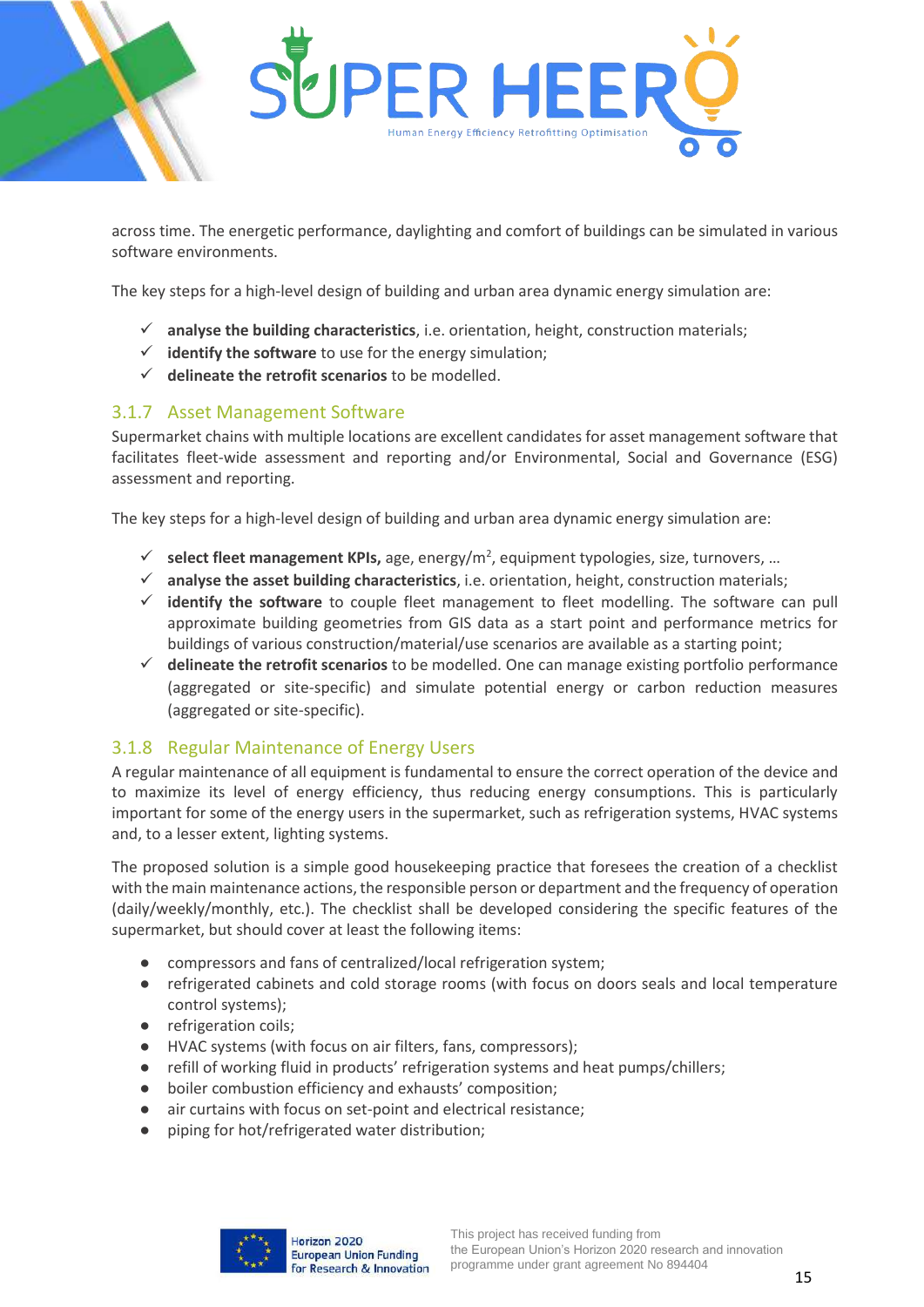

- compressed air distribution system, if present;
- lamps testing, cleaning and replacement when needed;
- windows' cleaning.

# <span id="page-15-0"></span>3.2Energy Supply

The optimization of energy supply of a supermarket is related to actions for the increase of the level of sustainability and energy efficiency of the site, thanks to changes in the energy mix towards the increased penetration of renewable or more sustainable sources than the purchase of electricity and fuels from the local grids.

The main opportunities for improvement identified for this field are:

- rooftop photovoltaic plant;
- building-integrated photovoltaic modules;
- photovoltaic modules on parking lots;
- micro-wind power production systems;
- solar thermal for hot water production;
- cogeneration/trigeneration;
- reactive power compensation systems;
- waste-to-energy solutions.

#### <span id="page-15-1"></span>3.2.1 Rooftop Photovoltaic Plant

Photovoltaic plants allow the direct conversion of solar radiation into electric power, with the aim of selfproducing part of the electricity needed for the supermarket operation.

Photovoltaic modules can be installed on many different supports, but the most significant opportunity for supermarkets is constituted by the installation of modules on the rooftop. The best suitable rooftops are those having a slight inclination (10-30°) and oriented to the South, but also flat roofs are acceptable, provided that modules are mounted on a suitable support structure to ensure a minimum inclination and optimal orientation.

The key steps for a high-level design of a rooftop photovoltaic plant are:

- ✓ **estimate the electricity demand** using monitoring mechanisms or consulting the electricity bills in order to understand the supermarket power needs and design the PV plant accordingly;
- ✓ **check available rooftop area** to host PV panels (inclined or flat) considering that only a fraction (around 60%) can be used for PV systems due to several factors including: other uses of the roof and obstacles (e.g. air conditioning, chimneys), shading from construction elements or neighbouring buildings, un-favourable orientation/inclination of roof parts and the required walkways to access the PV system itself for maintenance<sup>1</sup>.
- ✓ **estimate the solar energy potential** with the support of tools or local solar strategies/policies;
- ✓ **define the plant size and the number of modules** taking into account all the previous consideration on demand, available rooftop area and solar energy potential. It should be mentioned that modules typically lose 0.5% of their power per year of operation due to



<sup>1</sup> <https://www.sciencedirect.com/science/article/pii/S1364032119305179>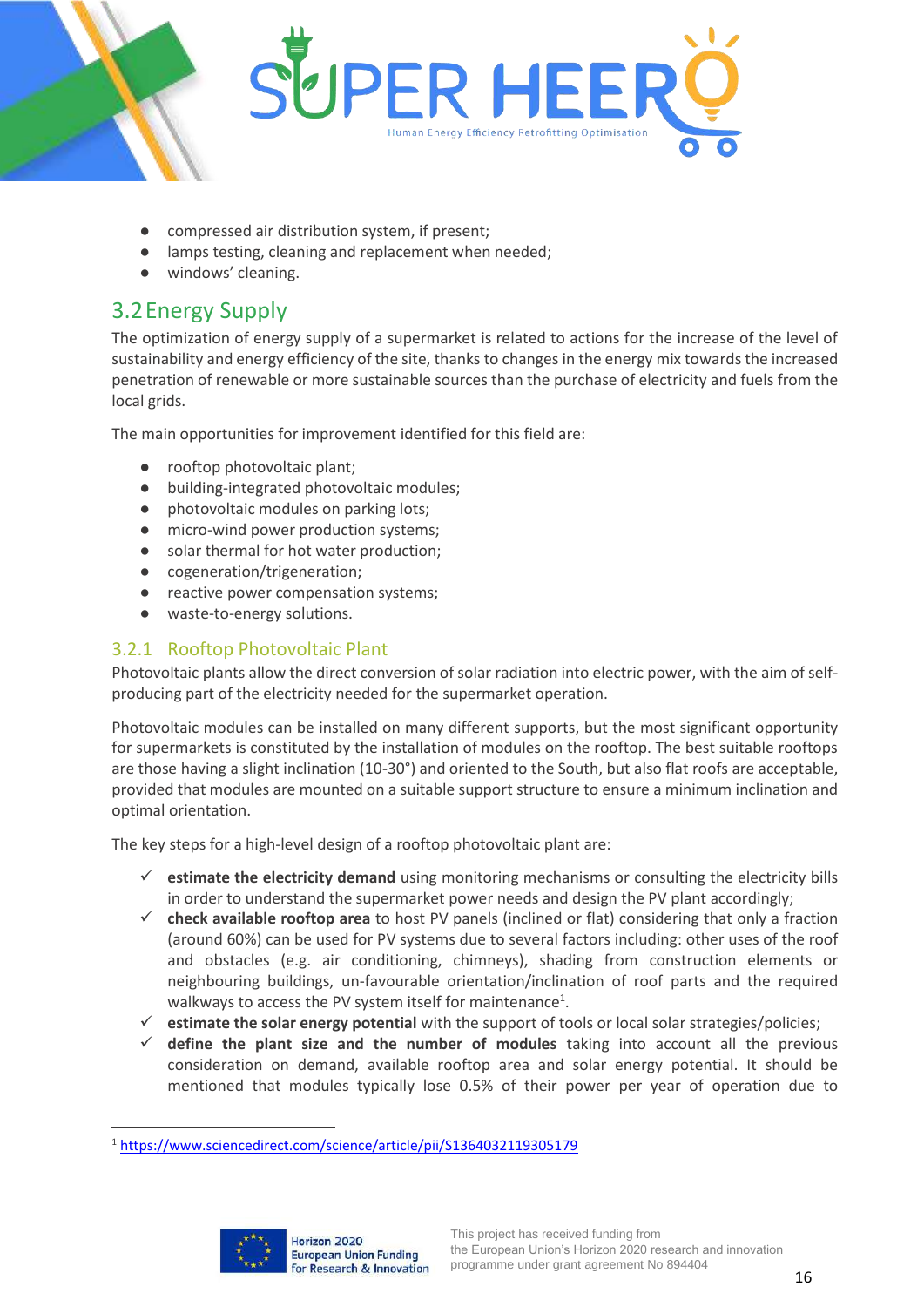

degradation (assuming a system lifetime of 20 years meaning that the remaining power at the end of that period would be 90% of the nameplate one). Additional system losses occur in the inverter where PV output is transformed into AC current and in cables. According to the scientific literature<sup>2</sup>, a uniform value of 14% for system losses and losses due to ageing over the EU.

#### <span id="page-16-0"></span>3.2.2 Building-Integrated Photovoltaic Modules

BIPV modules are building elements that serve a structural purpose and which simultaneously generate energy from the sun. The most common BIPV applications are skylights using transparent solar glass, structural windows, façade cladding (also opaque), double facades, and photovoltaic walkways/patio elements. These structural elements have the benefit of a long-term return of investment (e.g. they pay for themselves over their lifespan as opposed to a non-energy producing construction material).

The key steps for a high-level design of BIPV modules are:

- ✓ **estimate the electricity demand** using monitoring mechanisms or consulting the electricity bills in order to understand the supermarket power needs and design the PV plant accordingly;
- ✓ **identify the BIPV typology more appropriate to the supermarket**, the BIPV can be opaque construction elements or solar glass areas (crystalline solar cells between glass layers in typical glass construction methods);
- ✓ **estimate the BIPV plant total area,** BIPV can be deployed in skylights, atriums, ventilated facades, structural glass, shading structures in parking areas, and PV flooring / walkable elements which are typically used on roof patio areas and outdoor walkways;
- ✓ **estimate the solar energy potential** with the support of tools or local solar strategies/policies;
- ✓ **define the plant size and the number of modules** taking into account all the previous consideration on demand, available area and solar energy potential.

#### <span id="page-16-1"></span>3.2.3 Photovoltaic Modules on Parking Lots

Supermarkets can take advantage of the external parking lots large surfaces and apply photovoltaic modules on shelters. The photovoltaic modules can be installed on shelters that have the double purposes of shading vehicles and self-producing electricity for the nearby supermarket and EVs charging.

The key steps for a high-level design of photovoltaic modules on parking lots are:

- ✓ **estimate the electricity demand** using monitoring mechanisms or consulting the electricity bills in order to understand the supermarket power needs and design the PV plant accordingly;
- ✓ **check available shelters area** and number of modules;
- ✓ **estimate the solar energy potential** with the support of tools or local solar strategies/policies;
- ✓ **define the optimal modules, hence shelters, orientation;**
- ✓ **define the plant size and the number of modules;**
- $\checkmark$  **accommodate EVs charging points.** In case the parking is provided with electric vehicles charging points, the self-produced electricity could be directly fed to the cars under recharge, with excess power supplied to the energy users in the supermarket.



<sup>&</sup>lt;sup>2</sup> [https://www.sciencedirect.com/science/article/pii/S1364032119305179,](https://www.sciencedirect.com/science/article/pii/S1364032119305179)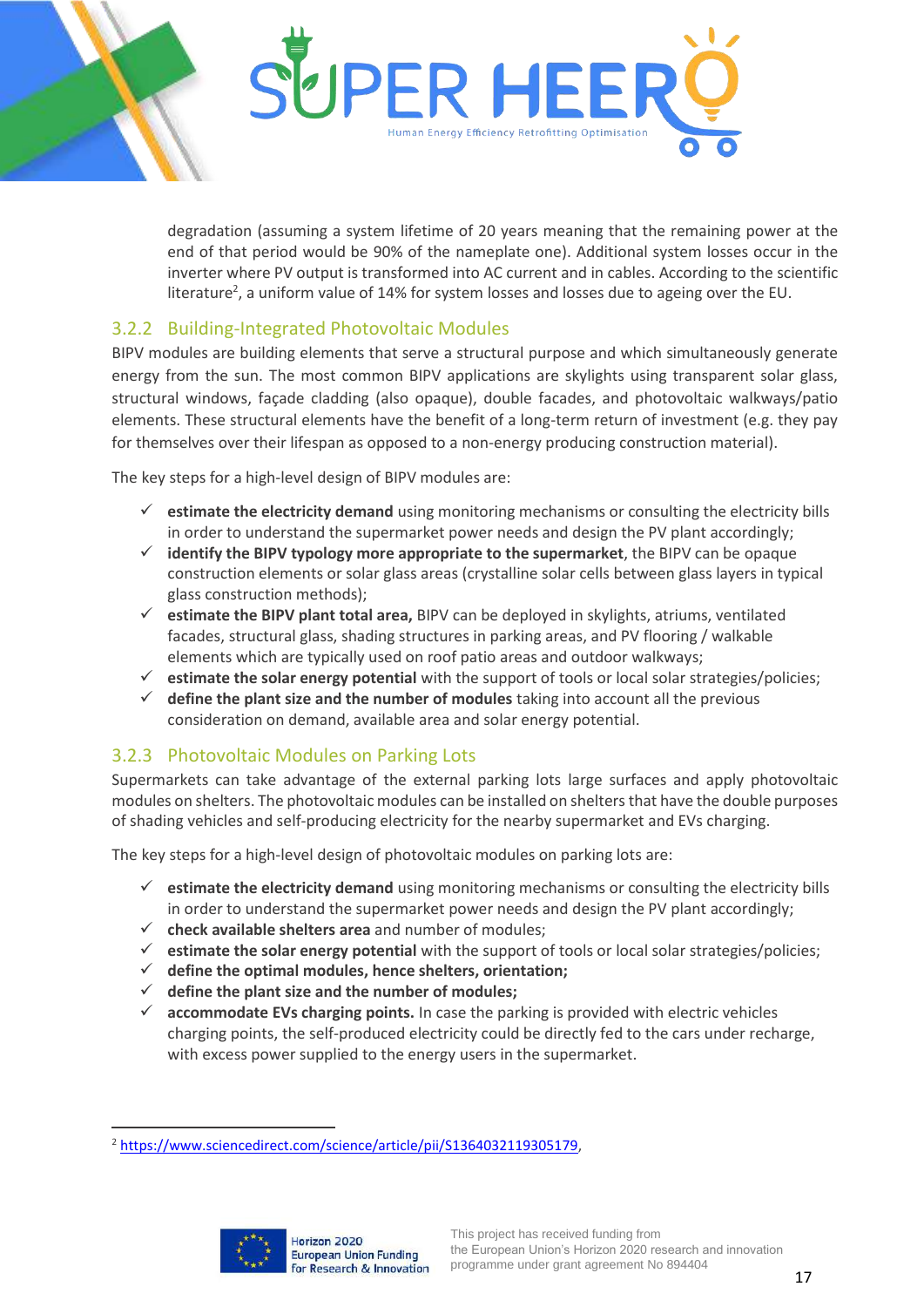

#### <span id="page-17-0"></span>3.2.4 Micro-Wind Power Production Systems

Micro-wind power production systems are typically based on a small vertical-axis turbine installed on the building rooftop in order to produce power from the wind kinetic energy.

The key steps for a high-level design of micro-wind power production systems are:

- ✓ **estimate the electricity demand** using monitoring mechanisms or consulting the electricity bills in order to understand the supermarket power needs and design the PV plant accordingly;
- ✓ **check available rooftop area** and the number of systems that can be applied;
- ✓ **estimate the wind potential** with the support of tools or local solar strategies/policies;
- ✓ **check eventual urban constraints** in local policies;
- ✓ **calculate the size of the plant,** typical sizes of vertical axis wind turbines range from 1 to 100 kW.

#### <span id="page-17-1"></span>3.2.5 Solar Thermal for Hot Water Production

Solar radiation might be used also to heat water for several purposes, i.e. for toilets for clients and toilets/showers for employees, as well as other domestic hot water uses in the supermarket (e.g. kitchen if present) and potentially also for space heating purposes. This opportunity is based on the installation on the rooftop or on a suitable location of solar thermal collectors and of a hot water storage, which need to be integrated with the existing sanitary hot water system in the supermarket.

The key steps for a high-level design of solar thermal for toilet's hot water production systems are:

- ✓ **estimate the hot water demand** using monitoring mechanisms or analysing number of the customers and employees using the toilets;
- ✓ **check available area** (rooftop, nearby garden or parking lot) and the number of systems that can be applied. For small and medium supermarkets, due to the limited thermal energy needs and the relatively low required water temperature (below 50-60°C), the most suitable solution is constituted by a limited number (max. 10) of forced circulation flat-plate collectors equipped with a relatively small (few  $m^3$ ) water storage tank;
- ✓ **estimate the solar potential** with the support of tools or local solar strategies/policies;
- ✓ **check eventual urban constraints** in local policies;
- ✓ **calculate the size of the plant.** Solar collectors' efficiency varies since they may be of different types according to the technology (flat-plate, evacuated flat-plate, parabolic trough, parabolic dish, etc.), circulation (natural circulation, forced circulation), working fluid loop (open, closed), type of working fluid, with different types of collectors having a different efficiency, maximum temperature, etc.

#### <span id="page-17-2"></span>3.2.6 Cogeneration/Trigeneration

Cogeneration, also called Combined Heat and Power (CHP) production is the simultaneous production of electric power and useful heat from a single source using a single device, located in proximity of the final users of electricity and heat. Heat produced from the cogeneration plant can be exploited for the heating needs of the supermarket (space heating and sanitary hot water production) but also exploited in absorption chillers for trigeneration purposes, i.e. to cover also cooling needs (space cooling and product refrigeration).

The key steps for a high-level design of cogeneration systems are:

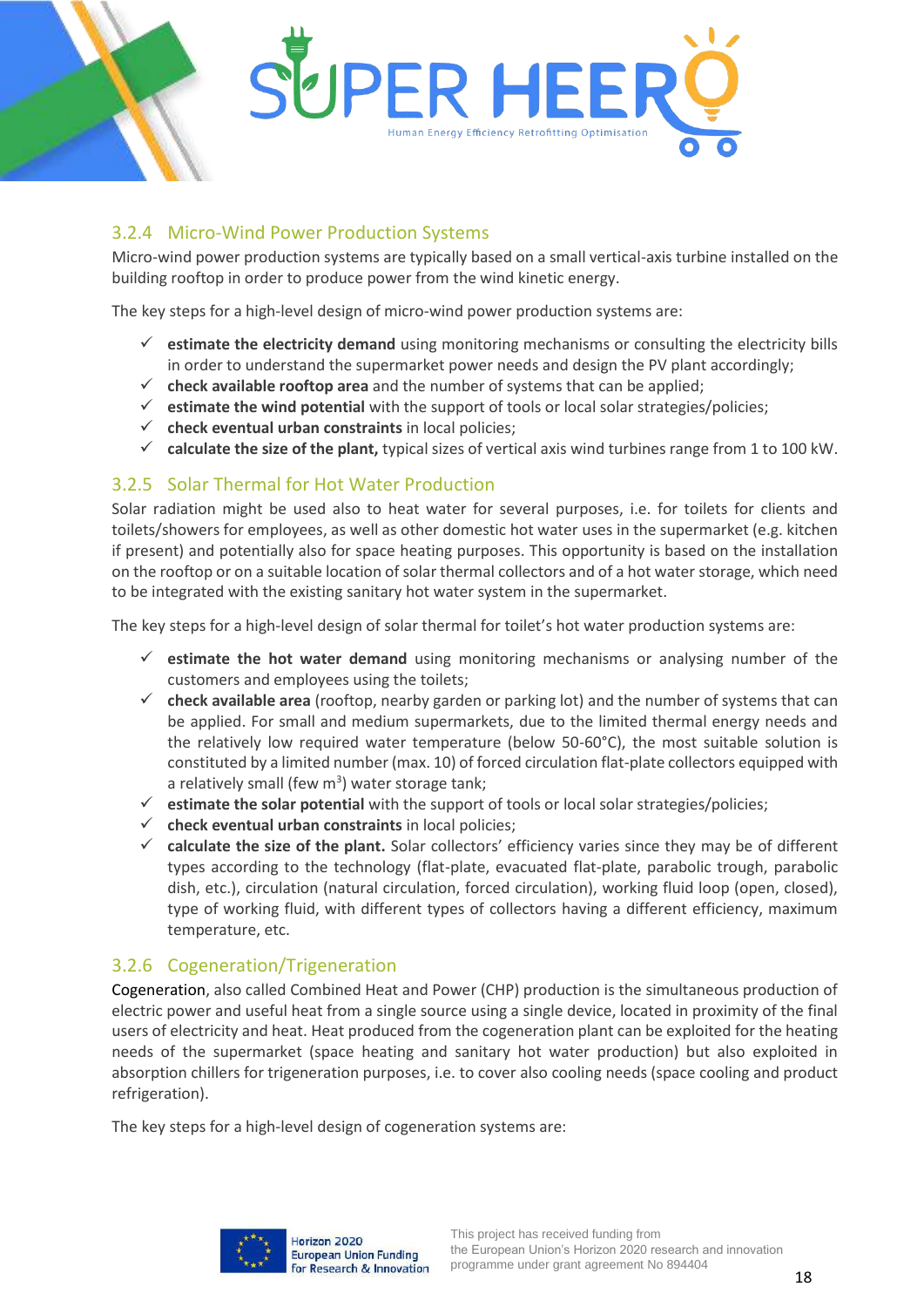

- ✓ **estimate the electricity and hot water demand** using monitoring mechanisms or checking the previous bills;
- $\checkmark$  check available area (cellar, nearby garden or parking lot);
- ✓ **decide the main energy carriers/burners**, cogeneration can be realized from fossil (e.g.: natural gas) and renewable (e.g. biomass) fuels, with environmental and economic benefits that vary depending on the energy mix of the electricity grid and on the technology adopted for heat production in the baseline situation;
- ✓ **define the plant technology**, the different technologies have a variable efficiency in terms of electricity and heat production, as well as different size (electric/thermal power), heat output by fluid (water, steam, air/gases), temperature, etc. Cogeneration can be based on many different technologies, including: internal combustion engines fuelled with natural gas, biogas or liquid biofuels; gas turbines fuelled with natural gas, biogas or liquid biofuels; steam systems (boilers + turbines) fuelled with solid biomass; fuel cells fed, emerging solution, based on natural gas;
- ✓ **check feed-in tariffs and incentives;** Both the power, the heat and the cold produced in the plant can sold to the grid (for heat/cold, this applies only in case a district heating/cooling network is locally available). The feasibility and the availability of incentives that may impact on the economic profitability of such solutions are different from Country to Country based on local legislations and grid regulations.

In the case of a small/medium-sized supermarket, the most suitable cogeneration technology is probably constituted by natural gas-fired engines, equipped with a system for heat recovery from exhausts and engine cylinders.

#### <span id="page-18-0"></span>3.2.7 Reactive Power Compensation Systems

The power factor (cosφ) is the ratio between the actual load and the apparent load absorbed by an electricity user and is a useful indicator measuring how efficiently the current is converted into work output. Since most electricity users (electric motors, lighting bodies, etc.) are characterized by a power factor lower than 1, power utilities allow their clients to absorb reactive power up to a certain amount, generally by imposing a minimum value of 0.9 to the power factor. When the measured power factor is lower than this minimum value, energy supply contracts foresee penalties for the clients.

The key steps for a high-level design of reactive power compensation systems are:

- ✓ **check the current power factor of the electricity system**, by analysing the electricity bills or the data from their power meter, and to act if this value is low, especially if lower than 0.9. The operation with low power factor does not only affect the electricity distribution grid outside the supermarket but also the electric system of the supermarket since it introduces additional losses that may reach considerable amounts depending on the size of the building and thus on the length of the cables;
- ✓ **investigate the need for installation of suitably sized switched capacitors** into the power distribution circuit, which have the characteristic to improve the power factor, whose value becomes closer to 1;
- ✓ **evaluate the specific location of the capacitors** based on monitoring or spot measurements of the reactive power absorption of the different energy users in the supermarket; if a specific user is identified as main responsible of the reactive power absorption, the most cost-effective option

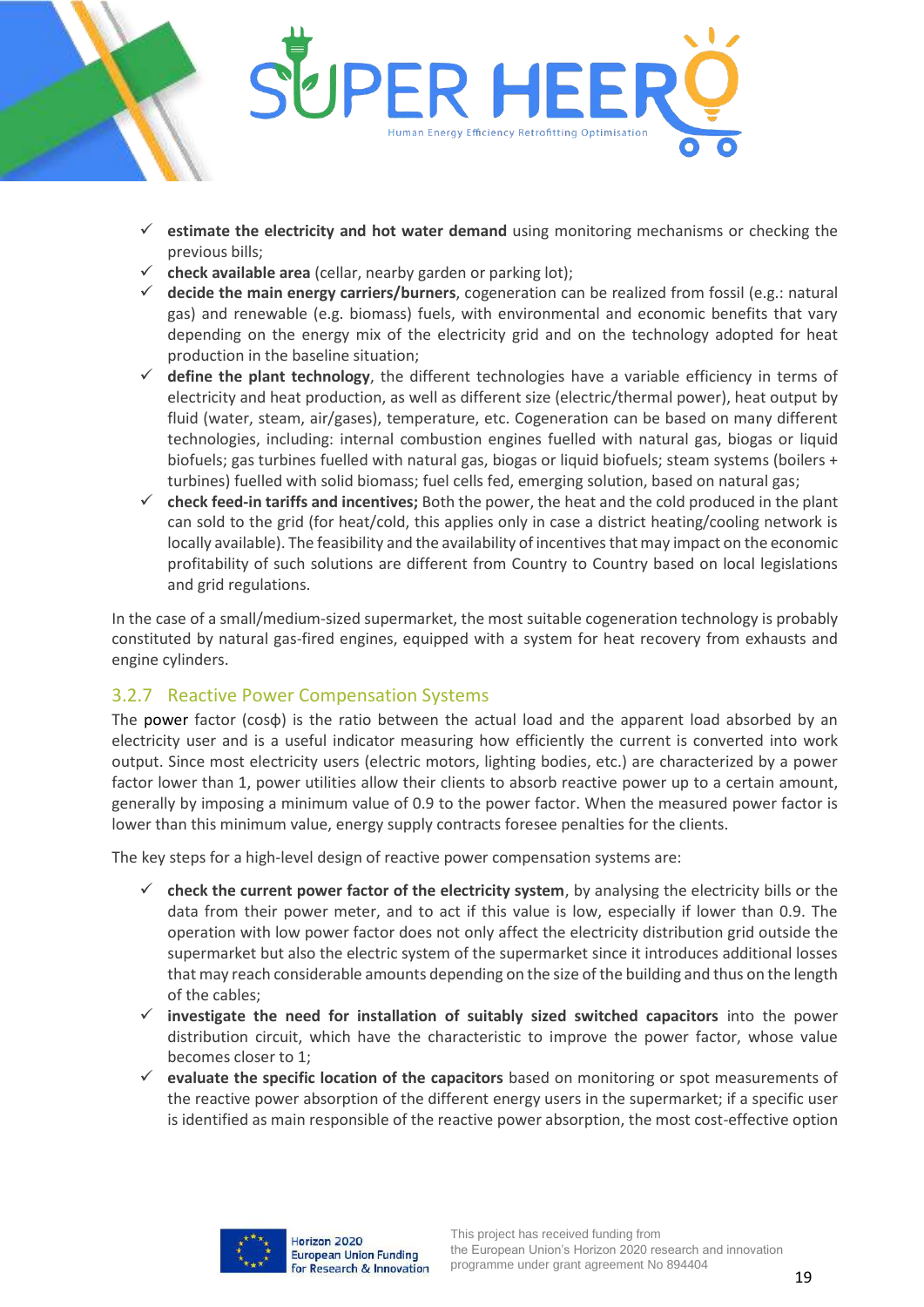

is to install the capacitors in parallel to its switchboards instead of installing a larger battery of capacitors at supermarket level.

#### <span id="page-19-0"></span>3.2.8 Waste-to-Energy Solutions

Pyrolysis waste to energy solutions could be used to transform packaging and food waste into energy (saving energy costs, reducing waste disposal costs, and changing dramatically life-cycle carbon emissions).

The key steps for a high-level design of waste-to-energy systems are:

- ✓ **estimate the electricity and hot water demand** using monitoring mechanisms or checking the previous bills;
- ✓ **estimate the amount of packaging and food waste** of the supermarket;
- ✓ **check available area for the plant and the waste storage** (cellar, nearby garden or parking lot);
- ✓ **define the optimal technology for pyrolysis** according to waste typology and energy demand.

One solution targeting plastics is being demonstrated in the Waste4ME R&D project which builds and operates chemical recycling plants for plastic waste starting by 35,000 t/y. The goal is to increase the size of the waste plants in order to recycle 250.000 t/y. The first plant is planned to be built in Moerdijk, the Netherlands, in 2022.

A second solution is called the HERU, which is starting as a domestic-scale pyrolysis solution (for nearly all materials except gas and metal) and has also been deployed at a small farm and small restaurant setting. The units use pyrolysis to attain syngas and hot water. The inventors claim that units produce twice as much energy as they consume while eliminating waste.

# <span id="page-19-1"></span>3.3Heating, Ventilation, Air Conditioning

This category includes systems adopted for the production, distribution and release into the supermarket indoor environment of the thermal energy needed to guarantee the comfort for applicants in all seasons of the year.

The devices covered by this category include boilers, heat pumps, chillers, air handling units for ventilation. Indeed, the typical configuration in a supermarket foresees that heat/cold are produced at centralized level and then distributed in the building with ventilation systems. However, small supermarkets may also be equipped with separate systems for heating and cooling, or standalone systems like split-type air conditioners.

The main opportunities for improvement identified for this field are:

- improvement of building envelope thermal insulation;
- high-efficiency reversible heat pumps;
- condensing gas-fired boilers for heat production;
- biomass boilers for heat production:
- heat recovery from products' refrigeration systems;
- air handling units with integrated heat recovery system;
- free cooling and evaporative cooling;
- high-efficiency motors and VFD control in ventilation systems;

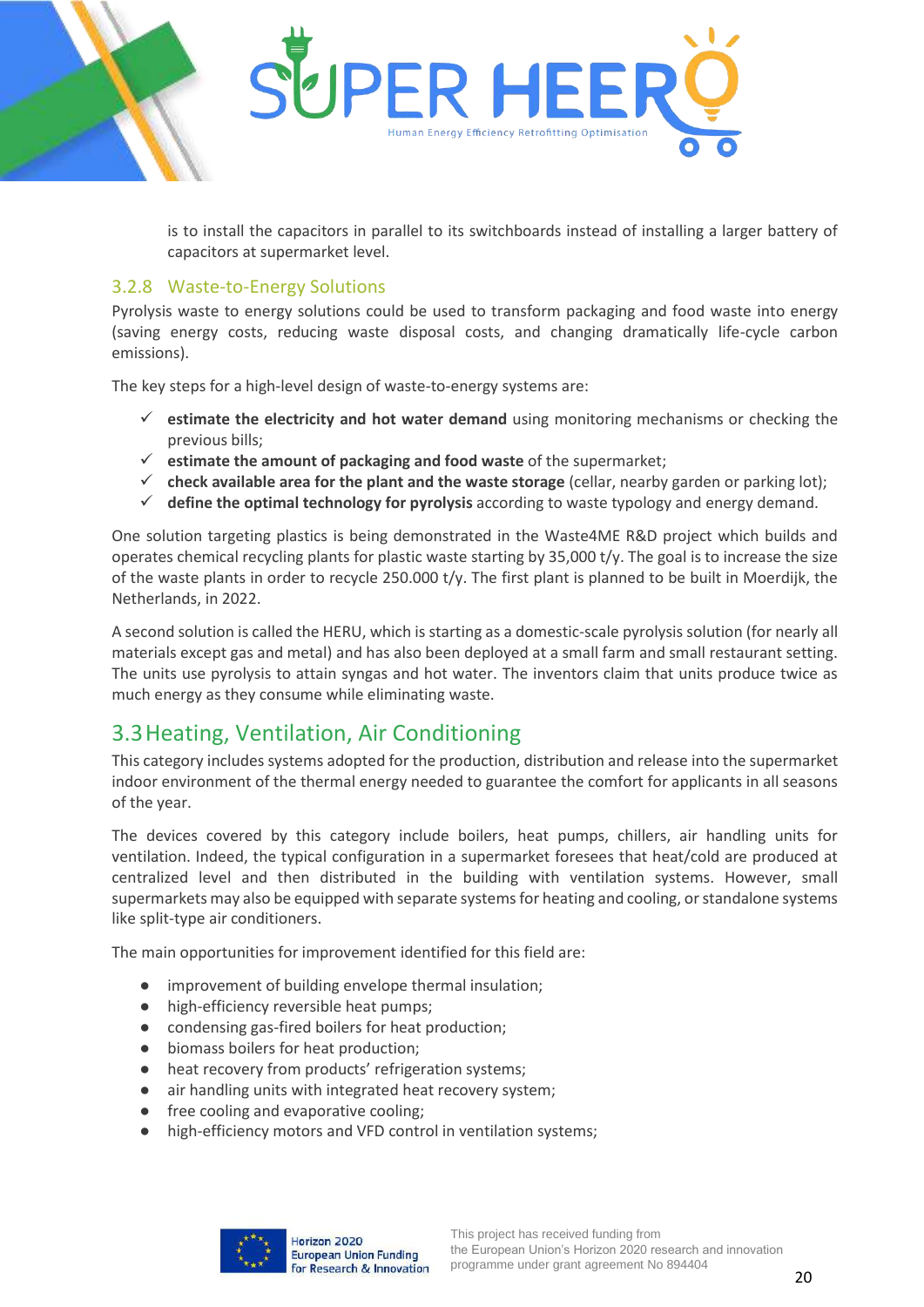

- high-efficiency pumping systems;
- smart control of HVAC systems;
- improvement of air-tightness;
- air curtain at building entrance;
- low-flow aerators on toilet water.

#### <span id="page-20-0"></span>3.3.1 Improvement of Building Envelope Thermal Insulation

The first step in the optimization of the heating and cooling of a building is constituted by the improvement of the performance of the building envelope, i.e. walls, roof, windows and doors.

The key steps for a high-level design of building envelope thermal insulation are:

- ✓ **assess the building envelope transmittance U and losses** eventually with the support of building energy models BEM, doors and windows need to be as air-tight as possible to avoid infiltration of air from outside, which leads to an extra-consumption of electricity/fuels for heating/cooling purposes; moreover, the overall heat transfer coefficient of the doors and windows shall be as low as possible;
- ✓ **estimate the area of interventions in order to improve the envelope performance**, i.e. walls, roof, windows and doors;
- ✓ **define the retrofit measure**, for external vertical walls and roofs, the solution foresees the installation of additional layers of thermal insulation material (such as expanded/extruded polystyrene, glass wool, cork, etc.) on the external or internal surface of external walls, followed by a new finishing coating. Another potential solution for vertical walls only is constituted by a ventilated façade, which is constituted by two walls separated by a ventilated space partially provided with thermal insulation material, and a natural or mechanical ventilation system with top/bottom openings. On the other hand, on flat roofs a green roof could be realized, which implies an extension of the existing roof covered with vegetation, which acts as solar screen during summer and natural thermal insulation during winter. Old and inefficient windows, such as single-glazed ones and those with aluminium frame and no thermal break could be replaced with more efficient models (PVC frames, aluminium frames with thermal break, equipped with double-glazing and/or low emissivity/solar control glass);
- ✓ **check urban constraints**, supermarkets in historical buildings or similar cannot apport extensive interventions to the envelope;
- $\checkmark$  check incentives, local policies might provide support to the retrofit measures.

The benefits from the implementation of the measures described in this paragraph are variable depending on the characteristics of the building in the baseline situation, on its location and climate conditions, with savings up to 50% of the energy demand in case of joint implementation of actions on walls, roof and windows/doors.

#### <span id="page-20-1"></span>3.3.2 High Efficiency Reversible Heat Pumps

The replacement of old equipment used for producing heat and cold for space heating and cooling purposes is an opportunity when the existing equipment is outdated (i.e.: more than ten years old) and with low efficiency compared to new models. It is estimated that an old heat pump may be operating with an average COP lower than 2, whereas recent models are much more efficient, reaching average COP values higher than 3, up to 5 depending on the type of heat source/sink that they exploit.

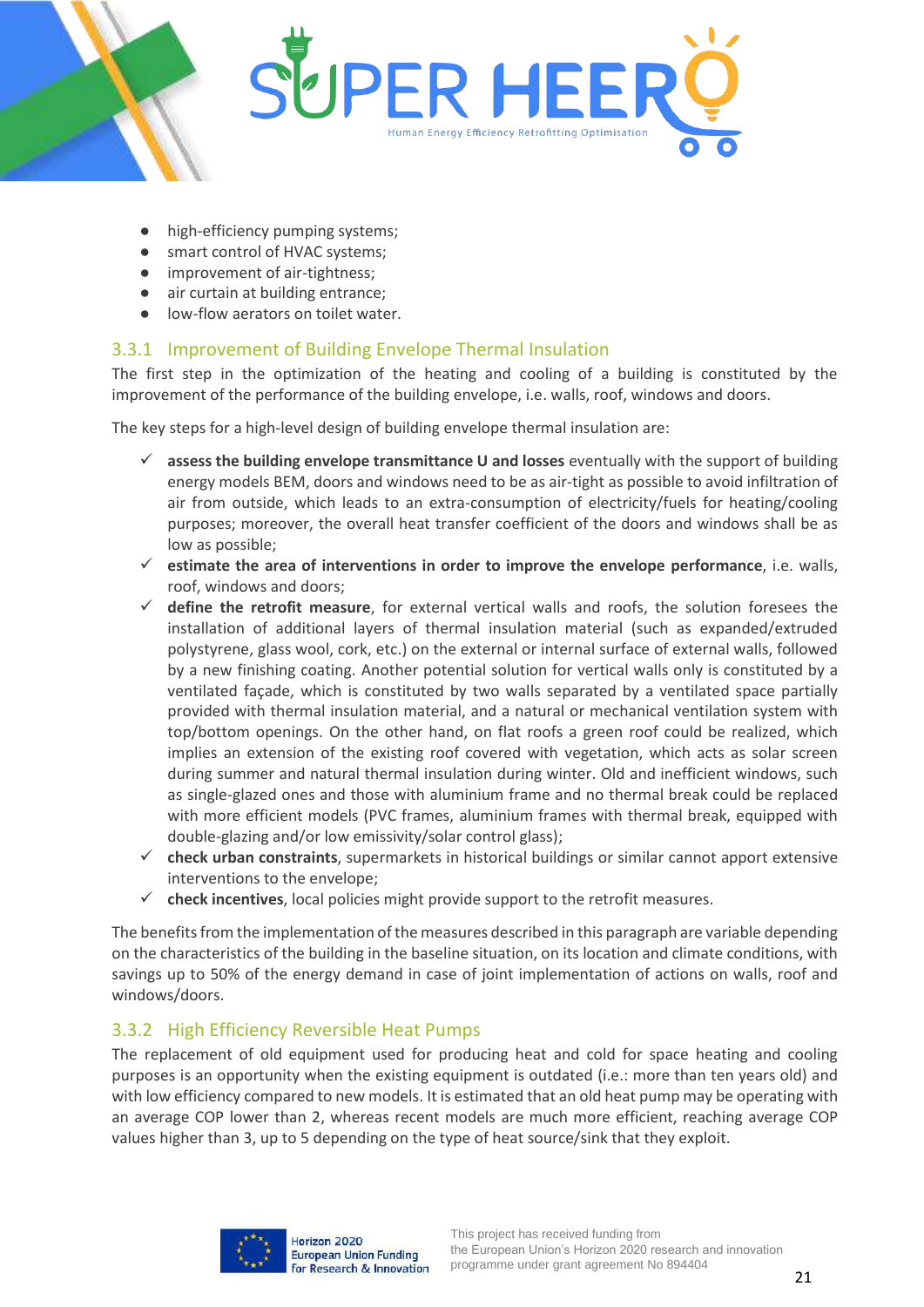

The key steps for a high-level design of high efficiency reversible heat pumps are:

- ✓ **estimate the heating and cooling demand** using monitoring mechanisms or checking the previous bills in terms of consumption;
- ✓ **define the optimal heat pump technology** according to energy needs and market availability. Indeed, this measure refers to the replacement of existing heat pumps with new models that can exchange heat with three different mediums, according to the local availability:
	- $\circ$  air (aerothermal heat pump), which is the most common and less-efficient solution but is always applicable;
	- o water (hydrothermal heat pump), which allows a higher efficiency but requires availability of a water body close to the heat pump installation site;
	- $\circ$  ground (geothermal heat pump), which reaches the maximum possible efficiency but requires availability of space and suitable soil characteristics for the installation (horizontal or vertical) of geothermal probes.

A potential alternative to the use of electric heat pumps using air, water or ground as heat source/sink is the adoption of absorption heat pumps for cooling purposes, fed with hot water produced from solar thermal panels. In this case, the concept is similar to the one outlined in section 3.2.6 with reference to trigeneration, but with the heat production system that is constituted by a solar thermal system like the ones mentioned in section 3.2.5. Clearly, in order to achieve a sufficient production of heat for the operation of the supermarkets' space cooling systems, the number of solar thermal modules should be significantly higher than in the case of domestic hot water production only. This solution could be of interest for supermarkets in Southern Europe, characterized by high cooling loads and contemporary high availability of solar radiation during summer.

On the other hand the measure on electric heat pumps is applicable to any supermarket of any size; the best results in terms of efficiency of the whole heating/cooling system are obtained when air handling units and fan-coils are used for space heating/cooling.

#### <span id="page-21-0"></span>3.3.3 Condensing Gas-Fired Boilers for Heat Production

The replacement of an old boiler with a new condensing boiler leads to a fuel saving up to 20-30% compared to the baseline situation, with even higher economic savings in case fuel switching from diesel to natural gas is carried out.

Condensing boilers available on the market reach very high efficiency levels (up to 105% with reference to fuel input in terms of LHV) when used to produce water at low temperature (40-60°C); such high efficiency levels are reached thanks to the recovery of latent heat from water in the exhausts, which is used to further heat the produced water.

The key steps for a high-level design of condensing gas-fired boilers for heat production are:

- ✓ **estimate the heating demand** using monitoring mechanisms or checking the previous bills in terms of fuel consumption;
- ✓ **identify the optimal condensing boilers** available on the market;
- $\checkmark$  check incentives, local policies might provide support to changing old equipment with new machines.

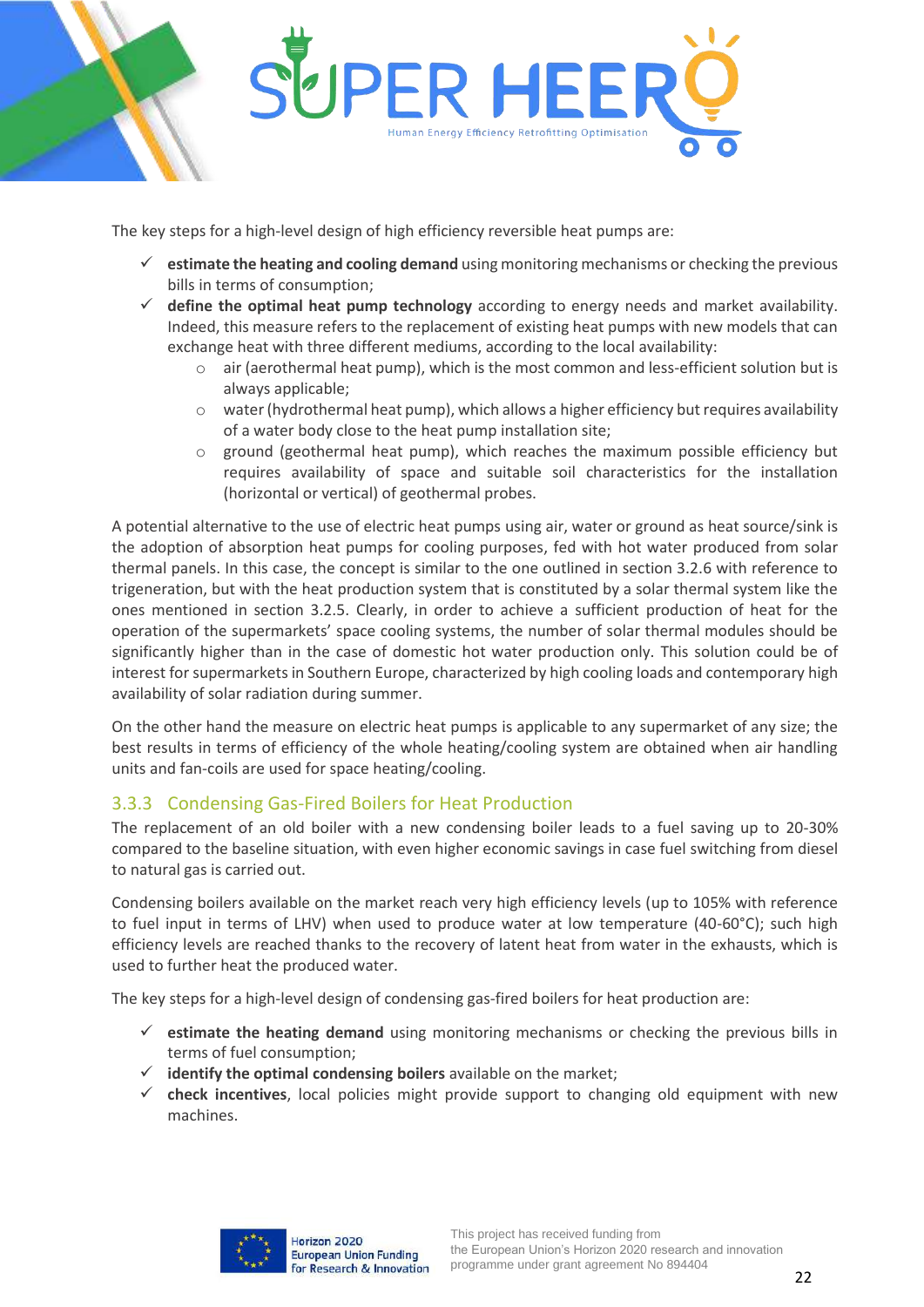

The main prerequisites for this intervention are, on the one hand, the availability at the site of a natural gas distribution network, which is relatively a common condition in urban areas in the EU and, on the other hand, the suitability of the space heating system to work at with lower-temperature water.

Types of space heating systems suitable for these low temperatures mainly include air handling units, fancoils and radiant underfloor heating systems, thus most of the systems used in supermarkets.

#### <span id="page-22-0"></span>3.3.4 Biomass Boilers for Heat Production

The main benefits associated with this solution are in the economic field (since the price of biomass per unit of energy input is much lower than that of diesel and lower also than for natural gas), whereas in the environmental field there are benefits and drawbacks: GHG emissions from biomass are conventionally considered as zero (since the amount of  $CO<sub>2</sub>$  emitted during combustion is the same sequestrated by the plant during its life) but local issues may arise due to the release of particle matter.

The key steps for a high-level design of biomass boilers for heat production are:

- ✓ **estimate the heating demand** using monitoring mechanisms or checking the previous bills in terms of fuel consumption;
- ✓ **estimate the type and amount of biomass** according to the local context (i.e., wood pellets, biomass chips or wood logs etc.);
- ✓ **identify the most suitable technology** available on the market considering that the technological features of biomass boilers depend on the type of material to be burnt; pellet-fuelled boilers are compact and fully-automated since they work with a pre-treated fuel with high heating value, low moisture and ash content; on the other hand, other types of boilers may require higher operation and maintenance efforts.
- ✓ **identify the area for the biomass boiler and auxiliary equipment;**
- ✓ **check incentives**, local policies might provide support to changing old equipment with new machines.

#### <span id="page-22-1"></span>3.3.5 Heat Recovery from Products' Refrigeration Systems

Refrigeration systems work continuously and their condensers release to the surrounding environment a large amount of heat, in the form of air at 30-50°C. The recovery of part of this heat for reuse within the supermarket building is particularly of interest, since during winter, supermarkets are characterized by contemporary space heating needs and products' cooling needs, and the range of temperatures of the two heat streams is compatible.

The key steps for a high-level design of heat recovery from products' refrigeration systems are:

- ✓ **estimate the heating demand** of the supermarket using monitoring mechanisms or checking the previous bills in terms of fuel consumption;
- ✓ **estimate the type and amount of auxiliary condenser** to add to the existing ones in order to modify the space heating water circuit to be preheated or heated using waste heat from the refrigerators' condensers, or may exploit a suitable thermal energy storage solution, which may constitute an interesting solution also to match the time distribution of the resource with that of the demand;
- ✓ **check incentives**, local policies might provide support to retrofit measures.

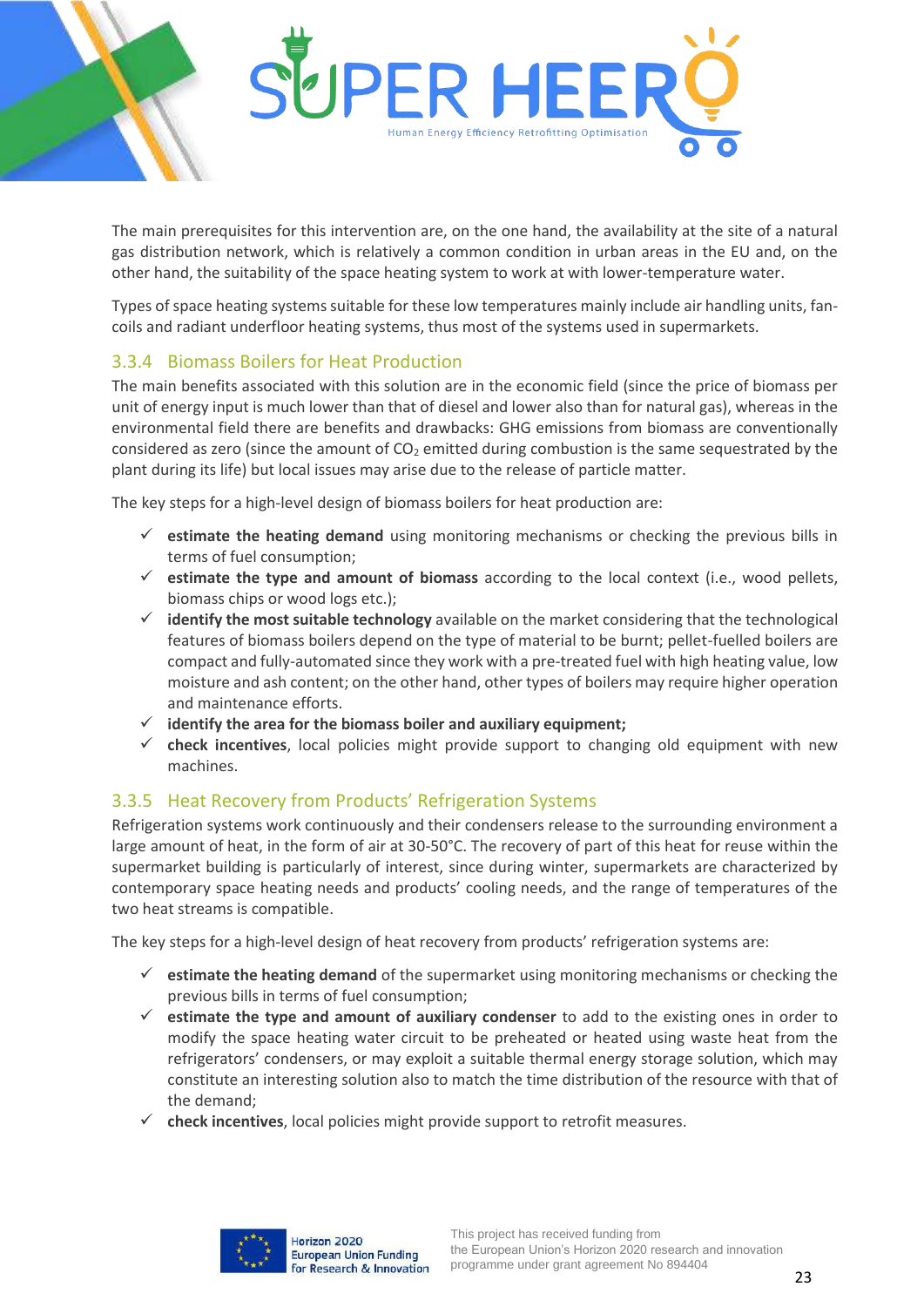

#### <span id="page-23-0"></span>3.3.6 Air Handling Units with Heat Recovery Systems

Air Handling Units (AHUs) are devices where the temperature and humidity of the air is controlled and air is fed to the indoor environment. AHUs are constituted by different sections, dedicated to air heating, cooling, humidification, filtering, etc. and also include fans for extracting exhaust air from the building and supplying fresh air to the indoor environment. Air heating and cooling batteries are typically based on heat exchanging coils where hot and chilled water produced in boilers/heat pumps/chillers is circulated.

In both the heating and the cooling season, the extraction of air from the indoor environment and the supply of external air introduces a source of energy loss, since – with reference to the heating period (but the same applies to the cooling period) – hot air from inside is extracted and cold air from outside is supplied. The proposed solution foresees the addition of a section in the AHU, whose aim is to exchange heat between the extracted air and the supplied air: this allows saving energy in the heating period since the supplied air is preheated using exhaust air and in the cooling period since the supplied air is pre-cooled using exhaust air.

The key steps for a high-level design of air handling units with heat recovery systems are:

- ✓ **estimate the heating demand** of the supermarket using monitoring mechanisms or checking the previous bills in terms of fuel consumption;
- **evaluate the device technology for heat recovery** such as:
	- o recuperator heat exchanger, usually plate-type with cross-flow between hot and cold air;
	- $\circ$  rotary heat exchanger, also named thermal wheel, which is based on a slowly-rotating wheel made of corrugated material that is heated by hot air and releases heat to the cold air, with higher efficiency compared to stationary recuperators;
	- o heat exchange coil or heat pipe, based on different physical principles but in any case, involving a heat exchange medium that is heated from the hot side and releases heat to the cold side, with or without the need for a circulation pump; the heat recovery efficiency is lower than the previous two solutions;
- ✓ **check incentives**, local policies that might provide support to retrofit measures.

#### <span id="page-23-1"></span>3.3.7 Free Cooling and Evaporative Cooling

Free cooling means exploiting external air to cool the indoor environment without using the available cooling equipment; it is implemented by disabling the heating and cooling sections of the AHU, leaving only the extraction and supply fans on. This action is particularly recommended during the night and the early morning, when the outdoor temperature is lower and the supply of external air can significantly cool down the indoor environment, thus reducing the need to use the chiller for space cooling purposes during the other periods of the day.

Another possible opportunity is related to evaporative cooling, i.e. cooling supply air through direct or indirect water evaporation: the former solution is based on enhanced air humidification, whereas the latter avoids contact between the evaporating water and the supply air, thus being more suitable for supermarkets. In both cases, constraints related to indoor air quality and legionella should be carefully taken into account.

The key steps for a high-level design of free cooling systems are:

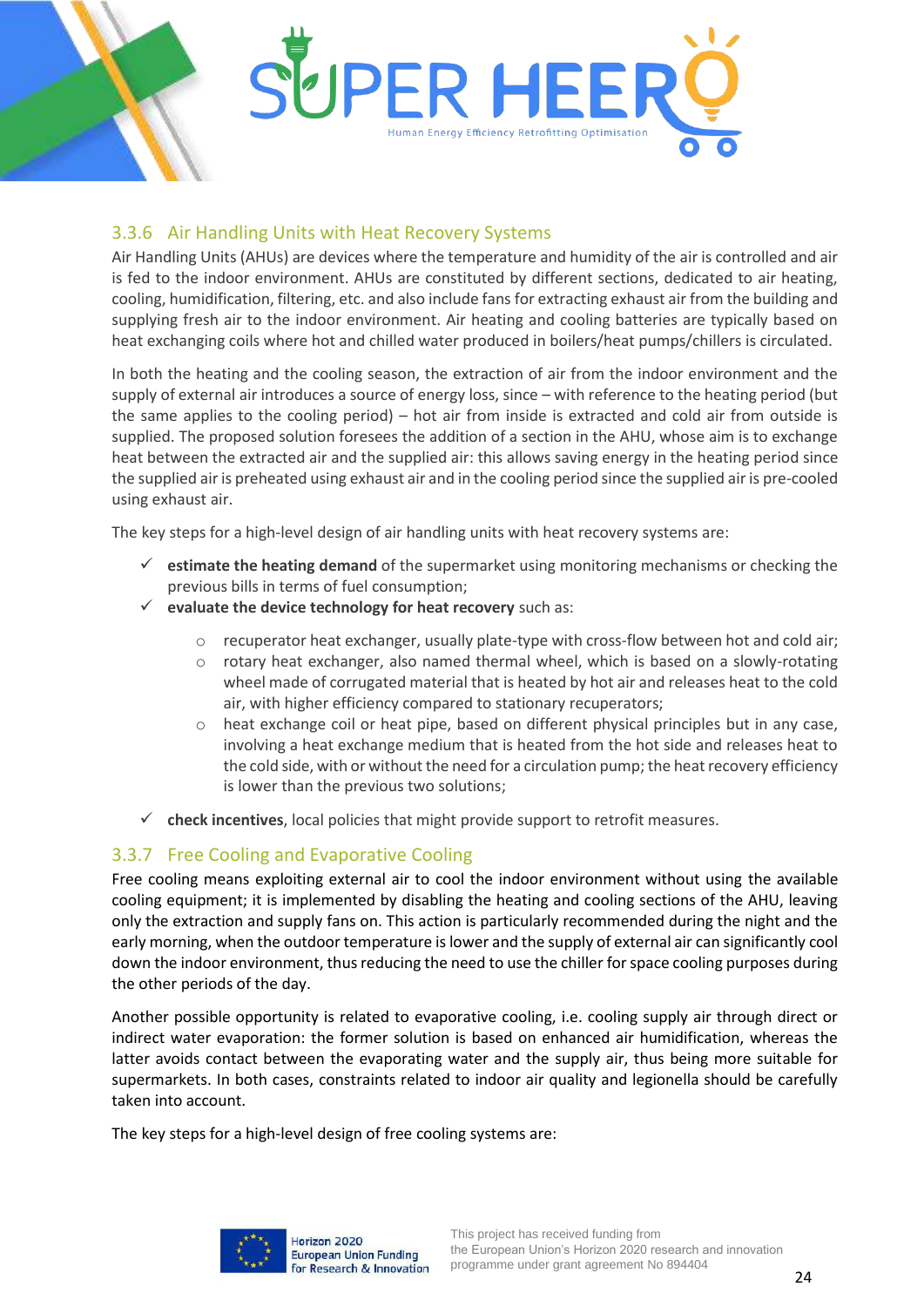

- ✓ **check whether the existing ventilation systems are suitable for free cooling**, i.e. if the cooling sections can be disabled from the management system or manually;
- ✓ **estimate the cooling demand** of the supermarket at least at monthly level using monitoring systems, carrying out spot measurements or analysing electricity bills;
- gather external ambient conditions in terms of temperature and humidity, based on reliable weather data providers;
- ✓ **identify the period in which free cooling could be feasible**, by crossing demand data with external temperature data;
- act on the ventilation system, disabling the chiller-based cooling sections until the external air temperature is below a given threshold.

#### <span id="page-24-0"></span>3.3.8 High Efficiency Motors and VFD Control in Ventilation Systems

All AHUs foresee at least two fans, one for the extraction of exhaust air from indoors and one for the supply of fresh air from outdoors. In the most outdated installations, these fans work at constant power and flow rate or, as only method for varying the ventilation rate, through dampers that reduce the air flow without reducing the power absorbed by the fans; more recent installations may be equipped with dual-speed fans that at least are allowed to operate at high- or low-speed, thus varying absorbed power and treated air flow rate between two different values.

The high efficiency motors and VFD control in ventilation systems allow a flexible operation to the fans through the whole range of ventilation rates and with proportional variation of the absorbed power. The control system for fans is based on inverters (or VFD – Variable Frequency Drives); the inverter varies the frequency of the power supply to the fan according to the real ventilation needs (based on temperature and/or humidity measurements), thus reducing power consumption accordingly. The reduction of electricity consumption at annual level may be in the range between 10-30%.

In addition to the improvement related to the control of electric motors with inverters, also the replacement of old electric motors with new models can lead to significant electricity savings. Indeed, according to the EU EcoDesign regulation, motors with power between 0.75 kW and 375 kW commercialized in Europe since 2017 need to be at least IE3 class, which means e.g. for a 10 kW motor that its efficiency shall be at least 92%, compared to the minimum 86% of older motors. Benefits from this action are even higher for smaller motors, thus considering the typical size and power of fans in ventilation systems, an average saving of 5-10% of the electricity consumed by the motor can be estimated.

The key steps for a high-level design of high efficiency motors and VFD control in ventilation systems are:

- $\checkmark$  analyse the status of AHUs in the supermarket;
- ✓ **evaluate number and power of fans** without inverters and/or with inefficient electric motors;
- ✓ **check the inverters for VFD control and the more efficient electric motors available** in the market;
- ✓ **check the availability of sensors** (e.g.: temperature, humidity, CO concentration, etc.) that could provide inputs to the VFD;
- ✓ **replace the motor/install the VFD** and define suitable control logics.

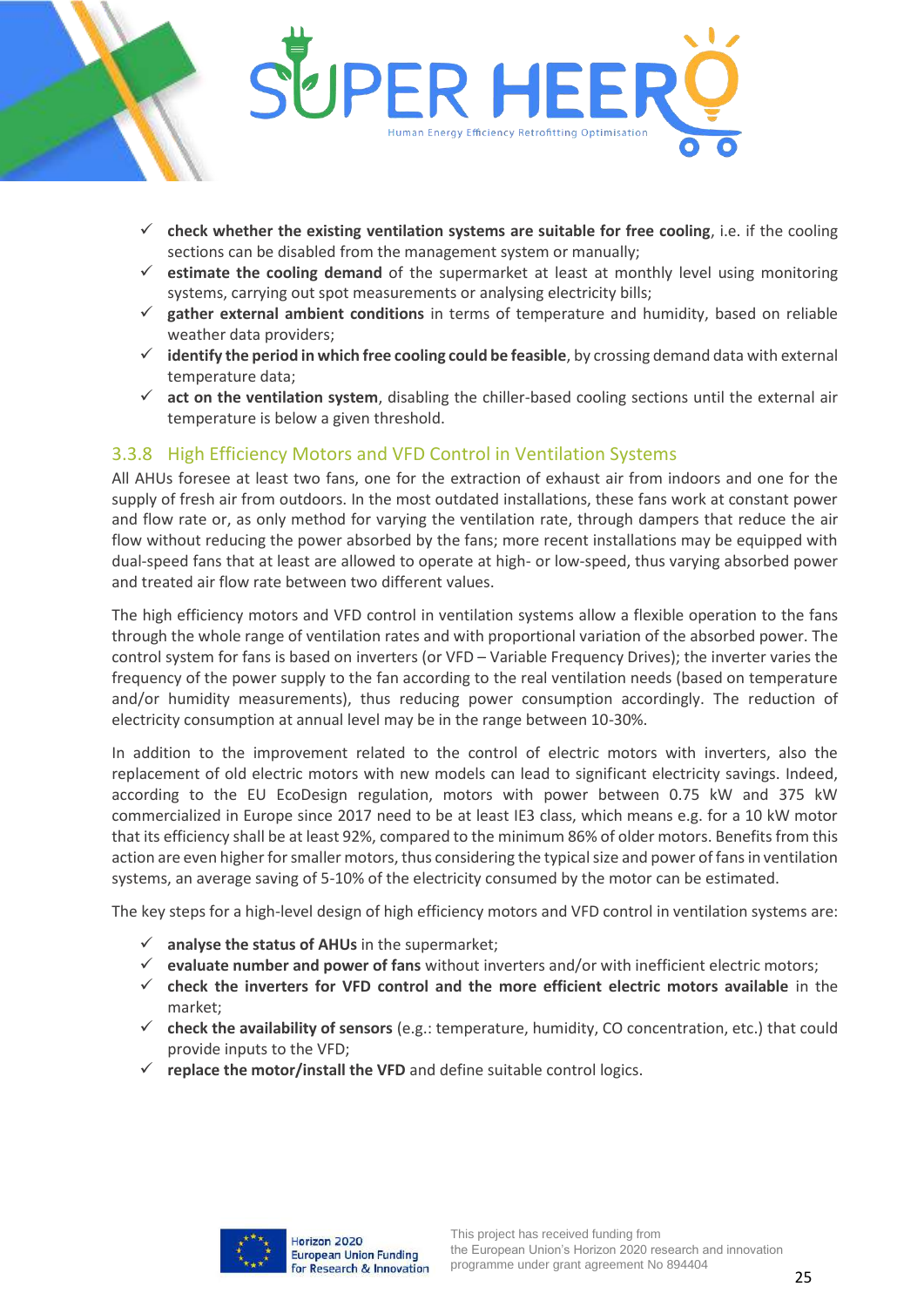

### <span id="page-25-0"></span>3.3.9 High-Efficiency Pumping Systems

Significant electricity savings can be obtained through the replacement of the electric motors and the control of the water pumping through VFD in the pumps used to distribute the hot/refrigerated water in the supermarket. In this case, the benefits are in the range of 10-30% for VFD control and 5-10% for electric motors replacement.

The key steps for a high-level design of high efficiency pumping systems are:

- $\checkmark$  analyse the status of pumps in the supermarket;
- ✓ **evaluate number and power of pumps** without inverters and/or with inefficient electric motors;
- ✓ **check the inverters for VFD control and the more efficient electric motors available** in the market;
- ✓ **check the availability of sensors** (e.g.: temperature, flow rate, etc.) that could provide inputs to the VFD;
- ✓ **replace the motor/install the VFD** and define suitable control logics.

#### <span id="page-25-1"></span>3.3.10 Smart Control of HVAC Systems

The installation of sensors for monitoring temperature, humidity and other (e.g.: carbon monoxide concentration) throughout the whole supermarket building, feeding the monitored data to a smart HVAC control system or to a Building Management System (BMS) can provide significant benefits in terms of energy consumptions.

The key steps for a high-level design of smart control of HVAC systems are:

- ✓ **analyse the current status of the supermarket** in terms of BMS and sensors;
- ✓ **identify locations for additional sensors**;
- ✓ **check the sensors and BMS software available** in the market;
- ✓ **evaluate the infrastructure needed** for data transmission (cabled/wireless) and define its layout.

The availability of monitored data related to indoor air quality and the implementation of suitable control logics that take into account the structure of the HVAC system in the supermarket can be used to provide inputs to the inverters controlling the fans in ventilation systems, the pumps for distribution of hot/refrigerated water, the compressors of the heat pumps/chillers.

#### <span id="page-25-2"></span>3.3.11 Improvement of Air-Tightness

In order to minimize the energy losses related to the frequent opening of doors due to the entrance and exit of customers, the present measure suggests, where possible, the replacement of entrances with single doors with a vestibule entrance located between two doors. The creation of this space between the two doors reduces the direct air exchange with outdoors, thus increasing thermal comfort and reducing energy consumption for heating and cooling.

The key steps for a high-level design of air-tightness improvements are:

- ✓ **identify the entrances with single doors** that can be replaced with a vestibule entrance located between two doors;
- ✓ **check the availability of spaces** for the installation of the vestibule entrance.

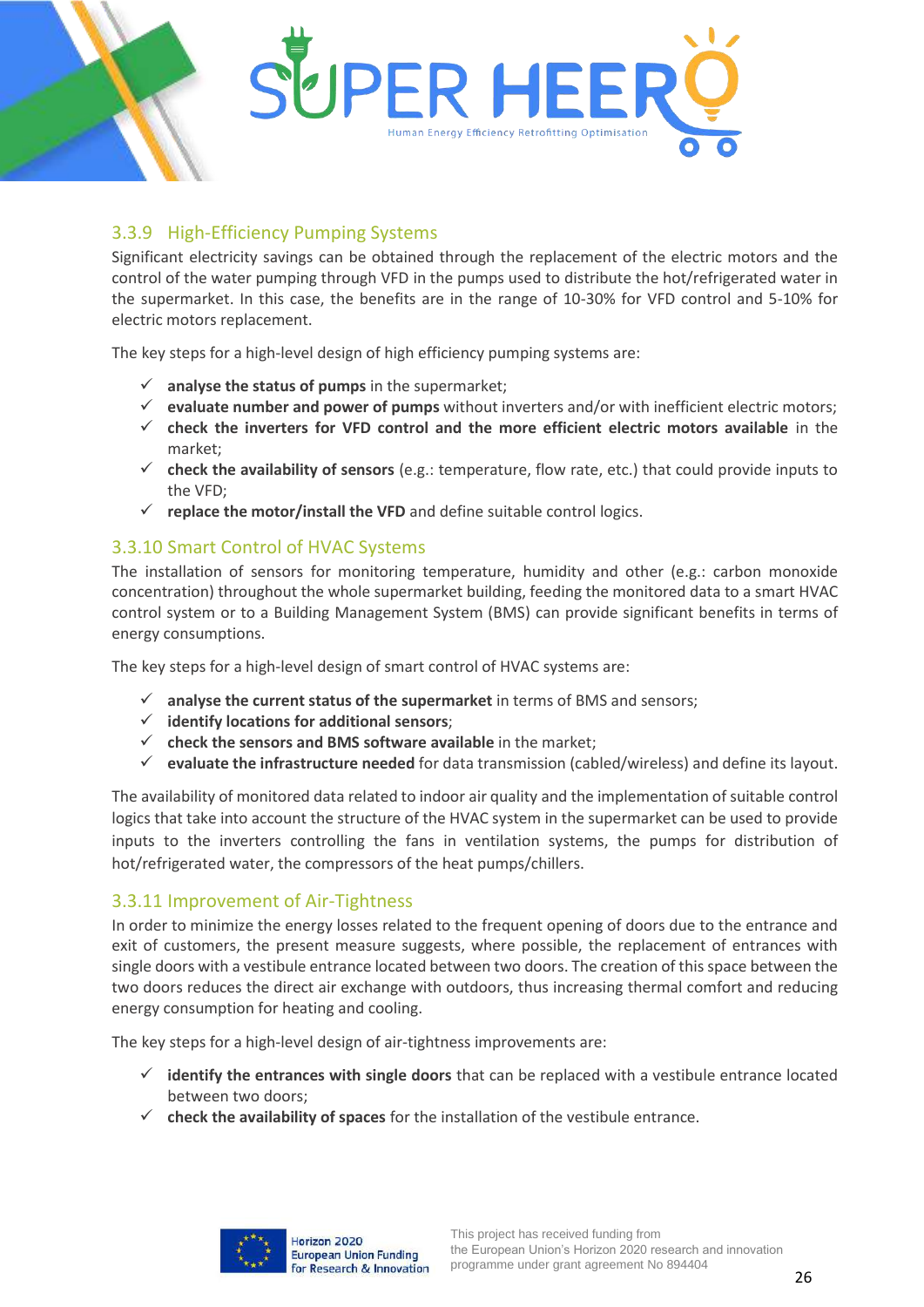

The feasibility of this measure mainly depends on the availability of space, but the benefits are considerable and may reach 5% of the energy consumption for heating and cooling purposes, depending on the supermarket location and climate conditions.

#### <span id="page-26-0"></span>3.3.12 Air Curtain at Building Entrance

Another possibility to reduce the air exchange between the indoor and the outdoor environment is the installation of an air curtain (or air barrier, or air door) at the supermarket entrance. This can be performed by installing an air blower facing downwards on the entrance (between the two doors if the previous measure is implemented).

The key steps for a high-level design of air-curtains at the building entrance are:

- ✓ **identify the entrances with single doors** where air blowers can be installed;
- ✓ **check the air curtains available** in the market and their characteristics in terms of size, power, air flow rate and temperature, etc.;
- ✓ **identify the most suitable air curtain** based on specific needs.

This measure reduces the air exchange between the two sides by 60-80% and further reduces by around 5% the energy consumption for heating and cooling purposes, depending on the supermarket location and climate conditions.

#### <span id="page-26-1"></span>3.3.13 Low-Flow Aerators on Toilet Water

Although it is typically considered a water saving measure rather than an energy saving measure, the installation of low-flow aerators on the toilets of the supermarket, both for clients and for staff, is also an energy saving option. Indeed, since it is applied both to cold and hot water taps, it allows a reduction of energy consumption for sanitary hot water production, typically carried out through electric or natural gas-fired boilers.

The key steps for a high-level design of low-flow aerators on the toilets are:

- $\checkmark$  **identify the toilets taps** where the low-flow aerators can be installed;
- ✓ **check the low-flow aerators available** in the market;
- ✓ **identify the most suitable aerator** based on specific needs.

### <span id="page-26-2"></span>3.4Lighting

Lighting is responsible for a relevant share of the energy consumptions of the supermarket, especially if carried out with other technologies than LEDs. Lamps in supermarkets are typically used for the whole opening period in order to ensure the desired visibility of products, whereas in external areas they are always used during the night, also for security reasons.

The main opportunities for improvement identified for this field are:

- LED lighting of indoor/outdoor spaces;
- solar-powered lighting poles in outdoor areas;
- natural lighting sensors in highly-fenestrated areas;
- timers on indoor lighting systems;
- movement sensors;

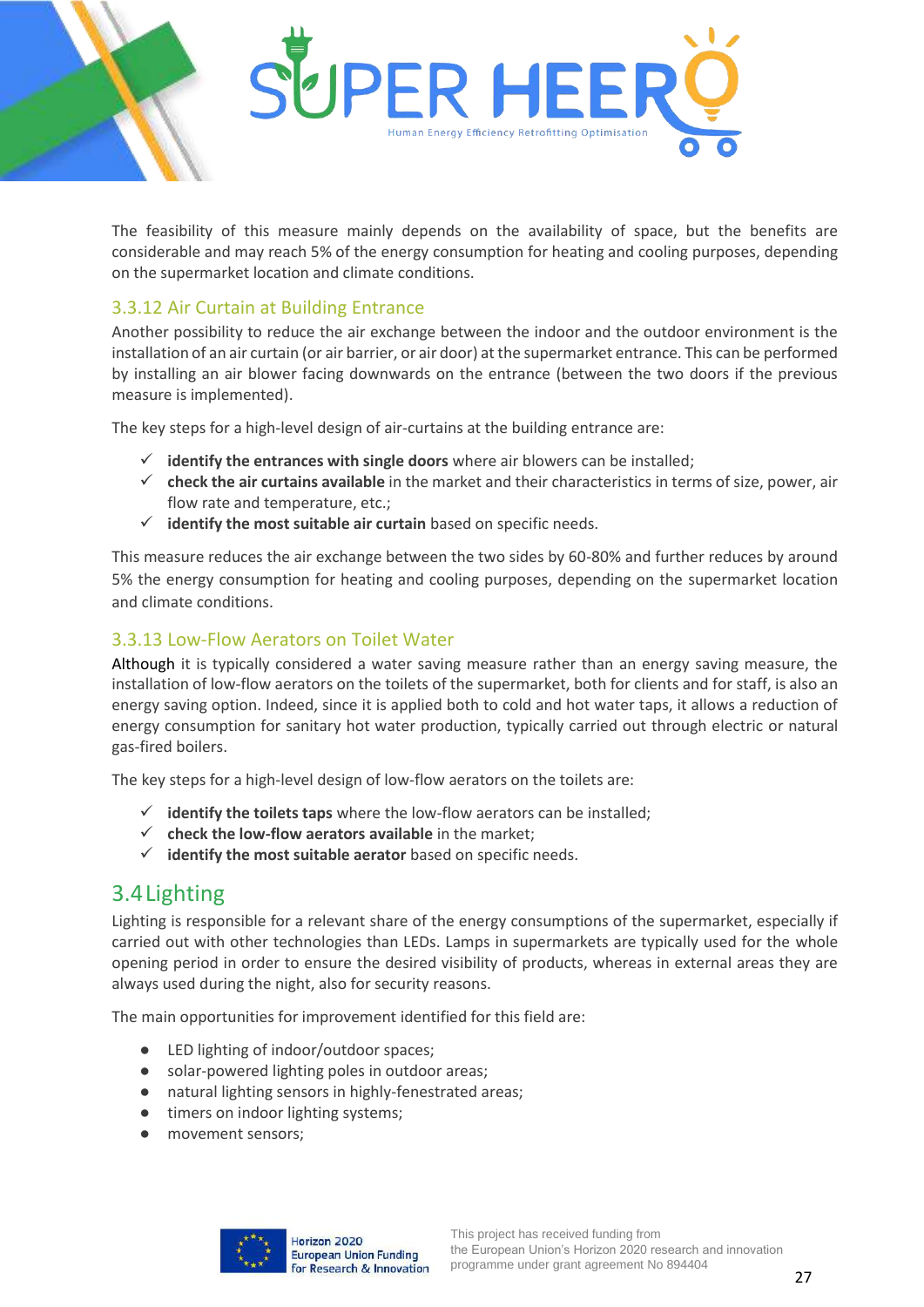

smart control of lighting systems in indoor/outdoor areas.

#### <span id="page-27-0"></span>3.4.1 LED Lighting in Indoor/Outdoor Spaces

LED lamps are a consolidated and widespread technology for high-efficiency lighting of indoor and outdoor areas and are implemented in the vast majority of supermarkets. Where this measure has not been implemented yet, the recommendation is to implement it as soon as possible in order to reduce power absorption for lighting while improving visual comfort in the supermarket.

They have instant start-up, most of them are dimmable and do not suffer from flicker and their lifetime is not impacted by many on-off cycles, which makes them ideal for control through natural lighting and movement sensors.

The key steps for a high-level design of LED lighting in indoor/outdoor spaces are:

- ✓ **identify the lamps** in the supermarket that need to be replaced, creating a list with luminous flux, size and power in the baseline situation;
- ✓ **identify on the market suitable lamps**to carry out 1:1 replacement (in terms of luminous flux and size) of old lamps;
- ✓ **carry out a dedicated lighting study** if needed, to evaluate the correct distribution of light with reference to the specific needs of the supermarket.

#### <span id="page-27-1"></span>3.4.2 Solar-Powered Lighting Poles in Outdoor Areas

Another opportunity for lighting outdoor of supermarkets is the adoption of solar-powered lighting poles equipped with an integrated photovoltaic module and battery to self-produce and store the electricity required for the lighting pole. The PV module and the battery are designed to allow 3-5 days of power supply to the lamp even under low-solar radiation and bad weather conditions; the battery is generally guaranteed for replacement every 8-12 years, which corresponds approximately to the lifetime of the installed LED lamps if working on average for 12 h/d.

The key steps for a high-level design of solar-powered lighting poles in outdoor areas are:

- $\checkmark$  **identify the outdoor lights** that can be replaced by solar powered lighting poles;
- $\checkmark$  estimate the solar energy potential with the support of tools or local documents;
- ✓ **identify on the market suitable solar lamps** to carry out 1:1 replacement (in terms of luminous flux and size) of old lamps.

This allows reducing the installed power for external lighting compared to the baseline and, furthermore, self-producing the electricity needed from these users; the overall impact is therefore the reduction to zero of the purchase of electricity from the grid for external lighting and of the associated emissions.

#### <span id="page-27-2"></span>3.4.3 Natural Lighting Sensors in Highly Fenestrated Areas

The maximization of the use of daylight as an alternative to electric lighting is an interesting opportunity for areas provided with large windows in the supermarket. This can be obtained by installing on the lamps closer to the windows a natural lighting sensor that reduces the luminous flux provided by the lamps according to the amount of available natural lighting. Thanks to the properties of LED lamps, this is feasible, does not impact on the lamps' lifetime and reduces the power absorption proportionally to the provided luminous flux.

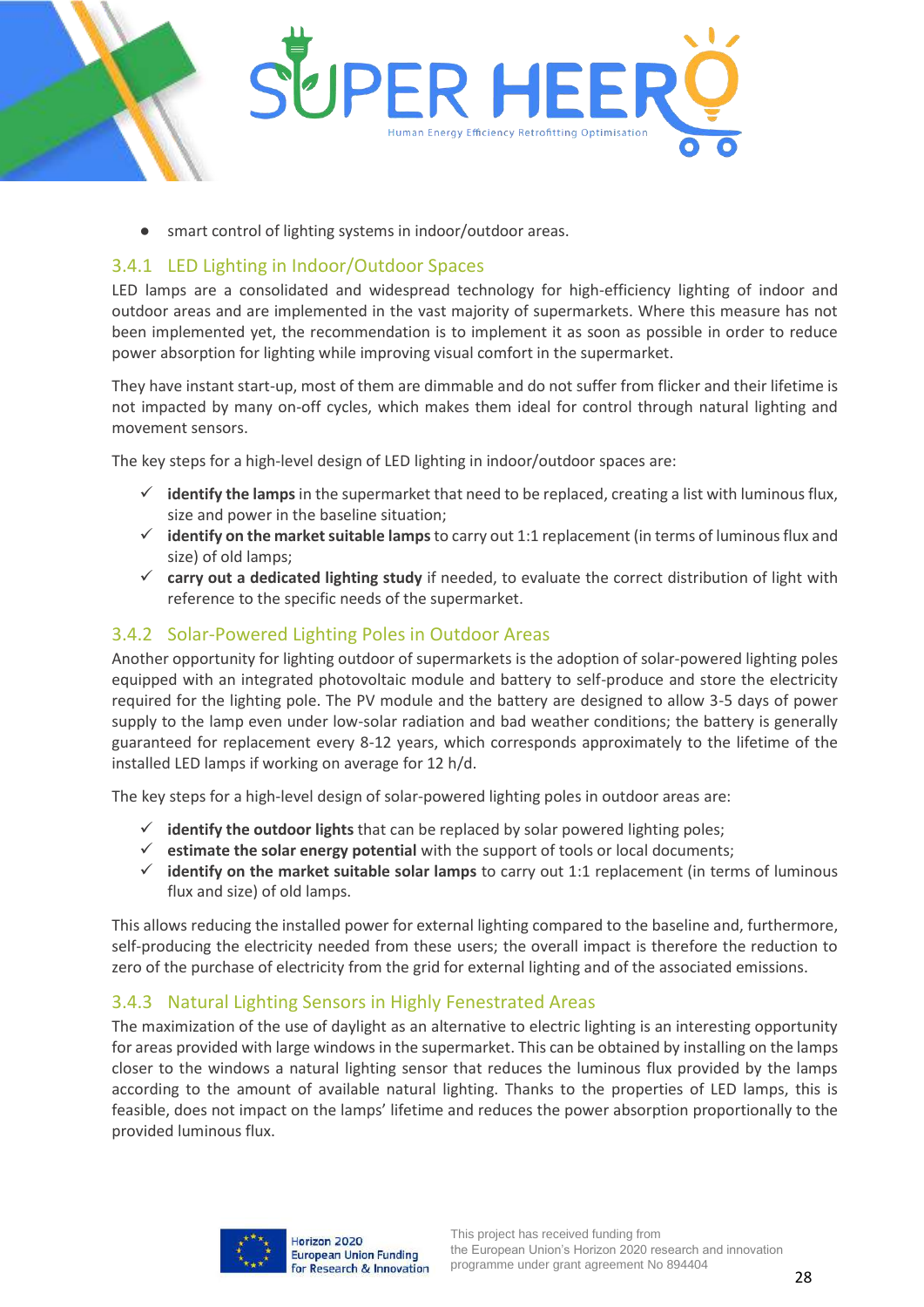

The key steps for a high-level design of natural lighting sensors in highly fenestrated areas are:

- ✓ **identify the lamps** in areas provided with large windows in the supermarket that can be coupled with natural lighting sensors:
- ✓ **analyse the power supply** of the selected lamps to evaluate the number of sensors needed to control the selected lamps;
- ✓ **analyse the layout** and use of the area to identify the most suitable location of the sensors.

#### <span id="page-28-0"></span>3.4.4 Timers on Indoor Lighting Systems

There are many areas of the supermarket where lamps remain switched on constantly, even out of the opening hours and in hours with no human presence. To avoid this, it is recommended to install timers on all lighting systems except for those needed for safety and security reasons, in order to switch off (or reduce the luminous flux of) all non-required lighting systems and avoid the corresponding power absorption.

The key steps for a high-level design of timers on indoor lighting systems are:

- ✓ **identify the areas** where timers can be applied to switch off the lamps, this measure can be applied also to lamps installed within refrigerated cabinets, that typically remain constantly switched on;
- ✓ **analyse the power supply** of the selected lamps to evaluate the number of timers needed to control the selected lamps;
- ✓ **analyse the layout** and use of the area to identify the most suitable set-up for timers.

#### <span id="page-28-1"></span>3.4.5 Movement Sensors

In areas like warehouses, changing rooms, toilets, in order to avoid lamps remaining switched on when nobody is in the room, the installation of movement sensors/presence detectors is suggested. With these sensors, on/off control of lighting systems is carried out automatically based on the presence of persons in the area.

The key steps for a high-level design of movement sensors are:

- ✓ **identify the areas** where sensors can be applied to switch off the lamps;
- ✓ **analyse the power supply** of the selected lamps to evaluate the number of sensors needed to control the selected lamps;
- ✓ **analyse the layout** and use of the area (specifically to guarantee the safety of the personnel working in the area) and identify the most suitable location of the sensors and timing of the on/off cycles.

#### <span id="page-28-2"></span>3.4.6 Smart Control of Lighting Systems in Indoor/Outdoor Areas

An integrated approach to lighting could be implemented into a dedicated software, which could receive inputs from the different sensors located across the building (natural lighting, presence, etc.) and consequently optimize the lighting level in the different areas of the supermarket.

The key steps for a high-level design of smart control of lighting systems in indoor/outdoor areas are:

✓ **identify suitable software** (Lighting Management Systems or into a more general Building Energy Management System, covering also other utilities);

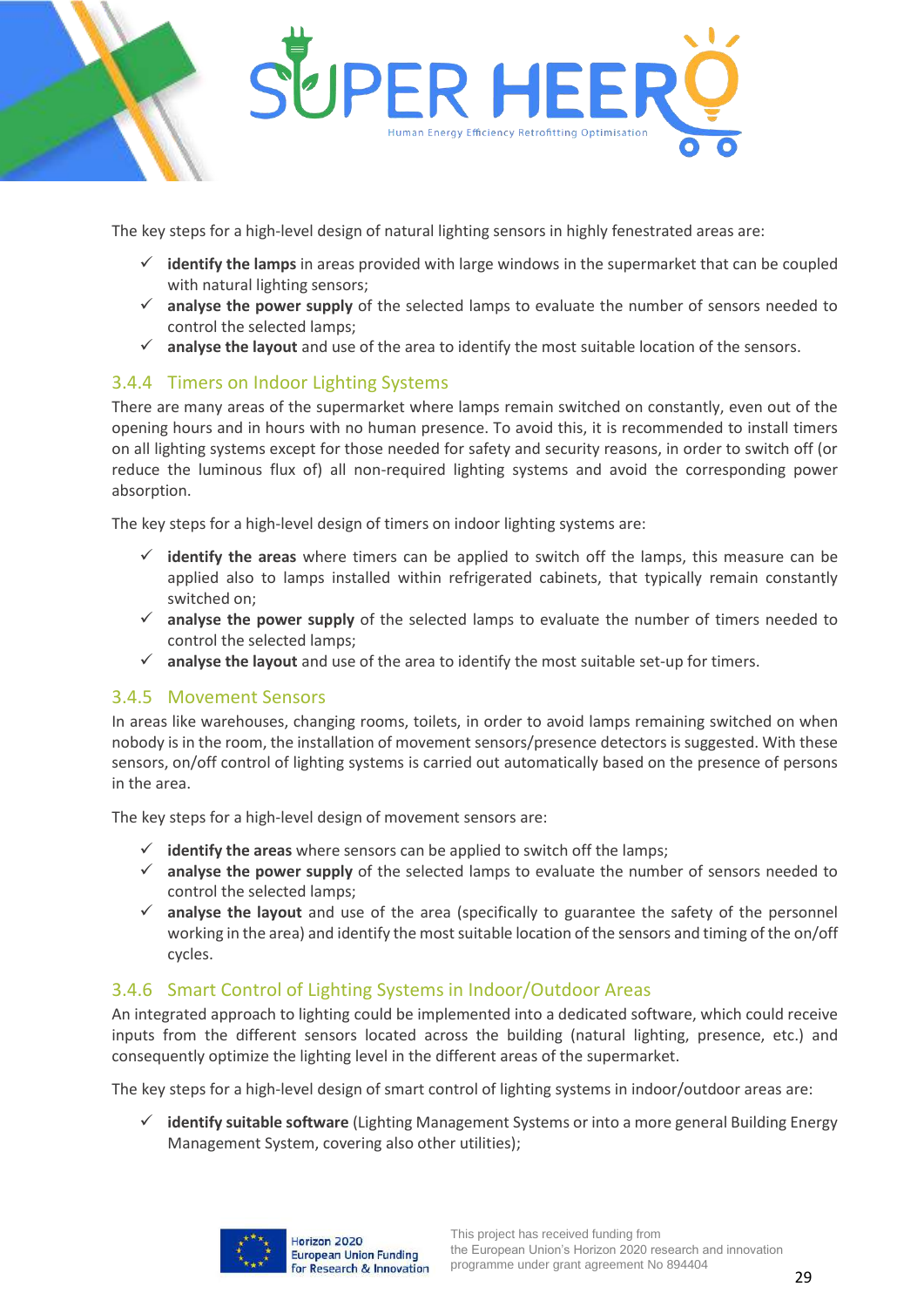

- ✓ **evaluate the sensors available** and the potential need for new sensors in line with the previous paragraphs;
- ✓ **elaborate an optimized lighting scheme** that will be implemented by the software.

# <span id="page-29-0"></span>3.5Products' Refrigeration

The refrigeration of the food products, both in cabinets and freezers in the sale area and in the refrigerated storage areas in warehouses are responsible for the largest share of energy consumptions in the supermarket. This is strongly related with the need to maintain the quality of products in line with the applicable laws.

Devices in this category include on the demand side the cabinets, freezers and cold storage rooms and on the supply side the refrigerators systems, composed of compressors, evaporators and condensers in line with the needs of the thermodynamic cycle applied for cooling. Refrigeration systems may be centralized (i.e. adopting a remote unit for compressors and condensers and local units for evaporators) or standalone (i.e. like in domestic fridges and freezers, all cooling equipment is concentrated at the cabinet).

The main opportunities for improvement identified for this field are:

- advanced design of refrigerated cabinets;
- high-efficiency refrigeration systems;
- use of centralized instead of standalone refrigerating equipment;
- advanced maintenance of products refrigeration systems.

#### <span id="page-29-1"></span>3.5.1 Advanced Design of Refrigerated Cabinets

The reduction of the energy demand of the refrigerated cabinets can be done through different solutions that are presented in the present paragraph, which mainly deal with the minimization of energy losses from doors.

The key steps for a high-level design for reduction of the energy demand of the refrigerated cabinets are:

- ✓ **identify the optimal measures:**
	- o the installation of **doors** on open cabinets is a simple and low-cost option to reduce energy losses thanks to the separation of the indoor refrigerated space from the outdoor environment; this measure is also expected to avoid overcooling of the aisle where refrigerated cabinets are located, thus increasing thermal comfort for clients;
	- o the installation of single or multiple air **curtains**, of strip curtains (made of transparent and flexible material) or of night blinds (to be closed during supermarket closing hours);
	- o **anti-sweat electric heaters** are typically used to avoid condensation on the glass of the refrigerated cabinets' doors; the improvement of their control system to reduce power absorption, or better the adoption of an anti-fogging glass;
	- o the adoption of **control systems for defrost** can reduce the electricity consumption of frozen food cabinets with the scope of contrasting freezing on the evaporator tubes;
	- o benefits can be achieved by **switching off or reducing the luminous flux** of lamps in cabinets during closing hours (or when no clients are present, thanks to movement/presence sensors), and also by **installing cabinets' lighting systems out of the**

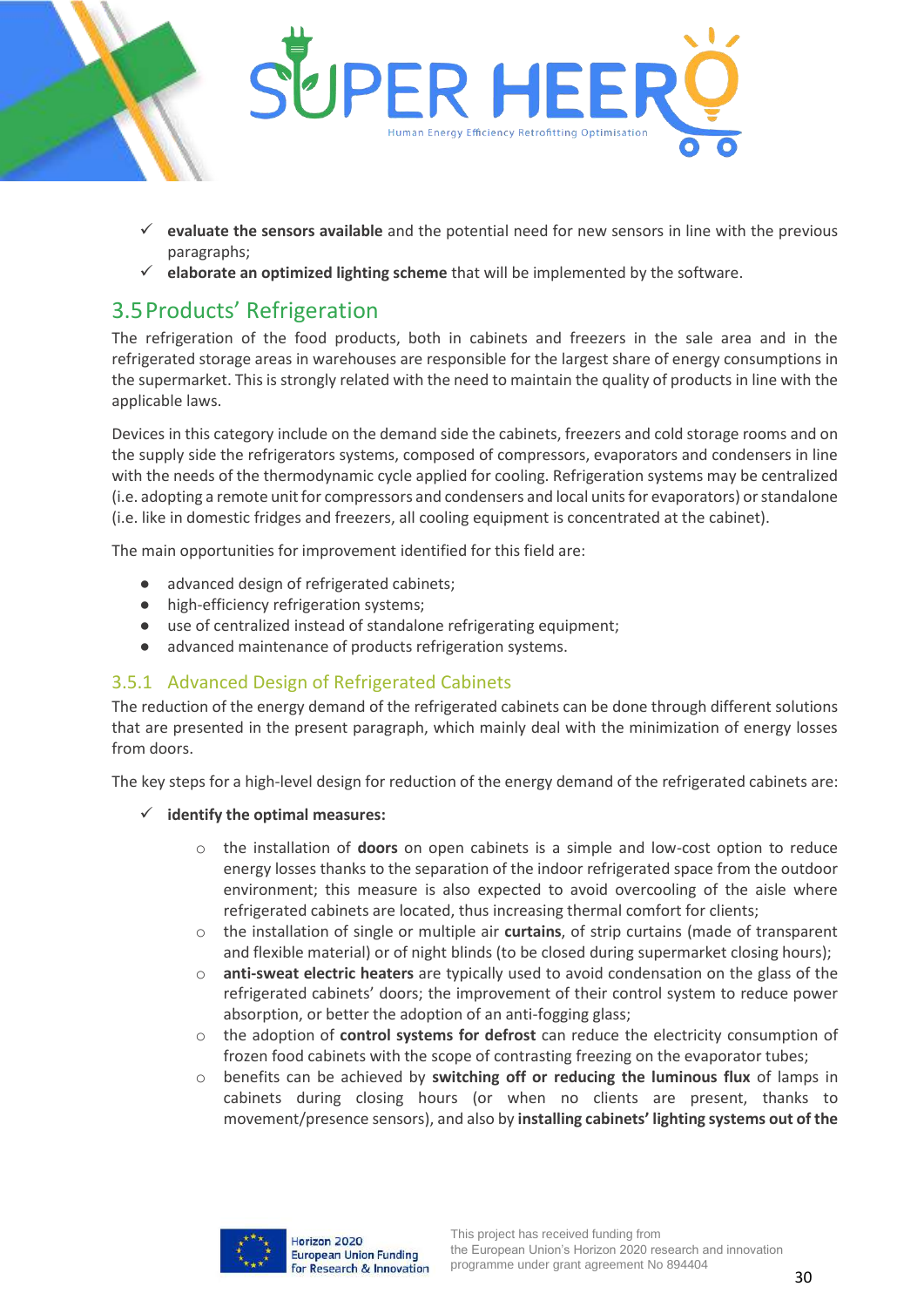

**refrigerated area**, in order to minimize their heating load and the consequent consumption for cooling.

✓ **identify the most suitable models** of the devices to be installed based on the size and power of the existing systems, in order to ensure the feasibility of the retrofitting option.

#### <span id="page-30-0"></span>3.5.2 High Efficiency Refrigeration Systems

The energy consumption of the refrigerated cabinets can be reduced thanks to different types of solutions, mainly related to the compressors of the cooling systems, the type of refrigerant fluid used and the distribution of the working fluid along the cooling circuit.

The key steps for a high-level design for reduction of the energy consumption of the refrigerated cabinets are:

- ✓ **identify the areas of interventions:**
	- the **cooling circuit** is characterized by a cold side, i.e. that of the refrigerated cabinet/storage, whose temperature is fixed, and by a hot side, i.e. the outdoor environment, whose temperature is variable during the day and the year. The head pressure of the thermodynamic cycle is therefore variable with the external temperature and therefore benefits can be achieved if the compressor of the cooling system is able to vary its load with the cooling needs. This can be achieved by providing it with a control system based on VFD, which can therefore reduce the electricity consumption of the compressors by an extent variable in the range 15-30%.
	- the **working fluid** of the cooling circuit, the most relevant opportunity is related to the adoption of cooling systems based on ammonia (R717) or carbon dioxide (R744) as cooling medium; however, the retrofitting of existing cooling systems to work with these fluids is difficult, thus the replacement of the devices is the best option.

For retrofitting purposes, the best option is the replacement of organic working fluids characterized by high ozone depletion potential and global warming potential like CFCs and HCFCs with more eco-friendly substances like HFCs. The fluids with the highest environmental impact have already been banned in the EU and other will be banned in the upcoming years, but at the moment the most recommended replacements are:

- R407A for R404A, with a reduction of the fluid GWP and energy efficiency benefits due to a reduction of the operational pressure;
- R407C for R507A, allowing a reduction of GWP;
- R1234yf for 134A, leading to a reduction of GWP, but not feasible in lowtemperature systems.
- piping, changes in the layout and path of the refrigeration circuit pipes can be done in order to minimize the pressure drops, thus reducing power absorption of compressors; since refrigeration circuits have a considerable length, also the thermal insulation of the pipes is very important, with energy savings that may reach 5% of the electricity use of the compressors.

#### <span id="page-30-1"></span>3.5.3 Use of Centralized instead of Standalone Refrigerating Equipment

Centralized refrigeration systems are characterized by a single remote outdoor unit (that includes the aircooled condenser and the compressors of the refrigerating cycle) and many indoor units (that include the

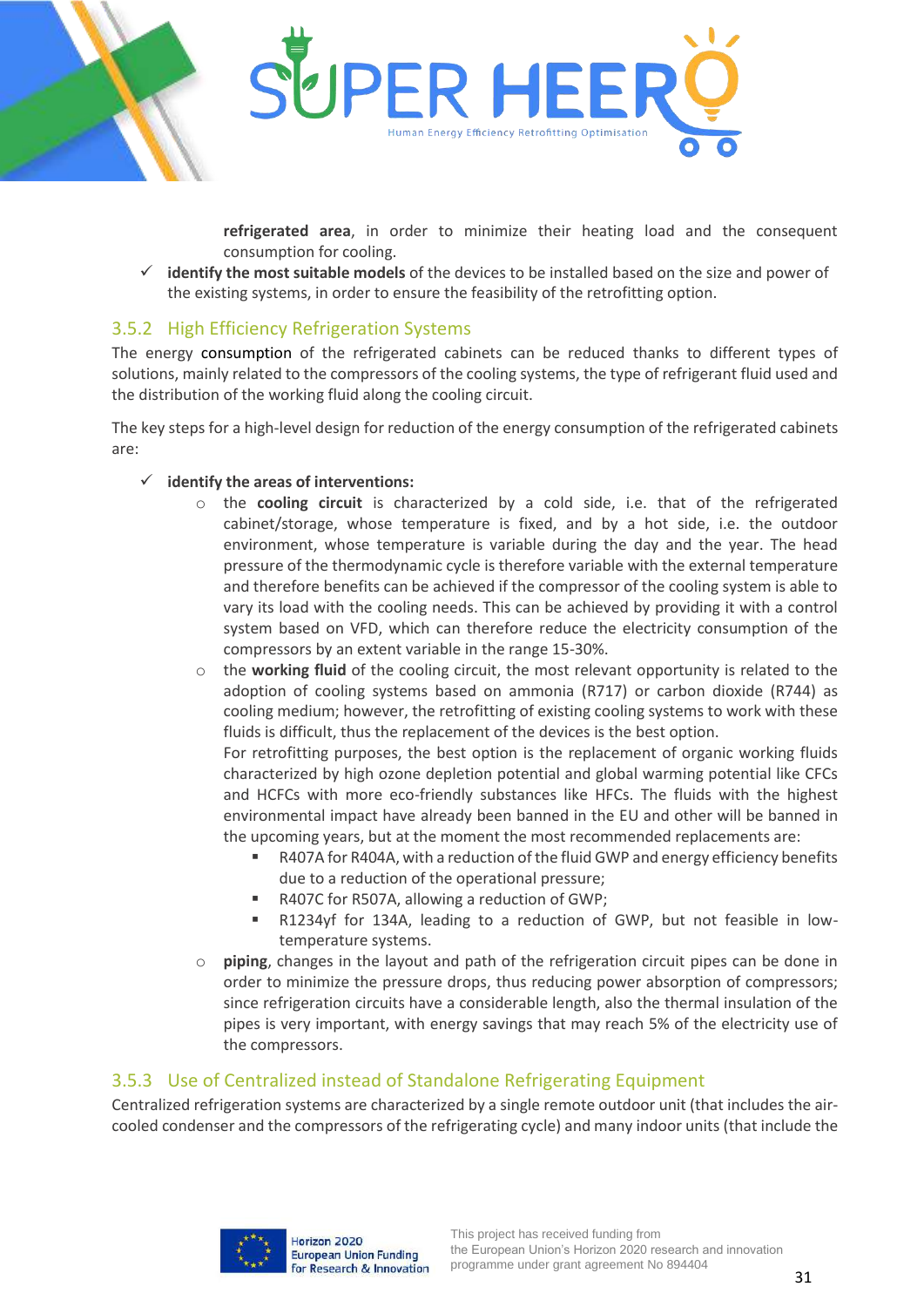

evaporators, located in the refrigerated spaces), connected through insulated pipes, where refrigerant fluid flows. Centralized systems are more efficient than standalone refrigerators and avoid the release of the waste heat generated into the supermarket.

The key steps for a high-level design of centralized refrigerating equipment are:

- ✓ **identify the refrigeration systems** to be replaced by a centralized one;
- ✓ **estimate the size of the centralized unit** based on the refrigeration demand;
- ✓ **identify the optimal technology** available in the market.

#### <span id="page-31-0"></span>3.5.4 Advanced Maintenance of Products Refrigeration Systems

A regular maintenance on refrigeration systems allows to keep the best operating conditions in terms of efficiency and minimization of power absorption.

The key steps for a high-level design of advanced maintenance of products refrigeration systems are:

- identify the refrigerant leakages, which lead to a reduction of refrigeration efficiency (as an effect of the increased compressors' load and working time) as well as to direct emissions characterized by GWP impact;
- ✓ **implement cleaning schedules**for the main devices (condensers/evaporators), since dust and dirt in general worsen the heat exchange capacity, thus implying an increase of the temperature and a higher power absorption for cooling;
- ✓ **check local temperature set-points**, in order to keep the highest temperature that ensures the correct conservation of the products but minimizes energy consumption for cooling;
- ✓ **check the correct loading of cabinets**, since overloading increases energy consumption for cooling, contemporarily worsening product conservation due to the more difficult distribution of cold inside the cabinet.

## <span id="page-31-1"></span>3.6 The Opportunity of Energy Communities

Energy communities incentivize the production, storage and use of renewable and more sustainable energy at the local level between members of the community. Energy communities are defined in two separate laws of the Clean Energy Package, the revised Renewable Energy Directive (EU) 2018/2001 which sets the framework for 'renewable energy communities' covering renewable energy and the revised Internal Electricity Market Directive (EU) 2019/944 which introduces new roles and responsibilities for 'citizen energy communities' in the energy system covering all types of electricity. Such communities are a relatively new development that is interesting within the context of Super Heero for several reasons. First, they provide a new way to connect supermarkets, their clientele, and local area residents/businesses. Second and increasingly, there are incentives surrounding the formation and implementation of energy communities which can improve the return of investment of renovation measures. Third, there is a niche of supermarkets that are nested directly within housing development projects/areas often under a common developer / managing agency. These, in particular, are easy to conceptualize as first movers into energy community implementations.

Italy, one focus country for Super Heero, has recently published interesting incentives for Energy Communities. There are two types: jointly acting renewable self-consumers AND renewable energy

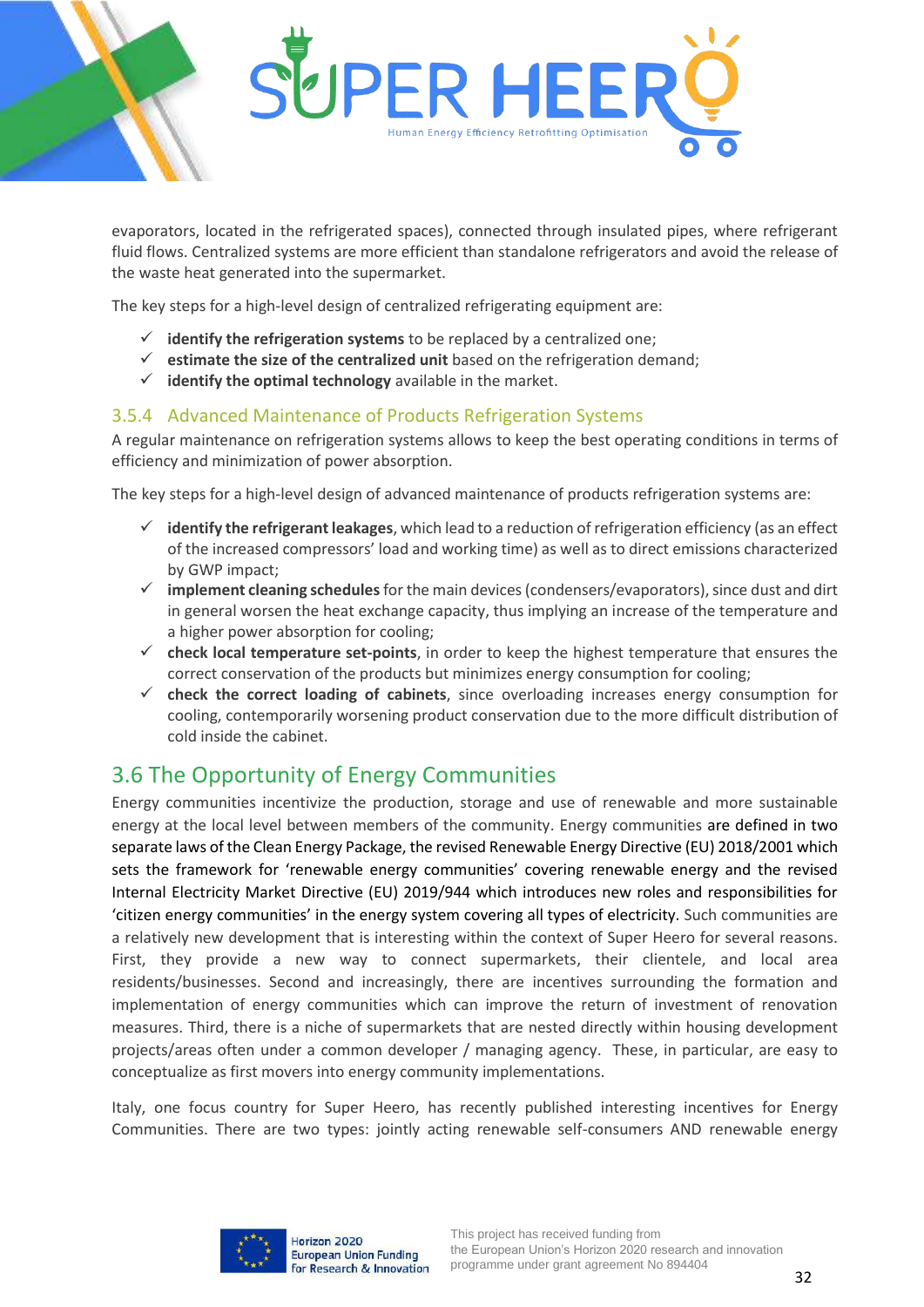

communities. Jointly acting renewable self-consumers are final energy users that are located in the same building or apartment block (e.g. condominium) where shared walls are present. Renewable energy communities are instead a legal entity whose members are located in the same piece of the distribution grid (below the same MV/LV substation) and whose primary business is not the production of energy.

For such scenarios, a Ministerial Decree dated 16 September 2020 introduced an incentive of 100 euro/MWh for the electricity that jointly acting renewable self-consumers jointly self-consume and an incentive of 110 euro/MWh for the electricity that members of a renewable energy community share. This incentive is granted for 20 years. Jointly self-consumed or shared electricity is, for each hour of the day, the minimum BETWEEN the sum of all the energy withdrawn by all community members AND the sum of all the energy injected by all community members.

In Spain, a second focus country for Super Heero implementation has not yet implemented national policy on Energy Communities but collective self-consumption is possible.

## <span id="page-32-0"></span>3.7Other Areas

This category includes all types of energy users not included in the previous categories, such as offices, warehouses' logistic equipment, lifts, etc.

The main opportunities for improvement identified for this field are:

- retrofitting of lifts;
- retrofitting of internal logistic equipment;
- retrofitting of office equipment.

#### <span id="page-32-1"></span>3.7.1 Retrofitting of Lifts

Elevators present several opportunities for the reduction of energy consumption.

The key steps for a high-level design of lift's retrofitting are:

- ✓ **install VFD on electric motors**, provided with auto-standby device, to allow a controlled start and operation of motors, car movement and comfort for passengers, but also a reduction of power absorption at partial load and during standby;
- ✓ **install regenerative drives** that accumulate energy during the braking phase to be used in the next operational cycle instead of dissipating it through braking resistors;
- ✓ **optimize the counter-balance system**, which reduces the load of the drive system, thus allowing a reduction of motors' size and of electricity consumption;
- ✓ **switch the cabin lighting to LED lamps**, and couple them with use of sensors to switch lighting off when the elevator is not in use;
- ✓ **minimize the ventilation rate** (if available) when the lift is not in use.

#### <span id="page-32-2"></span>3.7.2 Retrofitting of Internal Logistic Equipment

In supermarkets' warehouses, typically different types of forklifts are used for internal logistic purposes, covering the whole cycle from the discharge of goods from trucks to the storage and subsequent positioning on the supermarkets' shelves.

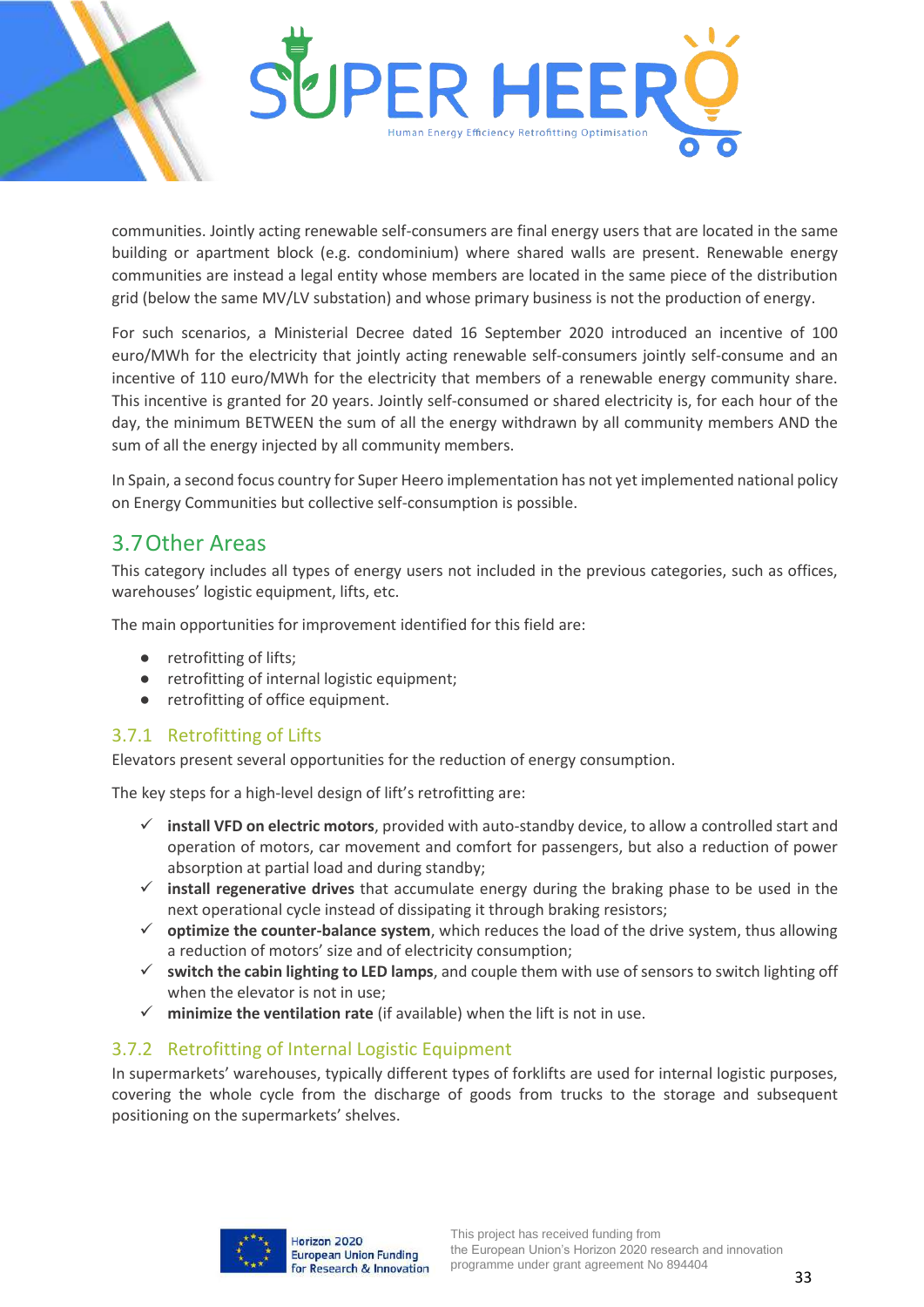

The key steps for a high-level design of the retrofitting of the fleet of forklifts are:

- ✓ **lower electricity consumption** per hour and unit of payload/distance;
- ✓ **install high-efficiency batteries** over the whole charge/discharge cycle;
- ✓ **introduce regenerative drives** that accumulate energy during the braking phase instead of dissipating it;
- ✓ **install smart chargers** optimizing load management and avoiding idle power absorption when forklifts are not plugged or are plugged but charging is completed.

#### <span id="page-33-0"></span>3.7.3 Retrofitting of Office Equipment

Although having a limited impact on the energy balance of the supermarket, offices also present a certain potential for the improvement of energy efficiency.

The key steps for a high-level design of the retrofitting of office equipment are:

- ✓ **switch to LED lamps** as suggested for other areas of the supermarket;
- ✓ **use high efficiency heating and cooling systems** as suggested for other areas of the supermarket;
- ✓ **use computers, monitors and printers with low energy consumption**; use shared printers and limit as much as possible printing;
- ✓ **elaborate guidelines for employees** aimed at the correct management of office devices during and at the end of the work activities (e.g.: switching off lighting and HVAC systems, computers, devices chargers, etc.);
- ✓ **adopt good "green procurement"** practices, i.e. minimizing the total cost over the devices' lifetime (purchase plus energy consumption and maintenance during operation) rather than purchasing the model that ensures the lowest initial cost.

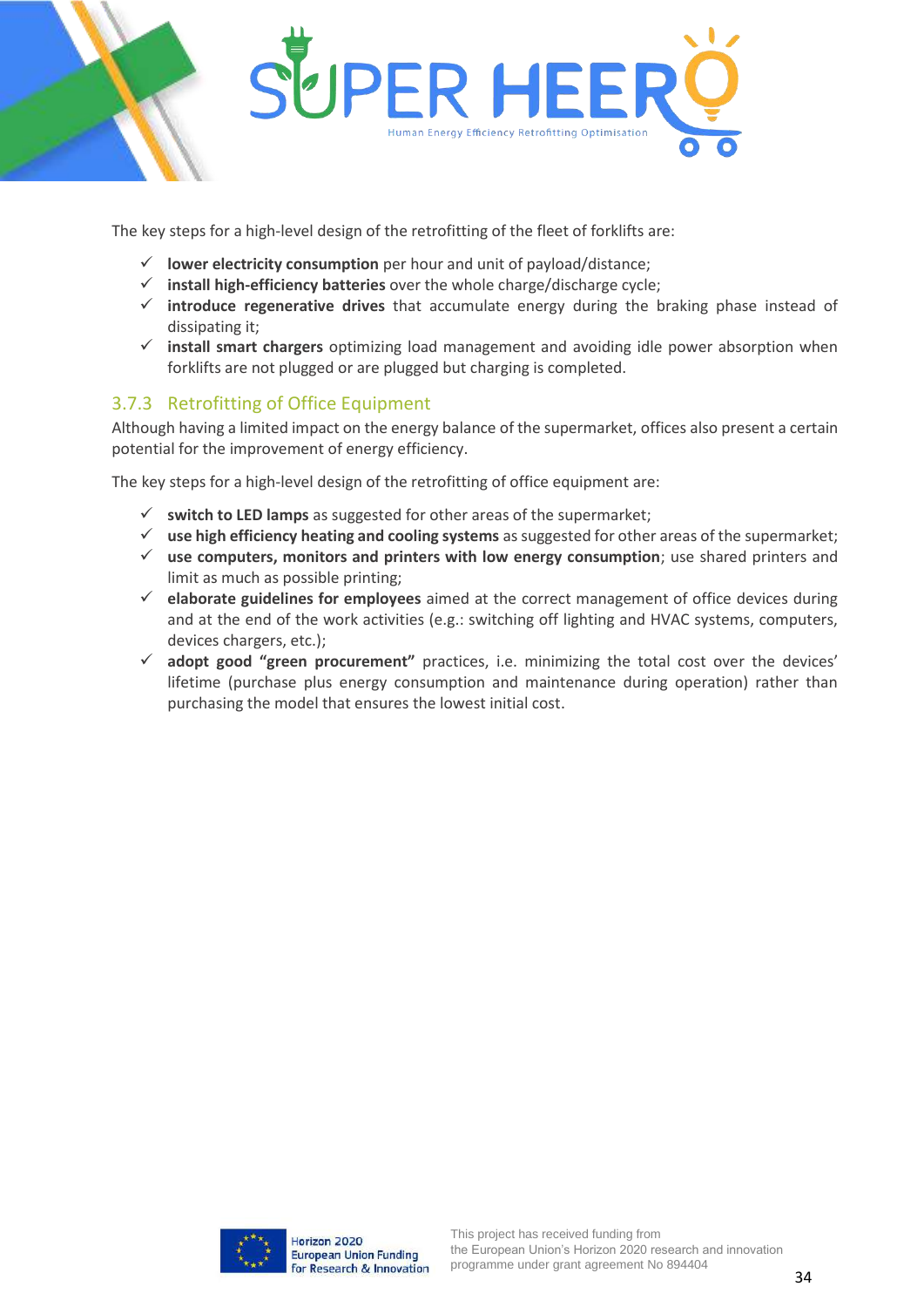

# <span id="page-34-0"></span>4.Potential Pathways to Energy Efficiency

This chapter focuses on the identification of the potential pathways to energy efficiency for supermarkets, depending on the baseline situation and on a number of boundary conditions.

Based on the baseline conditions of the supermarkets (old, medium, new) and on the geographical location (Northern or Southern Europe), a number of different starting points have been identified, and then energy efficiency renovation packages have been created characterized by a different depth and consequently by a different investment.

The renovation packages have been created by selecting from the catalogue of potential energy efficiency actions defined in Chapter 3 the most suitable ones for the specific category of supermarkets in terms of level of energy efficiency, location/climate and depth of renovation needed. For instance, a basic renovation package for an old supermarket consists of the easy-to-implement and cheap interventions that can significantly improve the level of energy efficiency of the supermarket without requiring a too large investment for the company. On the other hand, for medium and newer supermarkets, the selected actions are those allowing a further energy efficiency improvement beyond the level already achieved thanks to the implemented actions.

As concerns the structure of the chapter: based on clusters created to cover the analysis of these conditions (described in paragraph 4.1), 18 renovation packages are created (paragraph 4.2) and their technical and financial performance is evaluated (paragraph 4.3) in terms of achievable energy savings, investment needed, payback time. Further considerations based on additional features of the supermarkets not covered in the 18 packages are then given (paragraph 4.4).

## <span id="page-34-1"></span>4.1 Definition of Supermarkets' and Measures' Clusters

The clusters of supermarkets and measures on which the present analysis is carried out are defined based on the following main features:

- supermarket baseline conditions;
- reference climate conditions;
- depth of energy efficiency renovation;
- further supermarket features.

The following paragraphs present the categories identified within each of the above-mentioned areas.

#### <span id="page-34-2"></span>4.1.1 Supermarket Baseline Conditions

For the present assessment, European supermarkets are clustered into three main groups (summarized in [Table 1\)](#page-35-2) based on their baseline conditions under an energy efficiency perspective:

- old supermarket with low-efficiency devices energy use per unit of area higher than 700 kWh/m<sup>2</sup> /y;
- supermarket in average conditions energy use per unit of area between 400 and 700 kWh/m<sup>2</sup>/y;

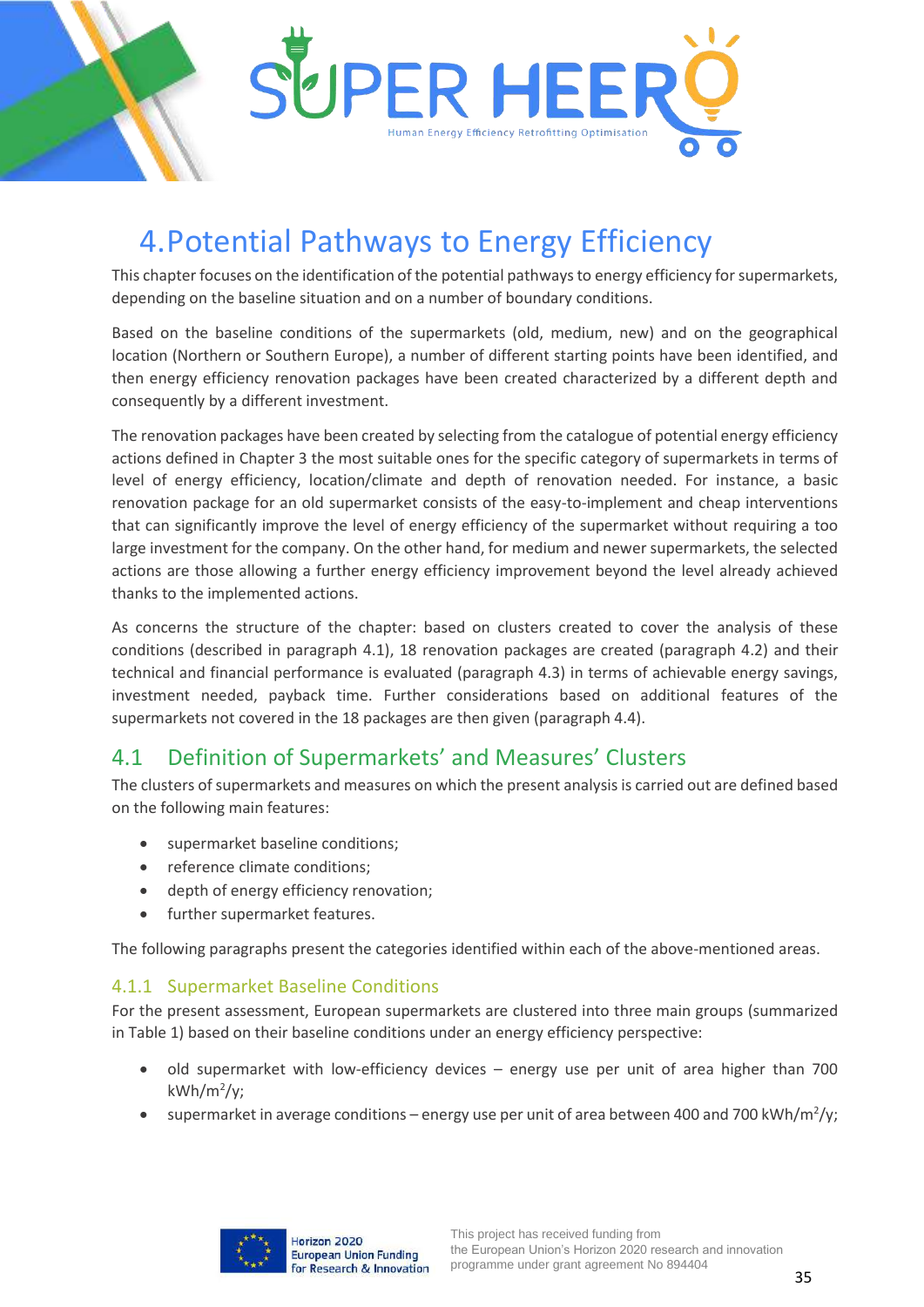

• recent supermarket with state-of-the-art technologies – energy use per unit of area below 400 kWh/m<sup>2</sup> /y

The values presented above are based on the typical energy consumptions of supermarkets, as described in SUPER HEERO D2.1 based on a review of literature studies on the topic.

In addition to the above-mentioned qualitative indicator, calculated as final energy consumption per unit of area, a supermarket can be assigned to one or another category also depending on qualitative considerations related to the status of the building and of the devices/systems installed.

#### <span id="page-35-2"></span>*Table 1: Supermarket Baseline Conditions*

|                                            | <b>Old Supermarket</b><br>with Low-<br><b>Efficiency Devices</b> | Supermarket in<br><b>Average Conditions</b> | Recent<br><b>Supermarket</b><br>with State-of-<br>the-Art<br><b>Technologies</b> |
|--------------------------------------------|------------------------------------------------------------------|---------------------------------------------|----------------------------------------------------------------------------------|
| Energy use per unit of area<br>$kWh/m^2/y$ | >700                                                             | $400 - 700$                                 | < 400                                                                            |

#### <span id="page-35-0"></span>4.1.2 Reference Climate Conditions

Supermarkets are characterized by different features and energy uses depending on their geographical location and on the consequent climate conditions, which directly influence the energy demand for space heating and cooling, product refrigeration and lighting. For the purpose of the present assessment, Europe is divided into two macro-areas (summarized i[n Table 2\)](#page-35-3) for climate-related considerations:

- Northern Europe, including the Countries and territories having a latitude of 47° or higher, including all Central Europe and Scandinavian Countries; this area is characterized by cool to warm summers and cool winters with frequent overcast skies;
- Southern Europe, including the Countries and territories having a latitude lower than 47°, mostly on the Mediterranean Sea; this area is characterized by warm to hot, dry summers and cool to mild winters and frequent sunny skies.

<span id="page-35-3"></span>

| Table 2: Supermarket Geographical Location / Climate Conditions |  |
|-----------------------------------------------------------------|--|
|-----------------------------------------------------------------|--|

|          | <b>Northern Europe</b> | <b>Southern Europe</b> |
|----------|------------------------|------------------------|
| Latitude |                        | 47° >                  |

#### <span id="page-35-1"></span>4.1.3 Depth of Energy Efficiency Renovation

The energy efficiency improvements that can be achieved by a supermarket thanks to renovation actions strongly depend on the investment that the supermarket is able to mobilize. In order to analyse the

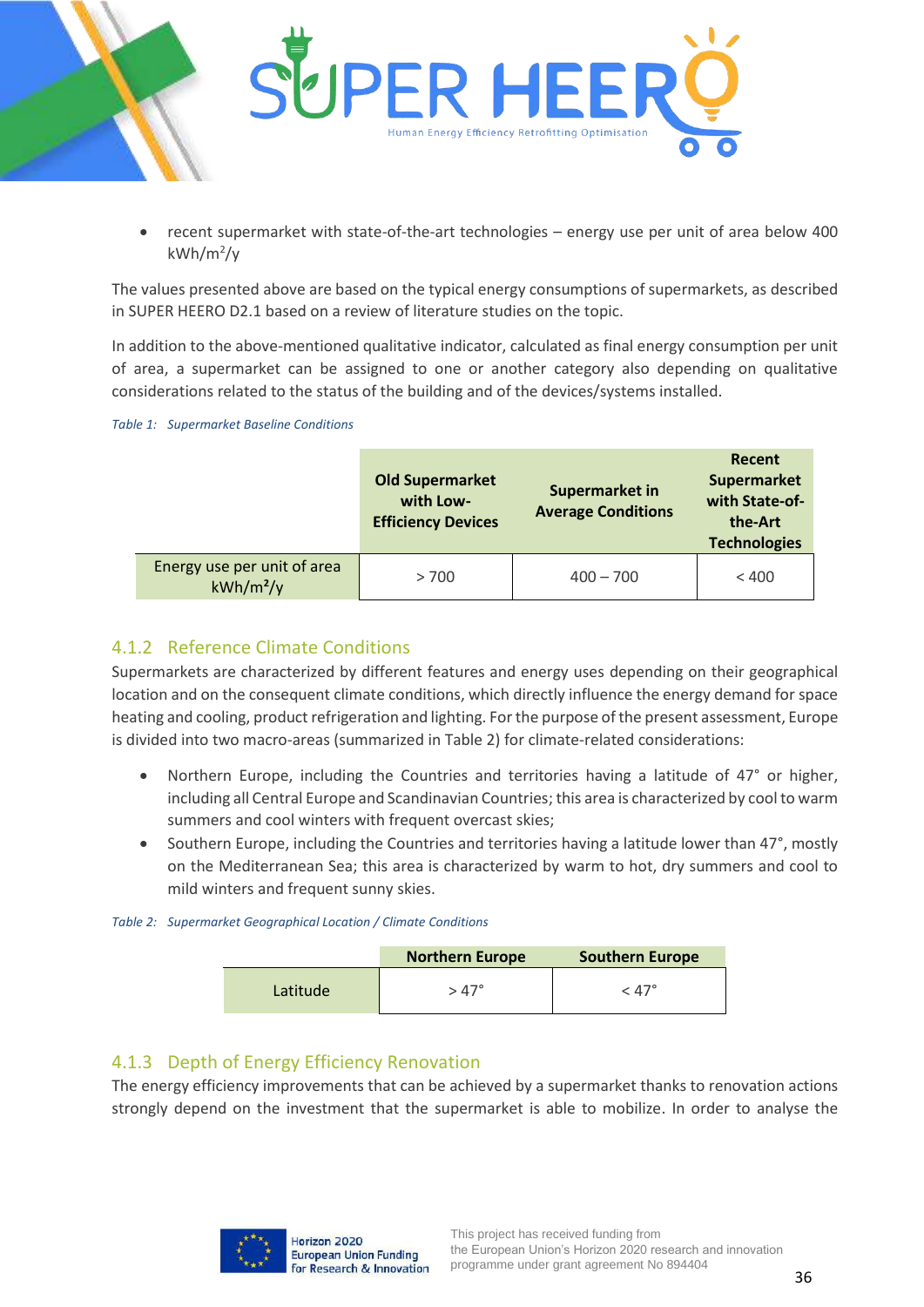

investment needs, the proposed renovation packages have been clustered into three main categories, (summarized i[n Table 3\)](#page-36-2) based on the investment needed for their implementation:

- deep renovation having an investment need higher than 500  $\epsilon/m^2$ ;
- partial renovation having an investment need between 200 and 500  $\epsilon/m^2$ ;
- basic renovation having an investment need below 200  $\epsilon/m^2$ .

#### <span id="page-36-2"></span>*Table 3: Depth of Energy Efficiency Renovation*

|                   | <b>Deep Renovation</b><br>€€€ | <b>Partial Renovation</b><br>€€ | <b>Basic Renovation</b> |  |
|-------------------|-------------------------------|---------------------------------|-------------------------|--|
| Investment needed | > 500 €/m <sup>2</sup>        | $200 - 500$ €/m <sup>2</sup>    | $< 200 \text{€/m}^2$    |  |

#### <span id="page-36-0"></span>4.1.4 Further Supermarket Features

In addition to the aspects covered in the previous sections concerning baseline conditions, geographical location and renovation depth, other factors influencing the applicable measures and the achievable energy efficiency improvements include the following items:

- supermarket ownership model (independent supermarket, franchising, supermarket directlyoperated by the chain, etc.);
- building typology (standalone building, supermarket at the ground floor of a multi-storey building, presence of external parking, etc.);
- "size" in terms of annual operating hours and/or sales volumes.

It is highlighted that the size of the supermarkets in terms of retail area is a less important factor – although not negligible – to be considered; in the present analysis, all the quantitative evaluations done are referred to the unit of area and the potential indirect impact of the area on the specific consumptions is assumed to be covered by the uncertainty correlated to the high-level of this analysis compared to a site-specific one (e.g.: energy audit).

Due to the more limited impact of these additional supermarket features compared to the three main ones discussed in the previous paragraphs, they will not be subject of dedicated renovation packages but will only be considered qualitatively in the comments to the main packages, as well as included in all sitespecific activities like energy audits and like the case study presented in Chapter 5.

# <span id="page-36-1"></span>4.2 Definition of Supermarkets' Renovation Packages

Based on the clusters defined in the previous paragraph, the renovation packages are created.

To start, two main criteria are considered for the creation of the packages, which are the baseline conditions of the supermarkets (old/average/recent) and the renovation depth (deep/partial/basic). Then, for each of these nine cases, two packages are identified, corresponding to the geographical

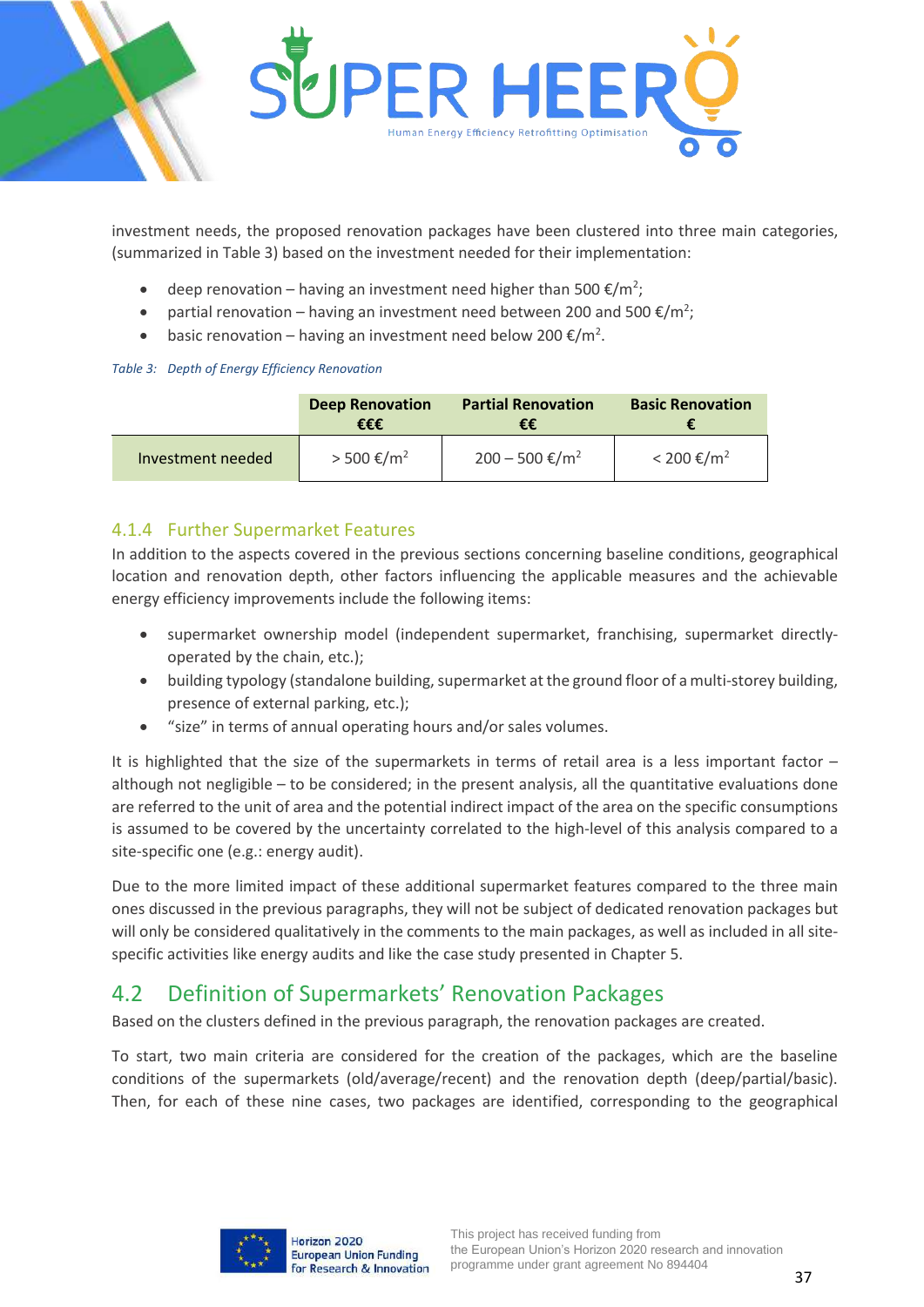

location/climate conditions, in Northern or Southern Europe. Based on this approach, summarized in [Table 4,](#page-37-1) the 18 renovation packages are therefore created.

It is highlighted that the additional features of the supermarkets introduced in paragraph 4.1.4 and related to ownership model, building typology, sales volumes, etc. are not considered in the definition of the renovation packages, but additional considerations to cover also these supermarkets' features are outlined in paragraph 4.4.

#### <span id="page-37-1"></span>*Table 4: Supermarkets' Energy Efficiency Renovation Packages*

|                                      |                                                                           | <b>Renovation Depth</b>                                            |                                                                    |                                                                    |  |
|--------------------------------------|---------------------------------------------------------------------------|--------------------------------------------------------------------|--------------------------------------------------------------------|--------------------------------------------------------------------|--|
|                                      |                                                                           | <b>Deep Renovation</b><br>€€€                                      | <b>Partial Renovation</b><br>€€                                    | <b>Basic Renovation</b>                                            |  |
|                                      | <b>Old Supermarket with</b><br><b>Low-Efficiency</b><br><b>Devices</b>    | Package 1a<br>(Northern Europe)<br>Package 1b<br>(Southern Europe) | Package 2a<br>(Northern Europe)<br>Package 3b<br>(Southern Europe) | Package 3a<br>(Northern Europe)<br>Package 3b<br>(Southern Europe) |  |
| <b>Baseline</b><br><b>Conditions</b> | <b>Supermarket in</b><br><b>Average Conditions</b>                        | Package 4a<br>(Northern Europe)<br>Package 4b<br>(Southern Europe) | Package 5a<br>(Northern Europe)<br>Package 5b<br>(Southern Europe) | Package 6a<br>(Northern Europe)<br>Package 6b<br>(Southern Europe) |  |
|                                      | <b>Recent Supermarket</b><br>with State-of-the-Art<br><b>Technologies</b> | Package 7a<br>(Northern Europe)<br>Package 7b<br>(Southern Europe) | Package 8a<br>(Northern Europe)<br>Package 8b<br>(Southern Europe) | Package 9a<br>(Northern Europe)<br>Package 9b<br>(Southern Europe) |  |

## <span id="page-37-0"></span>4.3 Technical and Financial Features of Renovation Packages

For each of the renovation packages framed in the previous paragraph, a set of up to seven among the most applicable energy efficiency measures were selected.

Due to the high level of the present analysis, which is a guideline for supermarkets in their path to energy efficiency, the measures are selected based on the features of a typical supermarket and are not tailored on a specific site; for this reason, one or more measures could be not applicable to all sites and a detailed analysis is always needed before defining a tailored energy efficiency action plans for a supermarket.

Under this main assumption, the most common energy efficiency interventions that were considered in the creation of the renovation packages are:

- LED lighting, applicable to all supermarkets where this measure has not been implemented yet, i.e. under the assumptions of this study, the "old" and "average" ones;
- installation of doors on refrigerated cabinets, which is recommended especially to "old" supermarkets where they typically were not present;

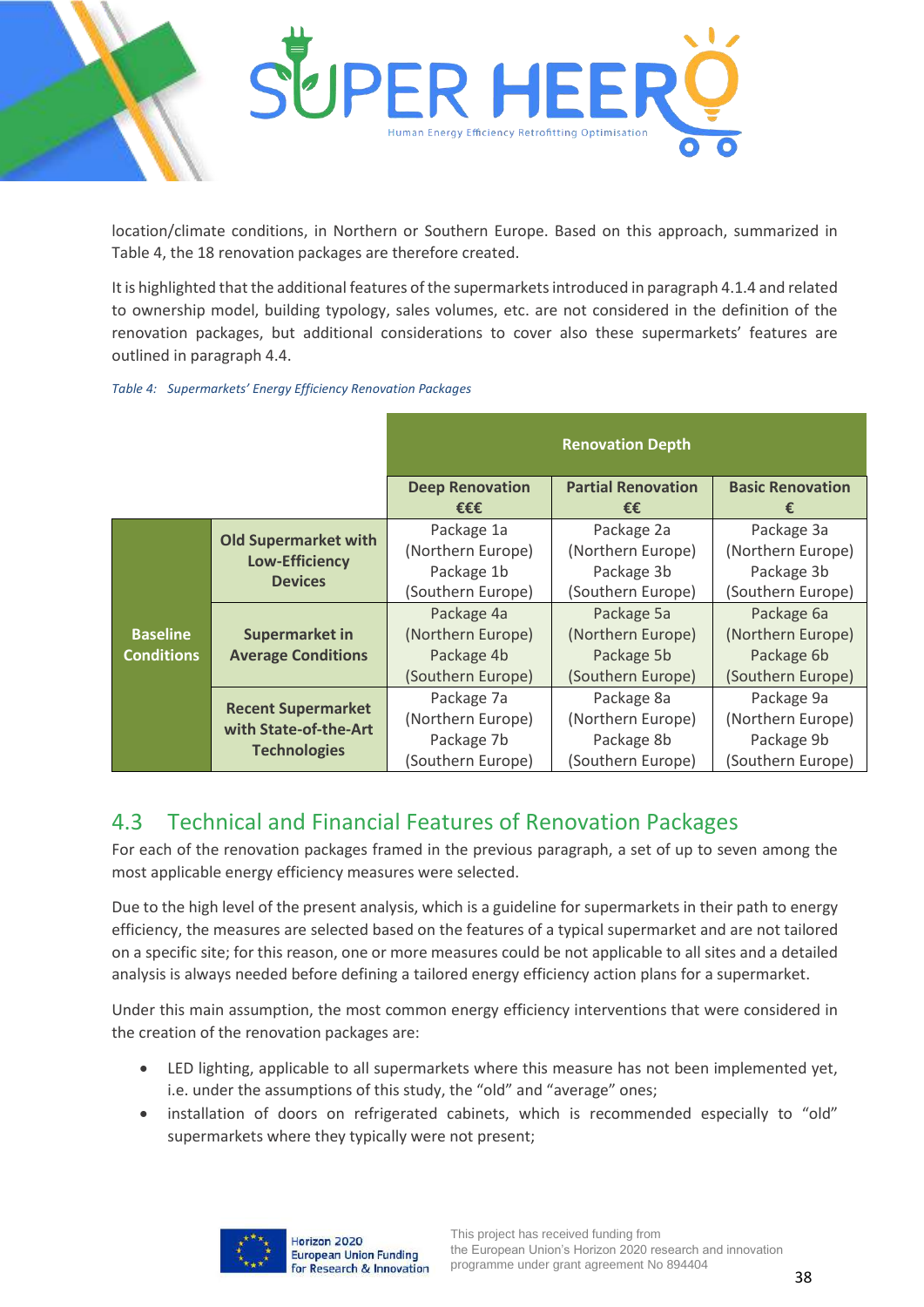

- fine-tuning of HVAC systems through the improved control of ventilation, hot/chilled water circulation and temperature/humidity control through VFD installation on electric motors, recommended to "old" and "average" supermarkets;
- use of high-efficiency heat pumps for space heating and cooling, fed with electricity from renewable sources, which is recommended especially to "old" and "average" supermarkets in Southern Europe willing to undergo a "deep" or "partial" renovation;
- the improvement of refrigeration systems' efficiency, applicable to "old" and "average" supermarkets willing to implement a "deep" or "partial" renovation;
- improvement of the energy performance of the building envelope, applicable only in case of "deep" renovations to "old" and "average" supermarkets;
- cogeneration of heat and power, especially applicable in Northern Europe for "old" and "medium" supermarkets;
- self-production of hot water through solar thermal panels, applicable in Southern Europe to "new" supermarkets or to "average" supermarkets willing to implement a "deep" renovation;
- heat recovery from refrigeration systems for self-consumption or sale of heat to the local district heating network (if present), typically applicable in Northern Europe and mainly to "new" supermarkets;
- smart control of lighting systems and other electric loads, recommended in particular to "new" supermarkets where most of the basic energy efficiency actions have already been implemented.

The main parameters of the selected energy efficiency interventions were then estimated, which include:

- the achievable energy savings, calculated based on the typical breakdown of energy consumptions in the reference supermarkets and on the typical performance/efficiency of the proposed devices/solutions;
- the investment needed, evaluated based on typical costs of the selected devices gathered by RINA within its energy auditing experience;
- the achievable cost savings, calculated based on the evaluated energy savings and on an energy supply cost of 150 €/MWh for electricity and 30 €/MWh for natural gas (i.e. those typical of the Italian market);
- the pay-back of the investment, calculated as the ratio between the investment needed and the annual economic savings, without any discount of cash flows.

These values were calculated making reference to a **400 m<sup>2</sup> supermarket** (medium-small, which is representative of many of the supermarkets targeted by the SUPER HEERO project) and then transposed into specific indicators per unit of area by dividing the values calculated for the reference supermarket by its floor area. The values obtained following this approach are presented i[n Table 5.](#page-40-0)

It is worth highlighting that the values presented in the Table – when extrapolated to different supermarkets in different locations – may be affected by an uncertainty that is estimated at approximately ±50%, due to several reasons:

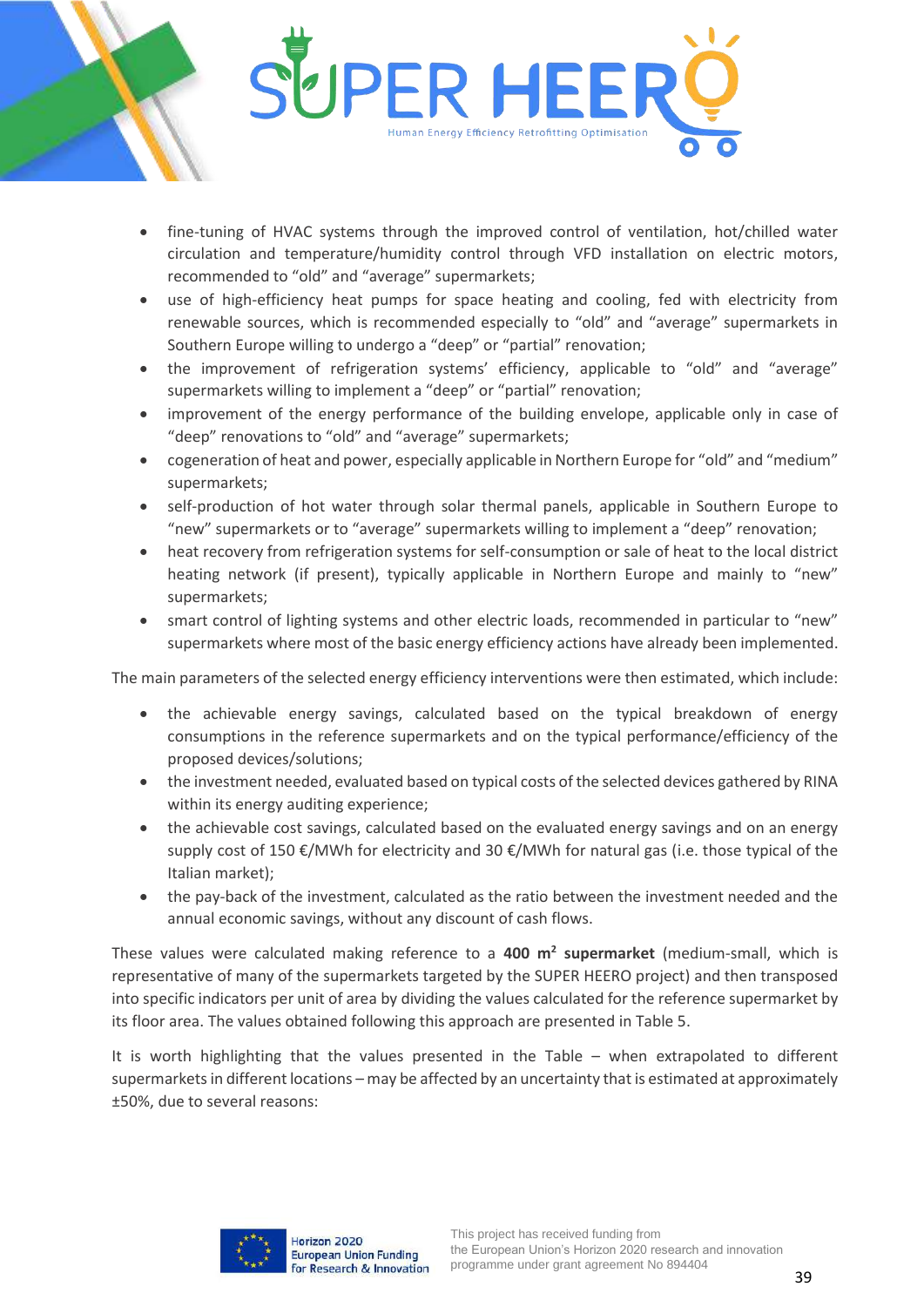

- the investment needs that are not tailored on the specific site features and, in addition, might be not linear with the size of the supermarket;
- the assumption on the investment costs of the different technologies, which are assumed not to vary significantly with the location of the supermarket, e.g. due to different labour costs;
- the assumption on the baseline energy uses of the supermarket;
- the assumption on energy prices (based on Eurostat data, electricity prices in the EU in 2020 ranged between the 100  $\epsilon$ /MWh for Bulgaria and the 300  $\epsilon$ /MWh for Germany).

Nevertheless, the presented values can constitute an interesting source of data for supermarkets willing to roughly estimate the costs and benefits that they could achieve thanks to the implementation of the proposed renovation packages.

Based on the analysis of the values presented in [Table 5,](#page-40-0) it can be noticed that several opportunities for renovation measures exist, characterized by an investment below or around 200,000  $\epsilon$  (for a 400 m<sup>2</sup> supermarket) and a payback below 5-6 years.

Looking at the different rows, it can be highlighted as expected that basic renovation measures on old supermarkets are those characterized by the best cost-benefit ratio, since they aim at taking "low-hanging fruits"; on the other hand, the actions on medium-level and new supermarkets are generally slightly less profitable, being focused on a site having already adopted the basic best practices. However, in the latter case, energy efficiency actions could be implemented for corporate social responsibility purposes or to meet company sustainability targets, thus the company might accept a slightly lower return of investment in order to reach other important objectives.

To conclude, it is highlighted that although characterized by very good technical performances and an acceptable financial return, these interventions could be sometimes difficult to finance – especially by small-medium supermarkets – through conventional financing approaches. For this reason, the innovative financing measures developed in the SUPER HEERO project are particularly of interest.

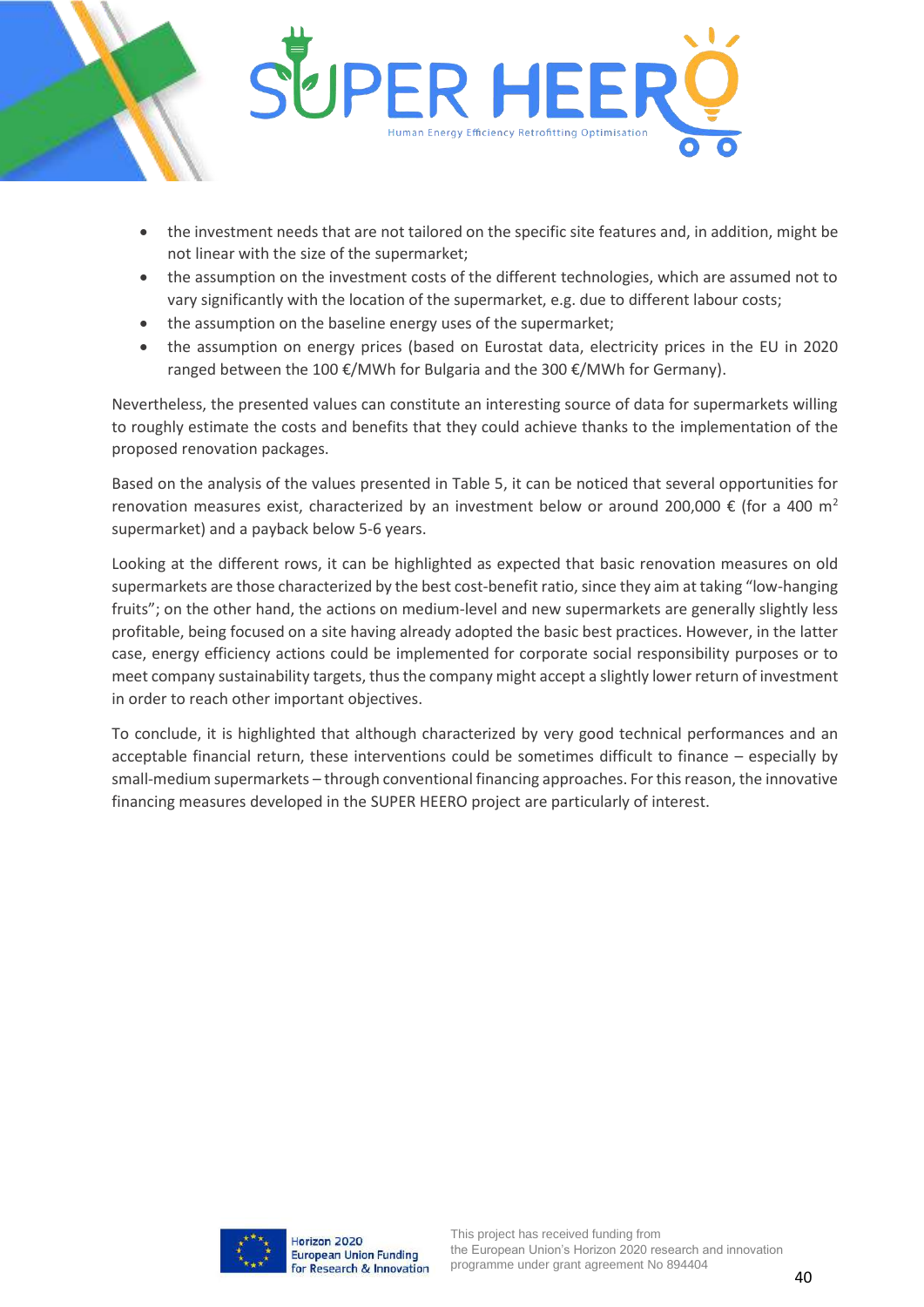

*Table 5: Supermarkets' Energy Efficiency Renovation Packages – Technical and Financial Features*

<span id="page-40-0"></span>

|            | <b>Categories</b>                                          | <b>Measures Included</b>                                                                                                                          | <b>Energy Savings</b><br>$kWh/m^2/y$ | <b>Budget</b><br><b>Needed</b><br>€/m <sup>2</sup> | <b>Economic Savings</b><br>€/m <sup>2</sup> /y | Pay-Back<br><b>Time</b><br>$\mathbf{v}$ |
|------------|------------------------------------------------------------|---------------------------------------------------------------------------------------------------------------------------------------------------|--------------------------------------|----------------------------------------------------|------------------------------------------------|-----------------------------------------|
| Package 1a | Old supermarket,<br>Northern Europe,<br>deep renovation    | LED lighting,<br>Cabinets doors,<br>HVAC fine-tuning,<br>Cogeneration,<br>High-eff. refrigeration,<br>Envelope insulation                         | 290.8                                | 521.3                                              | 109.3                                          | 4.8                                     |
| Package 1b | Old supermarket,<br>Southern Europe,<br>deep renovation    | LED lighting,<br>Cabinets doors,<br>HVAC fine-tuning,<br>Photovoltaic,<br>High-eff. refrigeration,<br>Envelope insulation,<br>High-eff. heat pump | 374.2                                | 521.3                                              | 75.6                                           | 6.9                                     |
| Package 2a | Old supermarket,<br>Northern Europe,<br>partial renovation | LED lighting,<br>Cabinets doors,<br>HVAC fine-tuning,<br>Cogeneration,<br>High-eff. refrigeration                                                 | 190.8                                | 421.3                                              | 94.3                                           | 4.5                                     |
| Package 2b | Old supermarket,<br>Southern Europe,<br>partial renovation | LED lighting,<br>Cabinets doors,<br>HVAC fine-tuning,<br>Photovoltaic,<br>High-eff. refrigeration,<br>High-eff. heat pump                         | 307.5                                | 421.3                                              | 65.6                                           | 6.4                                     |

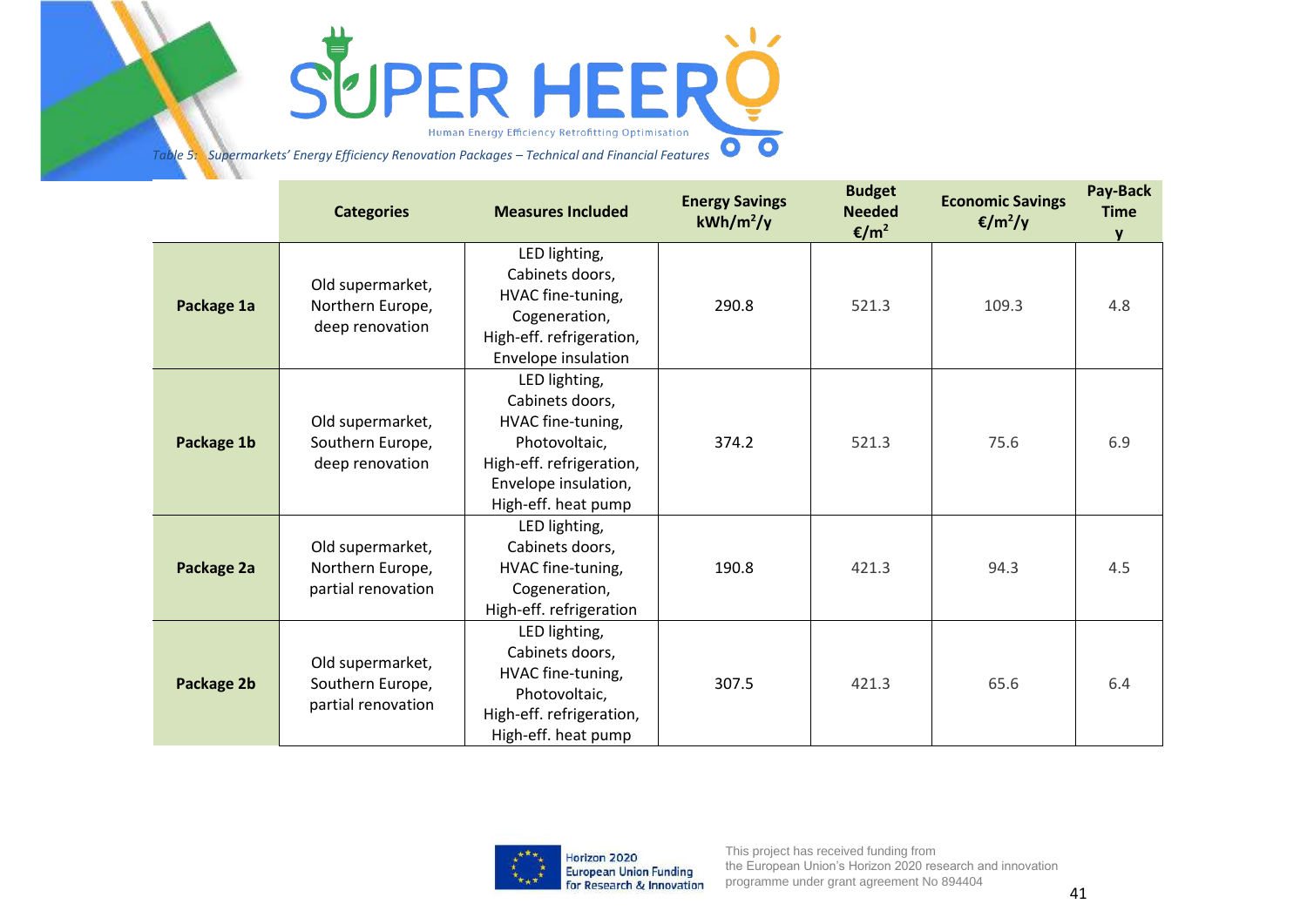



|            | <b>Categories</b>                                              | <b>Measures Included</b>                                                                               | <b>Energy Savings</b><br>$kWh/m^2/y$ | <b>Budget</b><br><b>Needed</b><br>€/m <sup>2</sup> | <b>Economic Savings</b><br>€/m <sup>2</sup> /y | Pay-Back<br><b>Time</b><br>v |
|------------|----------------------------------------------------------------|--------------------------------------------------------------------------------------------------------|--------------------------------------|----------------------------------------------------|------------------------------------------------|------------------------------|
| Package 3a | Old supermarket,<br>Northern Europe,<br>basic renovation       | LED lighting,<br>Cabinets doors,<br><b>HVAC fine-tuning</b>                                            | 107.5                                | 46.3                                               | 16.1                                           | 2.9                          |
| Package 3b | Old supermarket,<br>Southern Europe,<br>basic renovation       | LED lighting,<br>Cabinets doors,<br><b>HVAC fine-tuning</b>                                            | 107.5                                | 46.3                                               | 16.1                                           | 2.9                          |
| Package 4a | Average supermarket,<br>Northern Europe,<br>deep renovation    | LED lighting,<br>HVAC fine-tuning,<br>Cogeneration,<br>High-eff. refrigeration,<br>Envelope insulation | 249.2                                | 506.3                                              | 103.0                                          | 4.9                          |
| Package 4b | Average supermarket,<br>Southern Europe,<br>deep renovation    | LED lighting,<br>HVAC fine-tuning,<br>Photovoltaic,<br>High-eff. refrigeration,<br>Envelope insulation | 279.2                                | 493.8                                              | 61.4                                           | 8.0                          |
| Package 5a | Average supermarket,<br>Northern Europe,<br>partial renovation | LED lighting,<br>HVAC fine-tuning,<br>Cogeneration,<br>High-eff. refrigeration                         | 149.2                                | 406.3                                              | 88.0                                           | 4.6                          |
| Package 5b | Average supermarket,<br>Southern Europe,<br>partial renovation | LED lighting,<br>HVAC fine-tuning,<br>Photovoltaic,<br>High-eff. refrigeration                         | 245.8                                | 418.8                                              | 56.4                                           | 7.4                          |

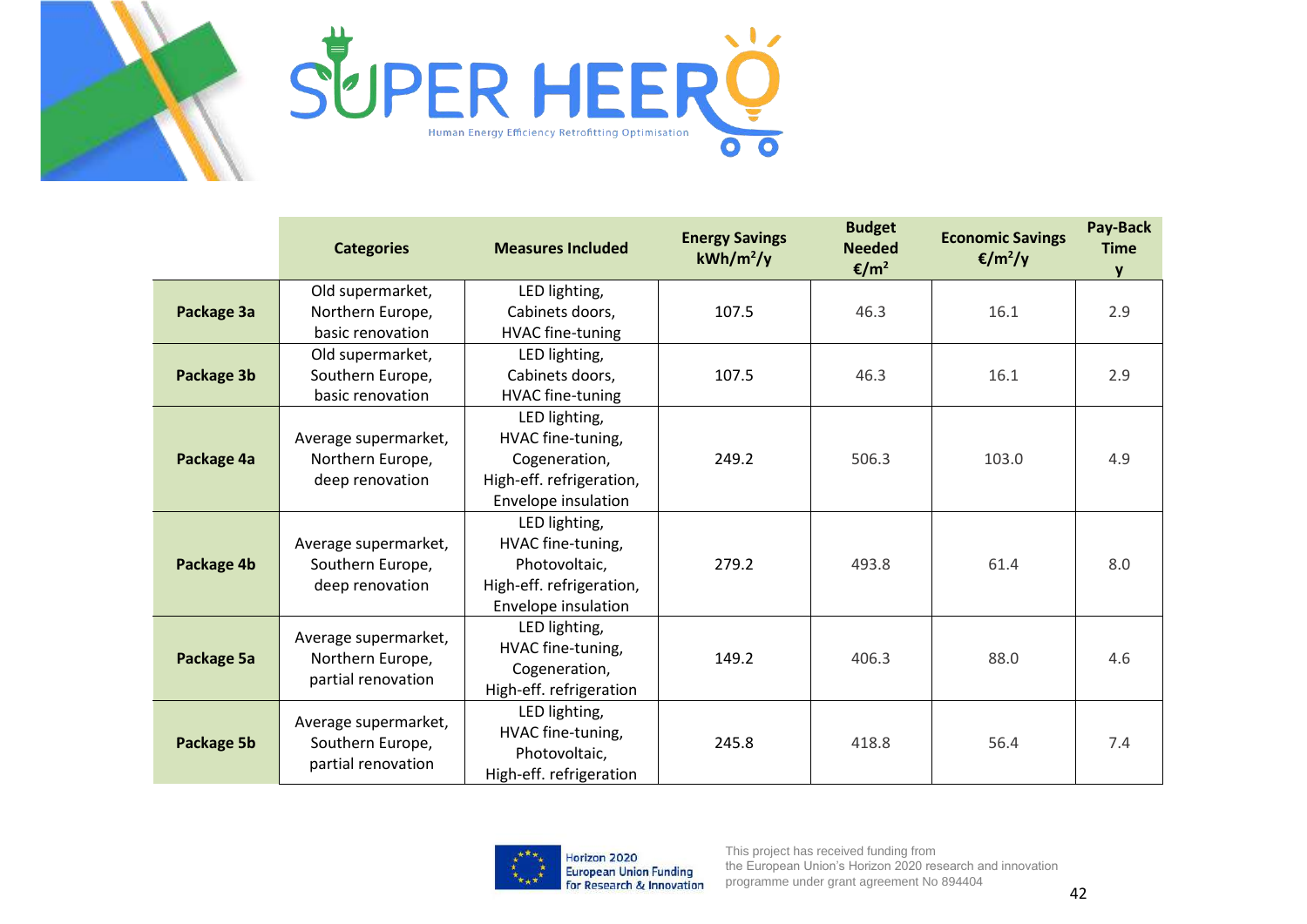



|            | <b>Categories</b>                                          | <b>Measures Included</b>                                        | <b>Energy Savings</b><br>$kWh/m^2/y$ | <b>Budget</b><br><b>Needed</b><br>€/m <sup>2</sup> | <b>Economic Savings</b><br>€/m <sup>2</sup> /y | Pay-Back<br><b>Time</b> |
|------------|------------------------------------------------------------|-----------------------------------------------------------------|--------------------------------------|----------------------------------------------------|------------------------------------------------|-------------------------|
|            | Average supermarket,<br>Northern Europe,                   | LED lighting,<br>HVAC fine-tuning,                              | 82.5                                 | 281.3                                              | 78.0                                           | 3.6                     |
| Package 6a | basic renovation                                           | Cogeneration                                                    |                                      |                                                    |                                                |                         |
|            | Average supermarket,                                       | LED lighting,                                                   |                                      |                                                    |                                                |                         |
| Package 6b | Southern Europe,<br>basic renovation                       | HVAC fine-tuning,<br>82.5<br>Photovoltaic                       |                                      | 131.3                                              | 31.9                                           | 4.1                     |
| Package 7a | New supermarket,<br>Northern Europe,<br>deep renovation    | LED lighting,<br>Heat recovery from refr.,<br>Smart load manag. | 112.5                                | 78.8                                               | 16.9                                           | 4.7                     |
| Package 7b | New supermarket,<br>Southern Europe,<br>deep renovation    | LED lighting,<br>Solar thermal,<br>Smart load manag.            | 59.2                                 | 41.3                                               | 8.9                                            | 4.6                     |
| Package 8a | New supermarket,<br>Northern Europe,<br>partial renovation | LED lighting,<br>Heat recovery from refr.,<br>Smart load manag. | 112.5                                | 78.8                                               | 16.9                                           | 4.7                     |
| Package 8b | New supermarket,<br>Southern Europe,<br>partial renovation | LED lighting,<br>Solar thermal,<br>Smart load manag.            | 59.2                                 | 41.3                                               | 8.9                                            | 4.6                     |

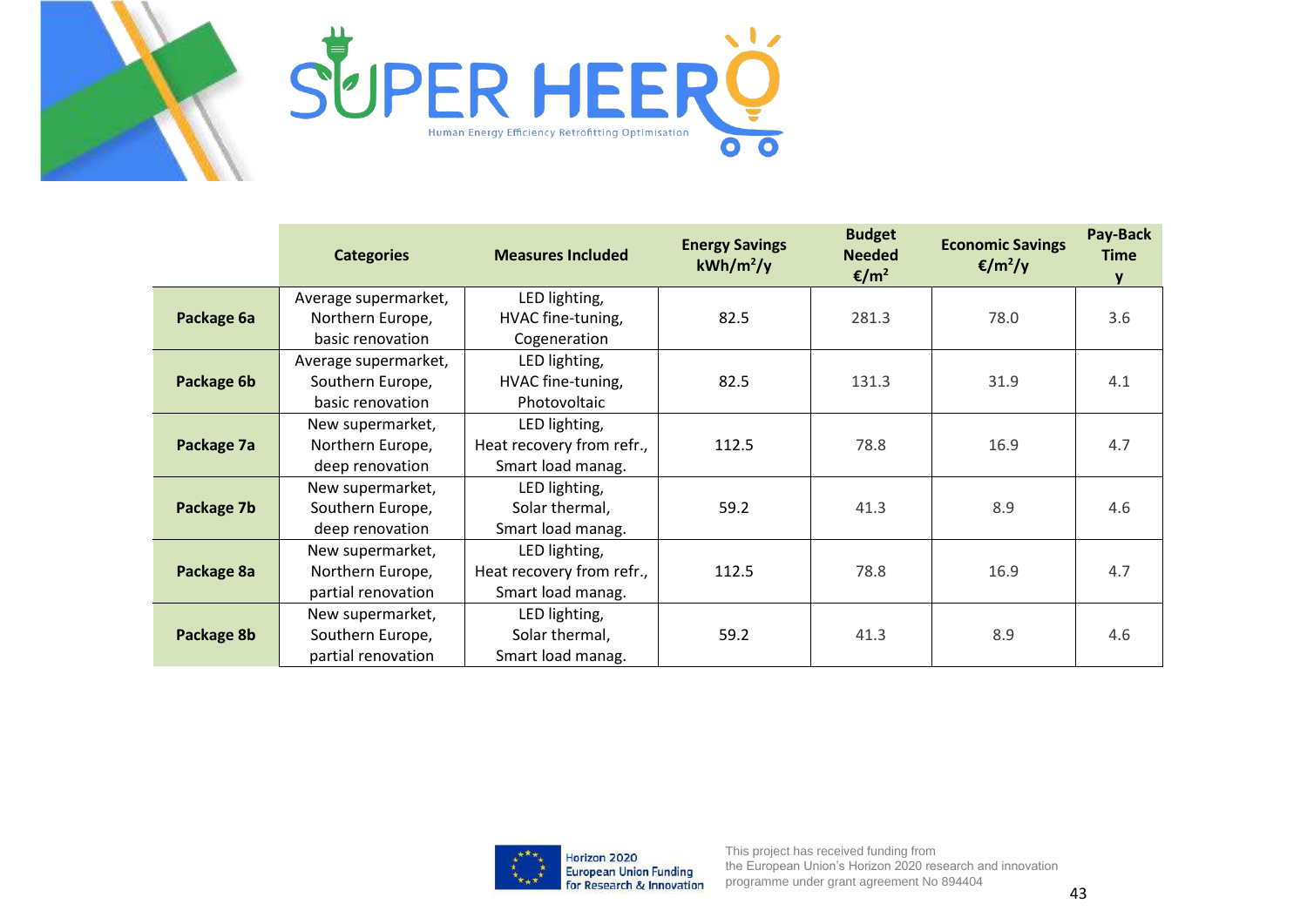



|            | <b>Categories</b>                                        | <b>Measures Included</b>           | <b>Energy Savings</b><br>$kWh/m^2/y$ | <b>Budget</b><br><b>Needed</b><br>€/m <sup>2</sup> | <b>Economic Savings</b><br>$E/m^2/y$ | Pay-Back<br><b>Time</b> |
|------------|----------------------------------------------------------|------------------------------------|--------------------------------------|----------------------------------------------------|--------------------------------------|-------------------------|
| Package 9a | New supermarket,<br>Northern Europe,<br>basic renovation | LED lighting,<br>Smart load manag. | 45.8                                 | 28.8                                               | 6.9                                  | 4.2                     |
| Package 9b | New supermarket,<br>Southern Europe,<br>basic renovation | LED lighting,<br>Smart load manag. | 45.8                                 | 28.8                                               | 6.9                                  | 4.2                     |

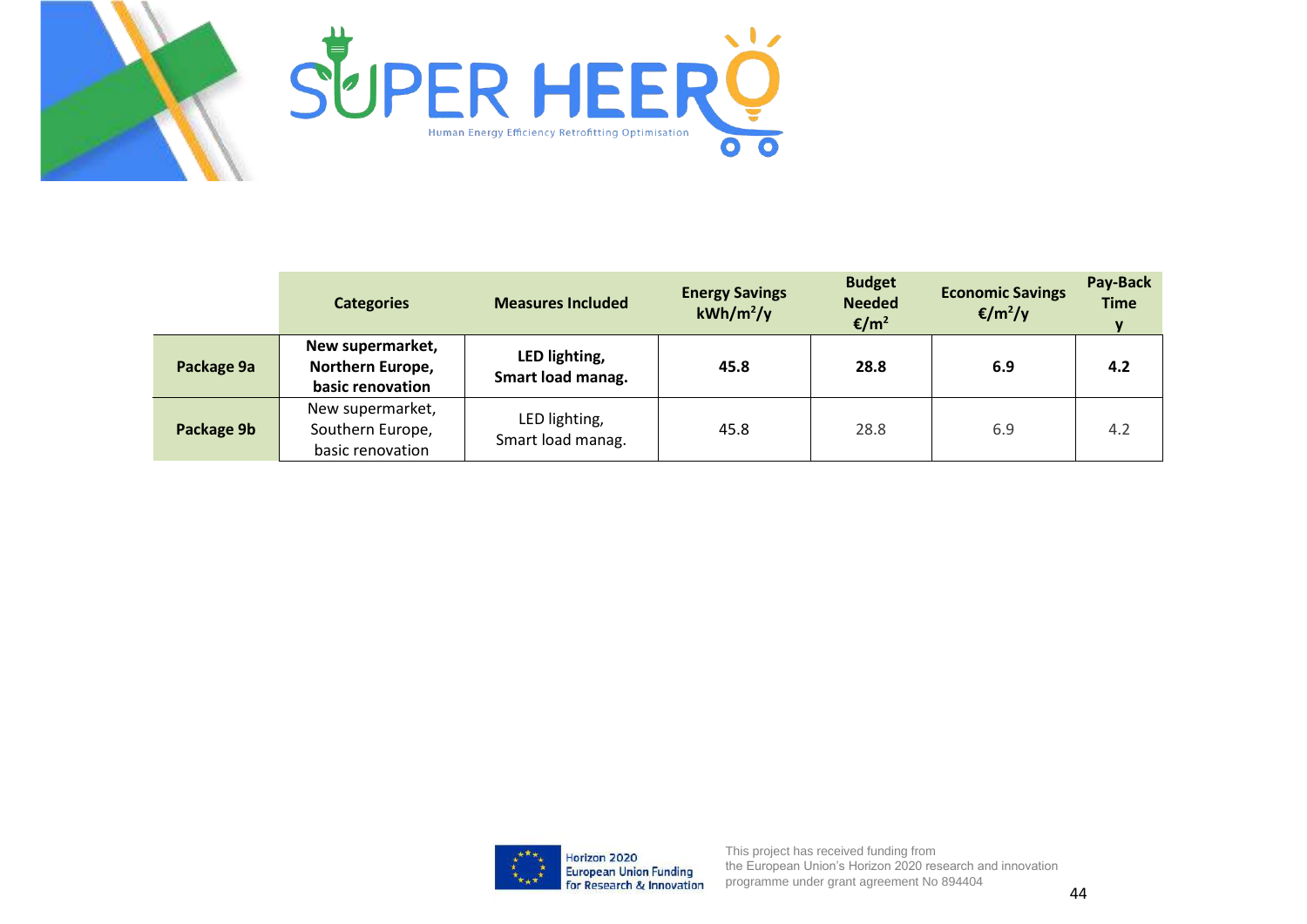

# <span id="page-44-0"></span>4.4 Considerations based on Further Supermarket Features

As mentioned in the description of the general approach to energy efficiency renovation packages, there are many factors influencing the applicability, technical feasibility and economic profitability of energy efficiency actions, in addition to those considered in the creation of the renovation packages (baseline situation, climate conditions, depth of renovation).

The aim of this paragraph is to provide additional qualitative considerations on these topics, which are summarized under three main categories:

- supermarket ownership model (independent supermarket, franchising, supermarket directlyoperated by the chain, etc.);
- building typology (standalone building, supermarket at the ground floor of a multi-storey building, presence of external parking, etc.);
- "size" in terms of annual operating hours and/or sales volumes.

As concerns the ownership models:

- no significant impact is expected on the applicability of the technologies proposed;
- some differences may exist regarding the decision-making and the financing aspects for the energy efficiency actions; indeed, on one hand an independent supermarket or a franchisee may have more room for defining its own budget to be allocated to energy efficiency actions compared to a supermarket belonging to a large chain where the budget is annually defined at corporate level; on the other hand, a large company managing many supermarkets can more easily allocate the budget needed for energy efficiency actions with own funds or recurring to corporate loans and credit lines for gathering the funds needed; similarly, a large company is expected to be potentially more willing to invest in a pilot project or an innovative solution compared to an independent supermarket that, on the other hand, would probably prefer to invest in consolidated energy efficiency technologies;
- regarding the financial schemes subject of analysis within SUPER HEERO, an independent supermarket is expected to be more interested in PAAS schemes, which minimize the need of personnel for operation and maintenance of energy systems; on the contrary, large supermarket chains have typically an internal energy management and /or facility management/maintenance department, which can optimize the efforts for the management of energy devices.

Regarding the building typology, it is clear that some differences exist in the applicability of the identified technologies, e.g.:

- for standalone buildings almost all the technologies proposed are applicable;
- for other types of buildings, some of the measures are not applicable; e.g. for supermarkets located at the ground floor of a multi-storey building the installation of a rooftop photovoltaic plant or of other devices to be installed in common spaces of the building will be difficult; supermarkets not provided with a parking will not be interested in the replacement of external lamps; supermarkets located within a shopping mall could have additional barriers to the

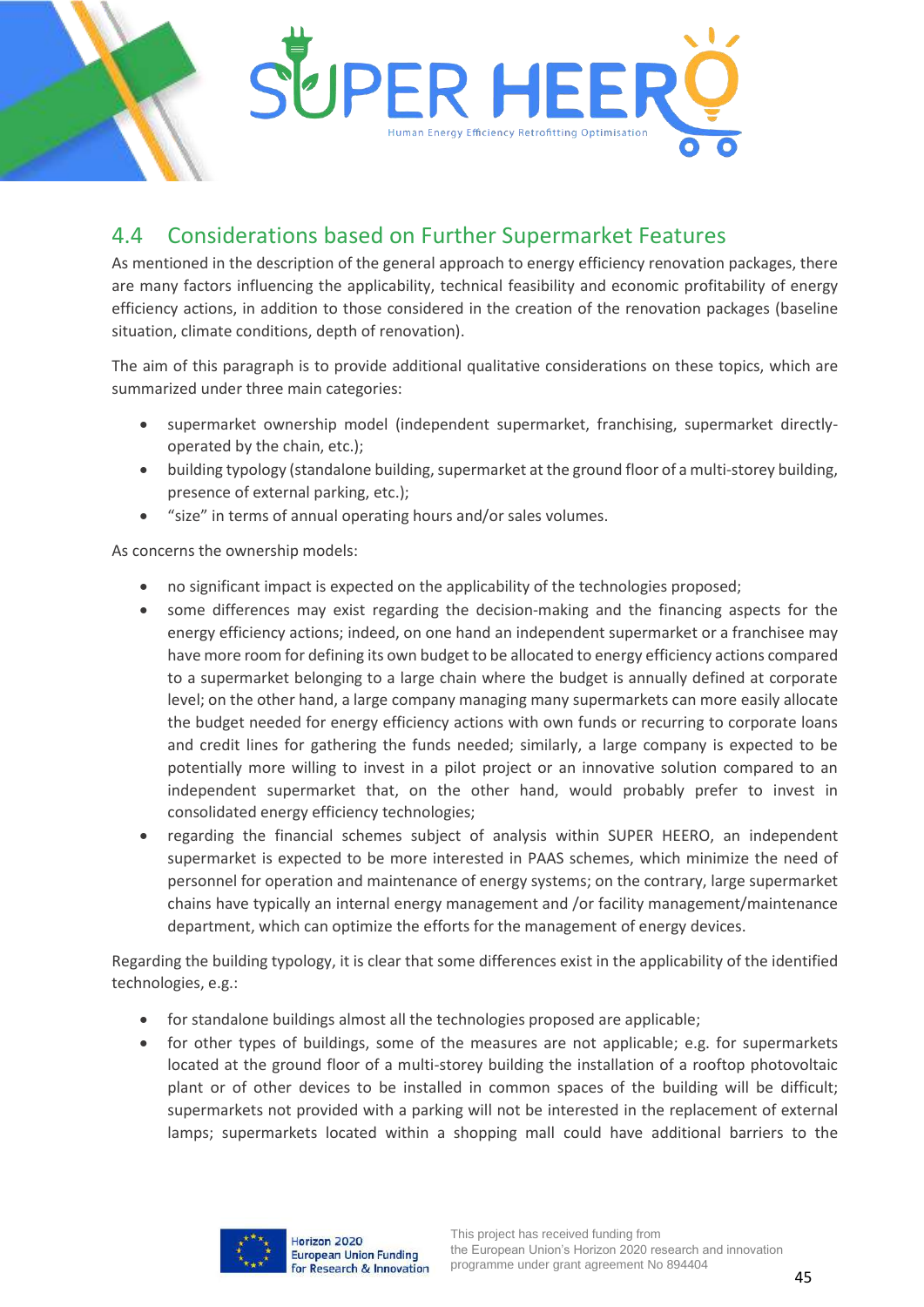

implementation of some technologies because some services might be provided at centralized level by the shopping mall, but on the other hand may offer interesting opportunities for heat recovery and local reuse, and for cogeneration or self-production of electricity from renewables, etc.

Regarding the "size" of the supermarket, it is worth highlighting that:

- the savings associated with some of the proposed measures, like the interventions on the refrigeration systems, do not depend on the annual working hours of the supermarket because the operation of the related devices is independent from the supermarket opening hours;
- on the other hand, for energy uses strongly correlated with the opening hours, like lighting or HVAC of retail areas, the level of energy savings and consequently the economic savings and the payback time are strongly variable;
- the sales volumes of the supermarket are not significantly correlated with the feasibility and profitability of the proposed energy efficiency actions, but of course influence the capacity of the company of generating revenues to be reinvested (among others) into energy efficiency actions, or of receiving support from a bank or fund for the realization of these investments.

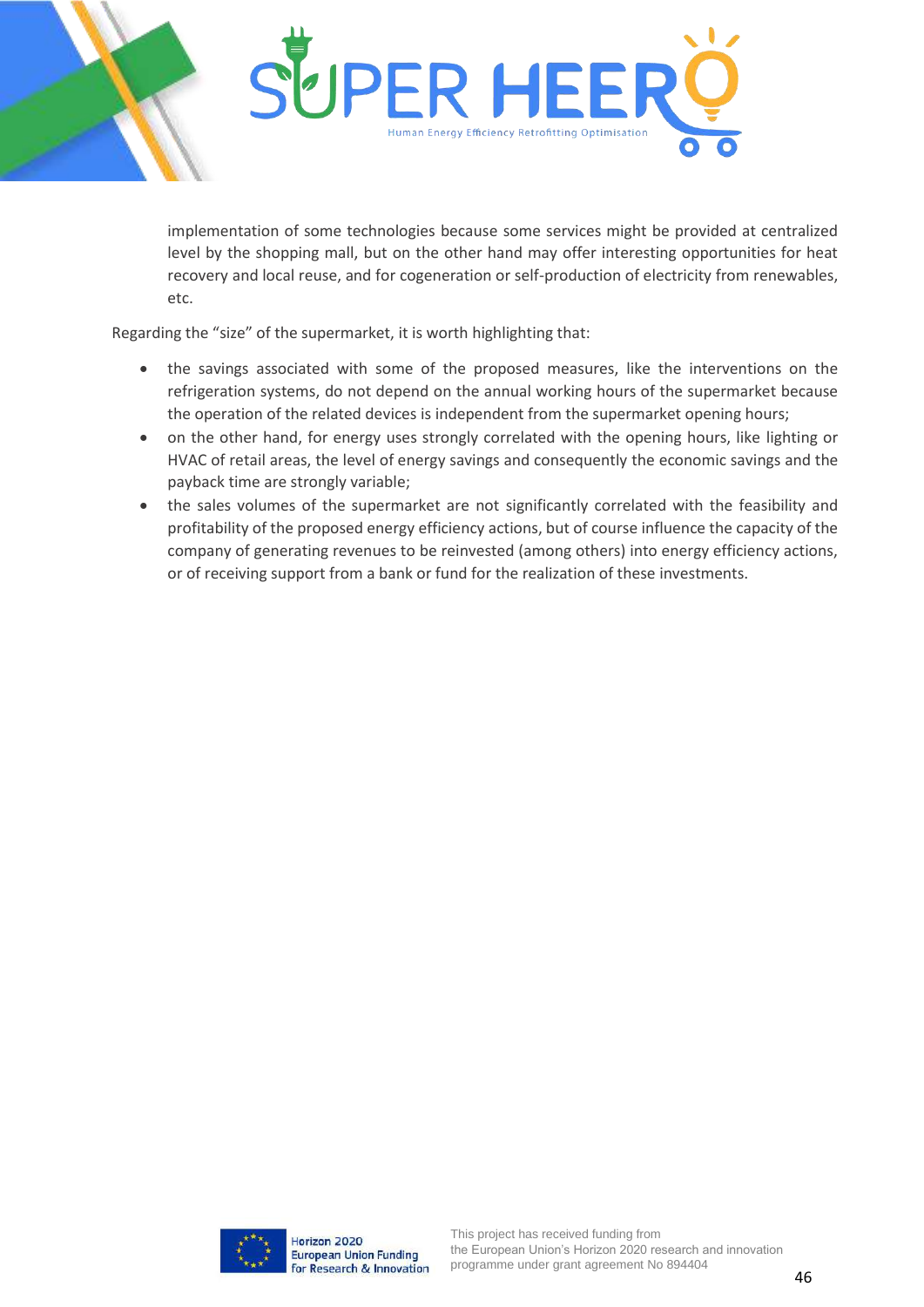

# <span id="page-46-0"></span>5.Case Study: High-Level Design

The present chapter presents a case study of implementation of the renovation packages introduced in the previous chapter 4 on a real supermarket. The supermarket is located in Italy, has a total floor area of 400  $m<sup>2</sup>$  and is a standalone building, and can be considered a "supermarket in average conditions" according to the classification presented in chapter 4, although the technical and financial evaluations carried out here, being customized on a specific supermarket and not generic, are not fully aligned with the packages and scenarios presented in the previous chapter.

In the following sections, the baseline energy consumptions of the supermarket are presented and analysed in terms of monthly trend, breakdown of demand among different users and energy performance indicators per unit of supermarket area.

Then, the potential for application of six measures out of those presented in Chapter 3 is analysed and a high-level design is carried out to determine the size of the required systems, the achievable energy savings and the needed costs, in order to evaluate also the financial feasibility.

To conclude, the overall features of the proposed renovation package are summarized in terms of investment, economic and energy/environmental benefits, impacts on the energy balance and energy performance indicators of the supermarket.

## <span id="page-46-1"></span>5.1Analysis of Baseline Energy Consumption

The supermarket taken as a reference for the present case study is characterized, in the baseline situation, by the energy consumptions and GHG emissions presented in [Table 6.](#page-46-2)

|                       | <b>Value</b> | <b>Unit</b>          |
|-----------------------|--------------|----------------------|
| <b>Electricity</b>    | 187,100      | kWhe/y               |
| <b>Natural Gas</b>    | 3,600        | $Sm^3/y$             |
| <b>Final Energy</b>   | 221,900      | kWh/y                |
| <b>Primary Energy</b> | 441,700      | kWhp/y               |
| <b>GHG Emissions</b>  | 55.4         | tCO <sub>2</sub> e/y |

<span id="page-46-2"></span>*Table 6: Supermarket Baseline Energy Consumptions and GHG Emissions*

The monthly trend of electricity and natural gas consumptions (both presented in terms of final energy) is also presented, in [Figure 5.1.](#page-47-0) Looking at the Figure, it can be noticed that natural gas consumptions are concentrated during winter months, being this fuel used only for space heating purposes; on the other

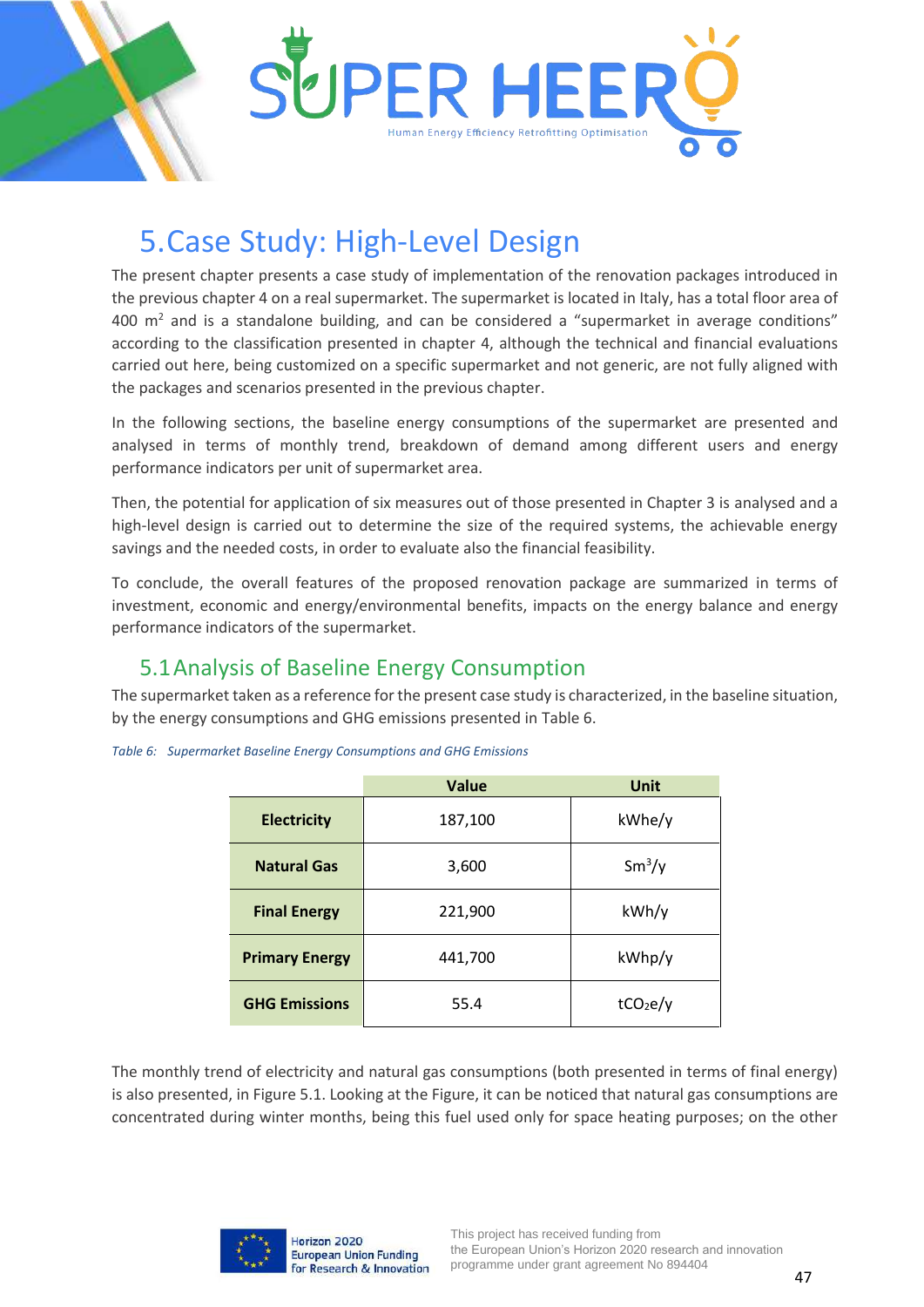

hand, electricity consumptions are relatively constant during the year, with higher values during summer due to the higher space cooling and product refrigeration needs.



#### <span id="page-47-0"></span>*Figure 5.1: Supermarket Monthly Energy Consumptions*

Based on the installed power and the typical use and load factor of the devices installed at the supermarket (that are available but not presented in the present report for confidentiality issues), the breakdown of electricity consumptions among the main users/areas of the supermarket has been determined and is presented i[n Figure 5.2.](#page-48-0)

Looking at the pie chart, it can be noticed that the refrigeration of products (both those in freezers and those in fridges – partly connected to centralized refrigeration units and partly based on standalone refrigerated cabinets) is responsible of the largest share of electricity uses, 40.0%, followed by lighting (carried out through neon fluorescent lamps) with 19.8%, by ventilation and space cooling (an air-water chiller and an Air Handling Unit) with 9.2% and by offices and logistics with 9.0%. The other areas/devices are not further analysed, due to their limited interest as case study for the present deliverable, being significantly related to the peculiarities of the specific site rather than to supermarkets in general.

The breakdown of natural gas consumptions is not presented graphically, being 100% of this fuel used in the boilers for space heating purposes.

Combining the breakdown of electricity consumptions and that of natural gas use, the overall breakdown of final energy demand of the supermarket presented in [Figure 5.3](#page-48-1) is determined. Looking at the pie chart it can be noticed that - compared to the breakdown of electricity uses only - the relative weight of HVAC increases up to 23.4%, with a subsequent reduction of other relative contributions to the total.

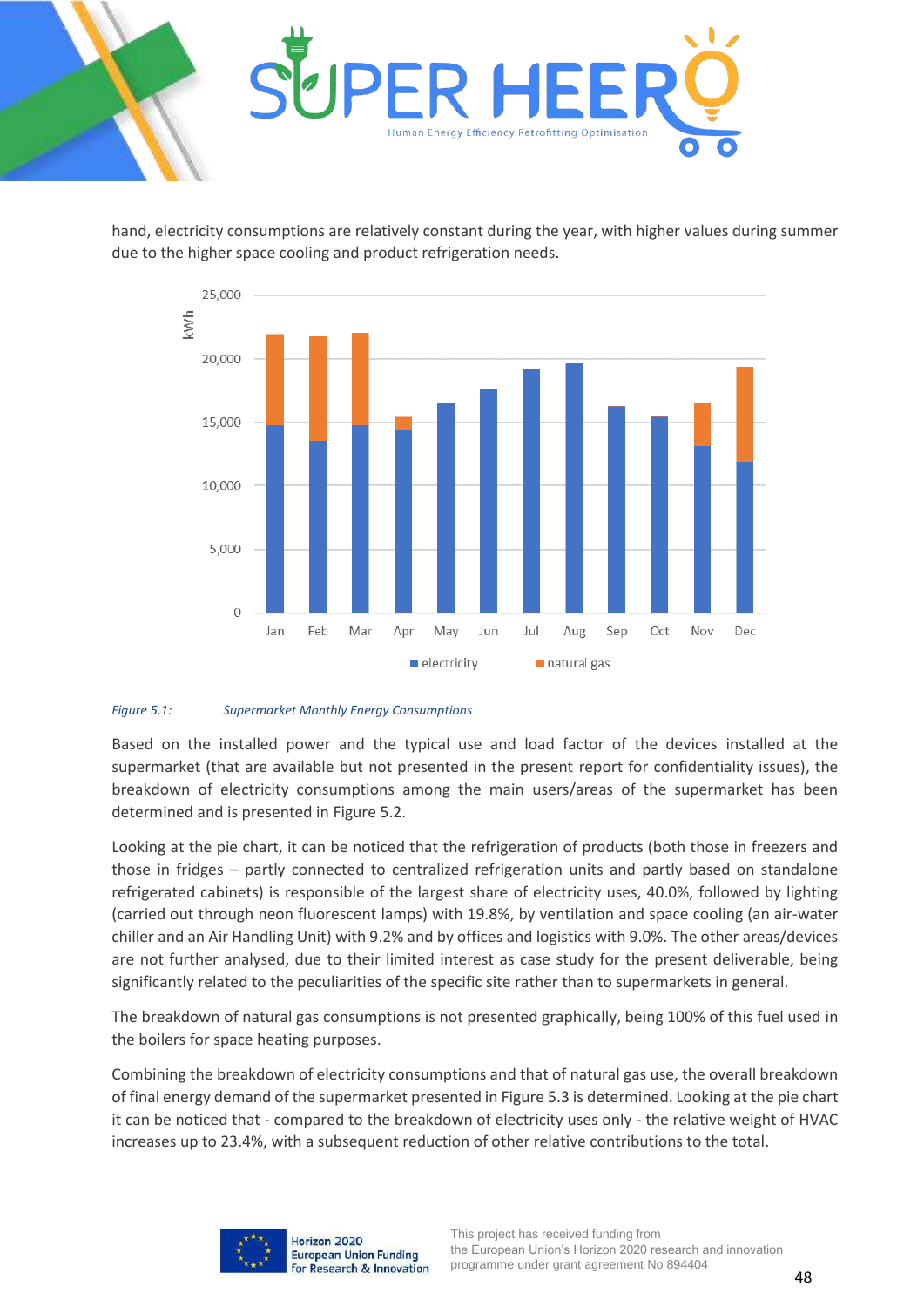





<span id="page-48-0"></span>

*Figure 5.2: Breakdown of Supermarket Electricity Consumption*



#### <span id="page-48-1"></span>*Figure 5.3: Breakdown of Supermarket Final Energy Demand*

Based on the energy consumption data and on their breakdown among different users and areas presented above, a set of energy performance indicators referred to the unit of area (400 m<sup>2</sup>) are calculated and presented in [Table 7.](#page-49-2) It is worth highlighting that the overall final energy indicator is of 554.9 kWh/m<sup>2</sup>/y, perfectly in line with the category "supermarket in average conditions" as defined in chapter 4, which for Southern Europe has a reference value of 500 kWh/m<sup>2</sup>/y.

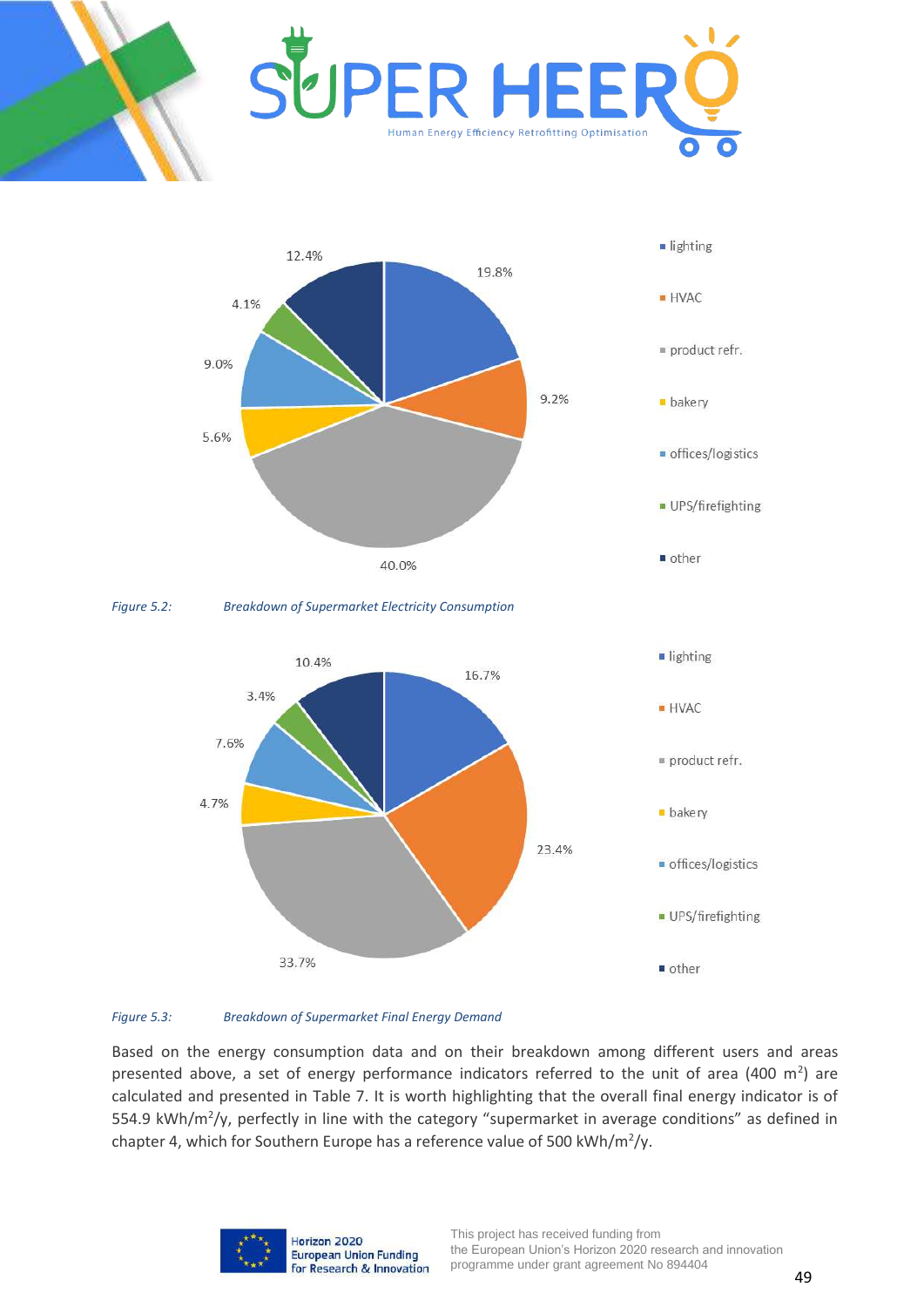

*Table 7: Baseline Energy Indicators*

<span id="page-49-2"></span>

|                                                        | Value | Unit         |
|--------------------------------------------------------|-------|--------------|
| <b>Total Final Energy</b>                              | 554.9 | $kWh/m^2/y$  |
| <b>Total Electricity</b>                               | 467.8 | $kWh/m^2$ /y |
| <b>Total Natural Gas</b>                               | 87.1  | $kWh/m^2/y$  |
| <b>Electricity for Lighting</b>                        | 92.5  | $kWh/m^2$ /y |
| <b>Electricity for Product</b><br><b>Refrigeration</b> | 187.3 | $kWh/m^2/y$  |
| <b>Electricity for HVAC</b>                            | 43.0  | $kWh/m^2/y$  |
| <b>Natural Gas for Heating</b>                         | 87.1  | $kWh/m^2/y$  |
| <b>Total Final Energy for HVAC</b>                     | 130.1 | $kWh/m^2/y$  |

# <span id="page-49-0"></span>5.2High-Level Design of Energy Efficiency Interventions

Based on the analysis of the baseline energy consumptions of the supermarket presented in the previous paragraph and on the assessment of the current level of energy efficiency of the supermarket itself, a set of improvement measures have been identified and their high-level design is the main subject of the present section.

The main weaknesses of the supermarket under the energy efficiency perspective are identified as the absence an electricity monitoring system, the use of fluorescent tubes for lighting, the low efficiency of the overall HVAC system (gas-fired boiler, electric chiller, water circulation pumps and ventilation fans), as well as of the products refrigeration systems. Moreover, the supermarket is characterized by a good potential for the self-production of electricity through the installation of a photovoltaic plant on the roof.

#### <span id="page-49-1"></span>5.2.1 Energy Monitoring System

The supermarket is currently not monitoring its energy consumptions; the bills issued by suppliers of electricity and natural gas are the only sources of data on energy consumptions and are archived but only for accounting and not for energy management purposes. This means that in the present situation, anomalies in energy consumptions can be spotted only by evidence, e.g. in case of malfunctioning of equipment or significant variations in the energy bills.

The monitoring of energy consumptions is mainly useful for determining bad practices/issues that cause additional consumptions. For example, it helps detecting equipment remaining switched on when not needed or identify areas where additional low-cost investments are possible. Such a system provides daily

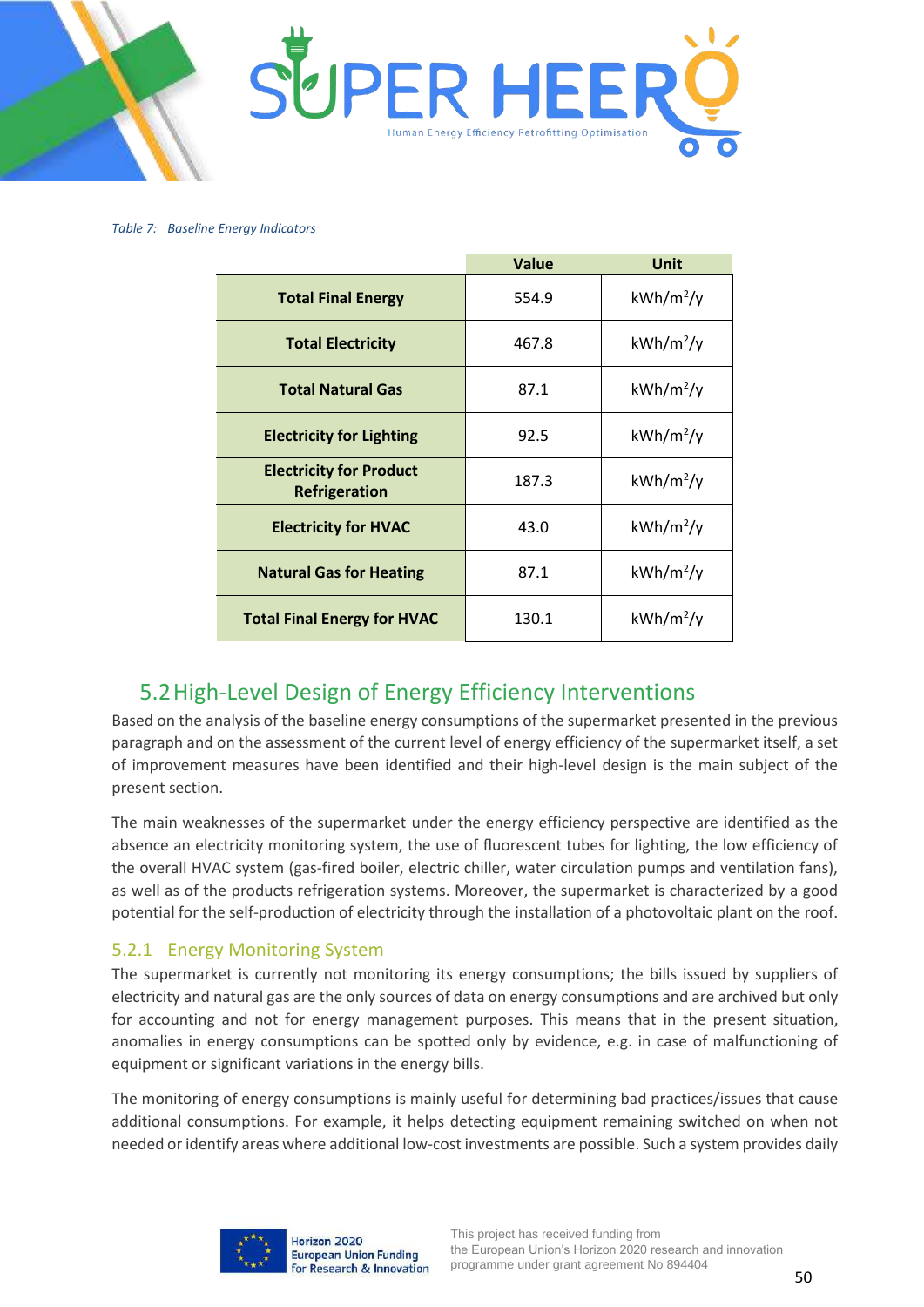

curves of energy consumptions, supporting the identification of load peaks, idles, oversized equipment, etc. In case of anomalies/leakages, the measures will allow the identification of the lines to be further assessed, and/or the specific user responsible for anomalous consumptions.

It is therefore recommended to install an energy monitoring and management system, constituted by an energy software and a set of electricity meters covering at least the overall consumption of the site and the main 10-15 electricity users, i.e.: outdoor unit of the refrigeration systems, chiller for space cooling, air handling unit, lighting lines within the retail area and the warehouses, bakery, etc.

The savings from such a system can be estimated as 5% of the baseline electricity consumptions of the supermarket; this estimate is conservative, to account for the fact that the actual results will strongly depend on the effectiveness of the whole energy management system and of the actions taken based on the hints from the system.

#### <span id="page-50-0"></span>5.2.2 LED Lighting

In the current situation, lighting of the supermarket is carried out with neon fluorescent lamps both in the areas for retail and in those not open to the public (warehouses and offices). Most of the lamps are 150 cm neon tubes, having an installed power of 56 W and a typical lifetime of 15,000 h.

The gradual replacement of neon fluorescent lamps with LED lamps would lead to a significant reduction of the installed power for lighting and consequently to a lower electricity consumption. The abovementioned 56 W neon tubes could be replaced with 24-26 W LED tubes, keeping the same luminous flux and increasing the lamp lifetime to at least 30,000 h. This means that electricity savings higher than 50% could be achieved, together with operation and maintenance benefits, since LED lamps will need to be replaced every 7 years instead of the 3.5 years of the neon ones.

Moreover, a further opportunity would be the installation of sensors (natural lighting or presence, depending on the areas of the supermarket) for the reduction of the lamps working hours; these sensors are particularly applicable to LEDs, since these lamps are suitable for dimming and frequent on/off cycles without significant impact on their duration, whereas neon lamps are not suitable for varying luminous flux and for on/off cycles.

#### <span id="page-50-1"></span>5.2.3 High Efficiency Heat Pump

Currently, the supermarket is provided with separate systems to produce hot water for space heating and of chilled water for space cooling. The former is constituted by a natural gas-fired, non-condensing boiler, installed 25 years ago and working with an estimated seasonal efficiency below 80%, whereas the latter is constituted by an electric air-water chiller, installed 15 years ago and working with an actual EER of approximately 2.2-2.5.

Both the above-mentioned systems supply water to an air handling unit, provided with heating and cooling batteries in addition to the filtering and humidification ones. The issues of the air handling unit are subject of a separate proposal for improvement.

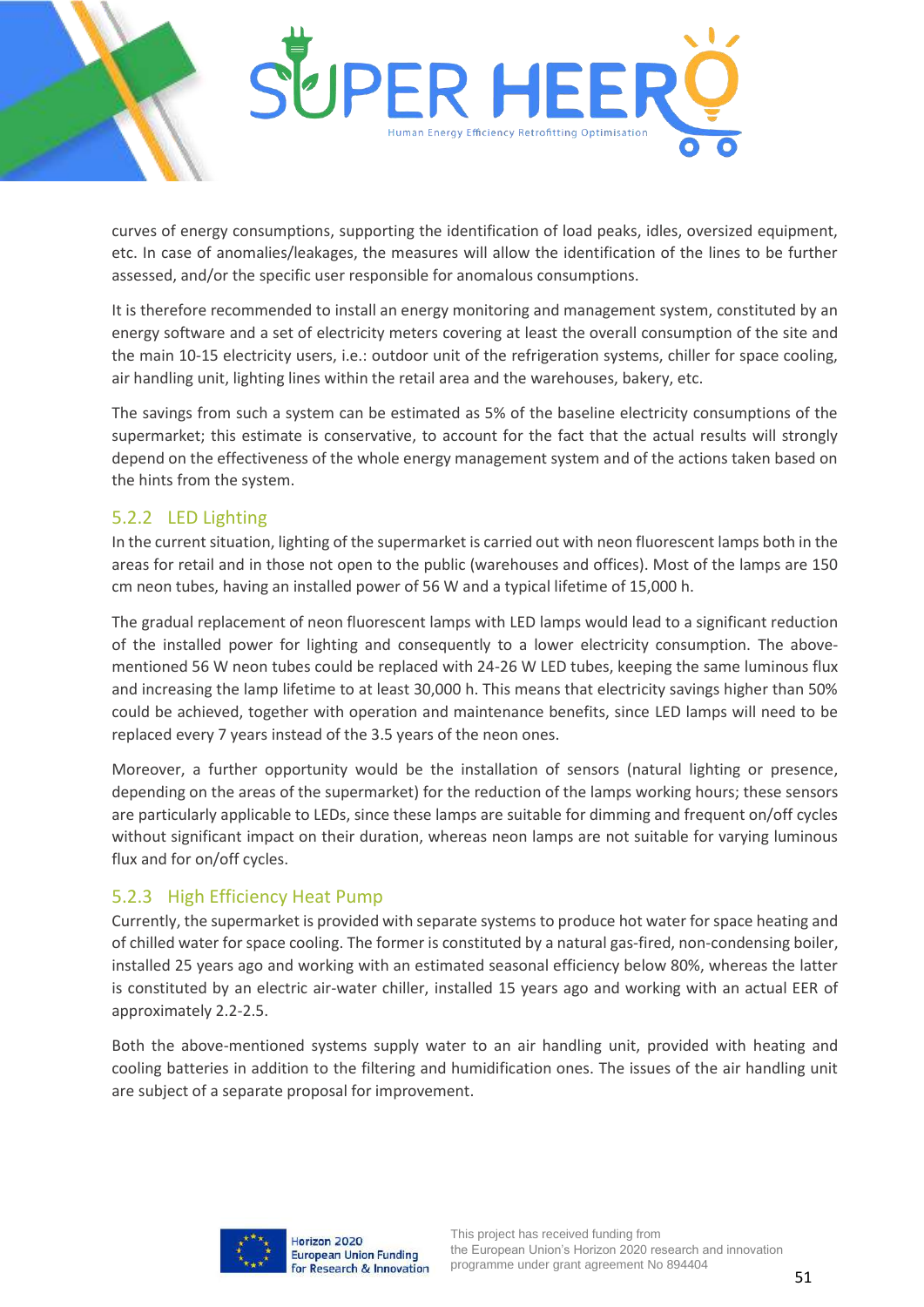

A significant improvement of the energy efficiency of the HVAC system at the supermarket could be achieved by installing a new, high-efficiency reversible heat pump for the production of both hot and chilled water for space heating in winter and space cooling in summer.

The new heat pump could be characterized by an average seasonal efficiency (COP for heating, EER for cooling) in the range 3.5-4.0 and therefore would allow the reduction to zero of the natural gas consumptions of the supermarket and – thanks to the high efficiency – only a limited increase of the electricity consumption of the site.

#### <span id="page-51-0"></span>5.2.4 Retrofitting of HVAC Systems

As mentioned in the previous section, ventilation of the supermarket is carried out by a 25-year old air handling unit, whose two 3 kW fans are provided with low-efficiency electric motors and work on-off, without the possibility to control the air flow depending on the real ventilation needs of the building.

An increase of the energy efficiency of the ventilation process could be achieved by replacing the old electric motors with new IE3 motors, and installing variable frequency drives allowing the partialisation of the air flow rate depending on ventilation needs. The inverters shall be controlled based on inputs given by temperature, humidity and CO concentration sensors to be installed in the air return line.

The savings from the implementation of this measure can be estimated as a total of 20% of the baseline electricity consumption of the fans, of which 5-8% thanks to the higher efficiency of the electric motors and 12-15% thanks to their improved control through VFD.

#### <span id="page-51-1"></span>5.2.5 High Efficiency Product Refrigeration

In the baseline situation, the supermarket is equipped with a 10-m long refrigerated cabinet, installed around 20 years ago, working at a temperature of 4-6°C, provided with doors and apparently not presenting significant energy efficiency or maintenance issues. On the other hand, the condensing unit is located outside, behind the supermarket, and appears in a relatively poor status of maintenance; during the survey it was not possible to check the whole path of the refrigerant fluid circulation pipes, but not negligible refrigerant fluid losses can be estimated based on the information provided by the maintenance personnel of the supermarket.

Based on the analysis of the baseline situation, it can be concluded that the whole refrigeration system would benefit from a complete renovation to reduce the energy demand for cooling and increase the chill production efficiency; however, based on the discussions held with the management, this is not a feasible option at the moment due to budget constraints.

Therefore, the present proposal for improvement is only focused on the renovation of part of the refrigeration system, including the replacement of the outdoor condensing unit and the reconstruction of the refrigerant fluid piping, aimed at reducing losses and increasing the overall energy efficiency of the refrigeration process.

The savings from the implementation of this measure are conservatively estimated as 30% of the current consumptions of the 10-m refrigerated cabinet and the associated external condensing unit.

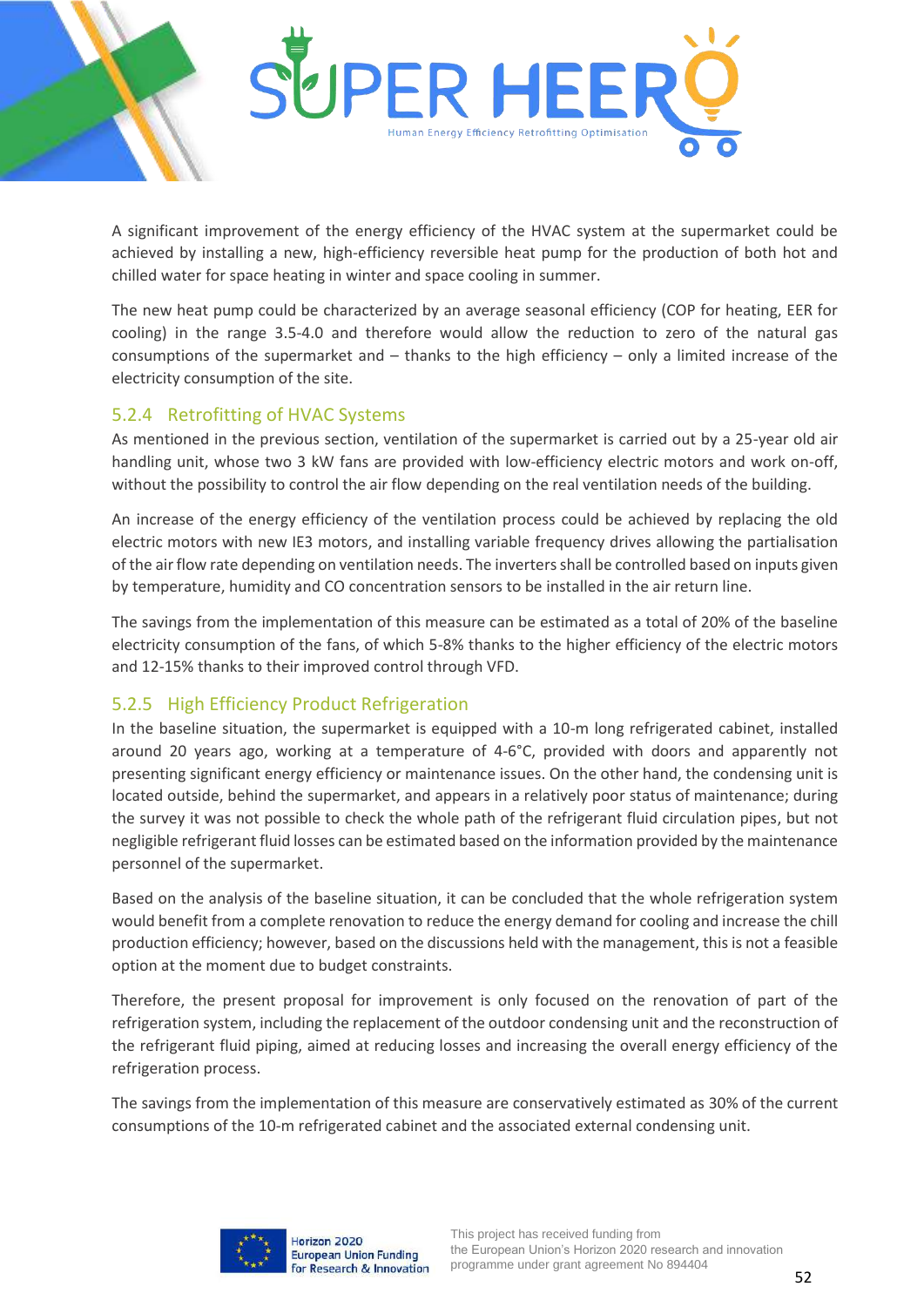

#### <span id="page-52-0"></span>5.2.6 Photovoltaic Plant

As mentioned in the general description, the supermarket is a standalone building with a floor area of approximately 400 m<sup>2</sup>. Its roof is flat and  $-$  based on the preliminary analyses done  $-$  suitable and almost fully available for the installation of a photovoltaic plant.

Based on the available spaces and on the electricity demand of the supermarket, it is assumed that a 30 kWp photovoltaic plant could be installed, which would require approximately 300  $m<sup>2</sup>$  and based on the solar radiation data for the specific location could produce 39,000 kWh/y.

The electricity production on the photovoltaic plant (corresponding to approximately 20% of the baseline electricity needs) could be easily self-consumed within the supermarket, minimizing the exchanges with the national grid. In any case, thanks to the net metering currently allowed for photovoltaic plants below 200 kWp, the electricity possibly produced in excess to the supermarket needs could be fed to the grid and consumed in a different period, with no cost for the supermarket.

### <span id="page-52-1"></span>5.3Expected Costs and Benefits

This section focuses on the presentation of the expected costs and benefits from the implementation of the proposed actions.

Specifically, a summary of the technical and financial features of the proposed actions is presented in [Table 8,](#page-52-2) wherea[s Figure 5.4](#page-54-0) shows a comparison an[d Figure 5.5](#page-54-1) the relative variation between the baseline and future situation (for electricity, natural gas, primary and final energy, GHG emissions).

It can be noticed that the overall package of energy efficiency actions has an overall investment need of 172,500  $€$  and a payback of 7.1 years; the implementation of the proposed actions would reduce:

- electricity purchases from the national grid by 22.7%;
- natural gas consumption by 100%, thanks to the switch from boiler to heat pump for heating;
- final energy consumptions by 17.3% and primary energy needs by 20.0%;
- GHG emissions by 32.6% thanks to the reduction of energy consumptions and the self-production of electricity from a renewable source.

Looking at the values in the Table, it can be noticed that some of the identified measures, like LED lighting and installation of a photovoltaic plant, seem easier to implement, since they have the shortest payback time and may be fully delegated to an external supplier. Other actions are characterized by a longer payback (e.g.: refrigeration system, heat pump, retrofitting of HVAC systems) but could significantly contribute to the improvement of the energy efficiency of the site and of the comfort or service quality for end-users. To conclude, energy monitoring is a low-cost action that potentially enables the identification of many further improvement actions, and is worth being implemented especially by a supermarket willing to adopt a continuous improvement approach for sustainability purposes.

<span id="page-52-2"></span>*Table 8: Main Facts of the Proposed Actions*

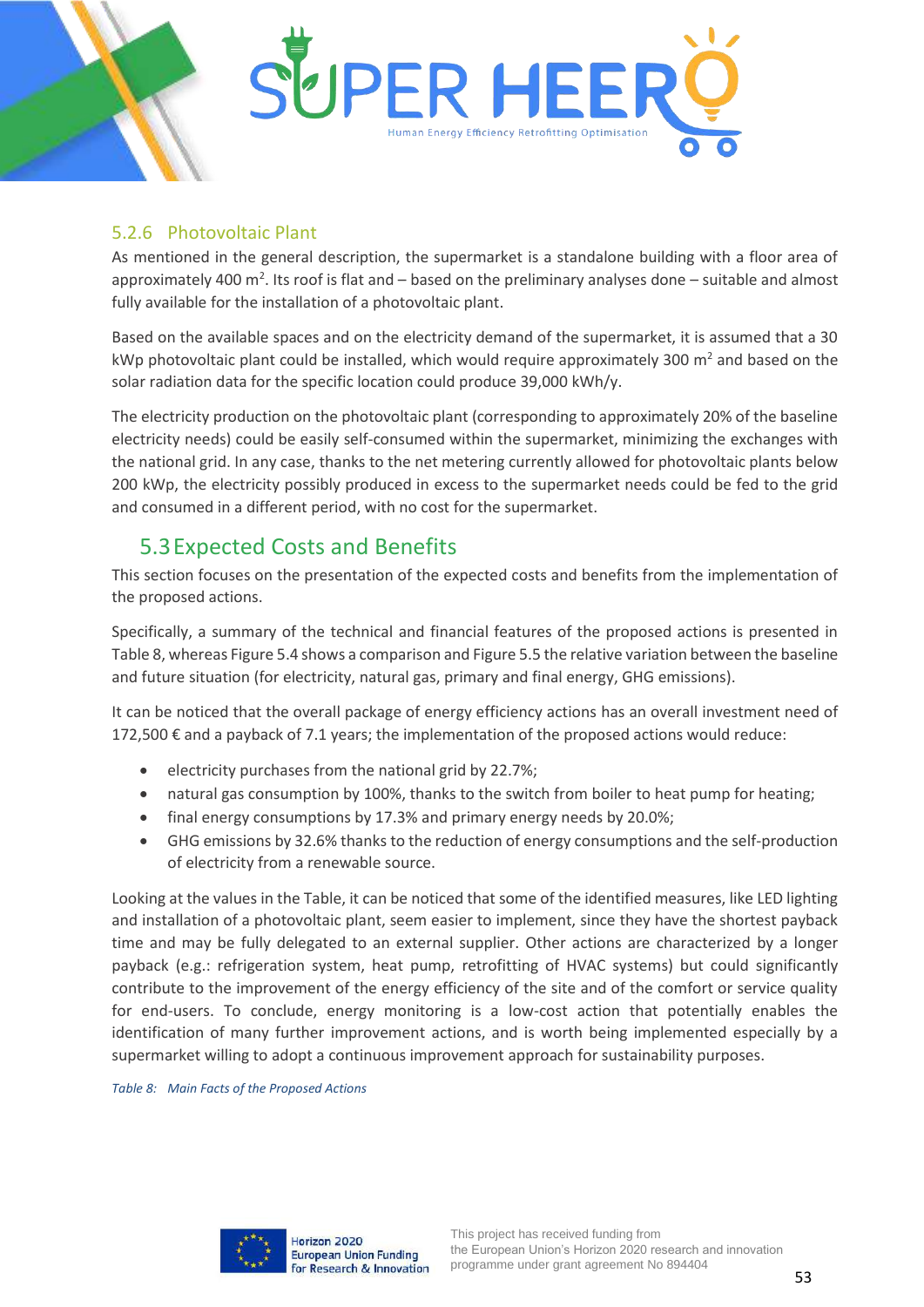



|                                                                  | <b>Investment</b> | <b>Savings</b> | <b>PBT</b> | <b>Electricity</b><br><b>Savings</b> | Gas<br><b>Savings</b>    | <b>Final</b><br><b>Energy</b><br><b>Savings</b> | <b>GHG</b><br><b>Emissions</b><br><b>Avoided</b> |
|------------------------------------------------------------------|-------------------|----------------|------------|--------------------------------------|--------------------------|-------------------------------------------------|--------------------------------------------------|
|                                                                  | €                 | $\epsilon$ /y  | V          | kWh/y                                | $\text{Sm}^3/\text{y}$   | kWh/y                                           | tCO <sub>2</sub> e/y                             |
| <b>Energy</b><br><b>Monitoring</b><br><b>System</b>              | 10,000            | 1,600          | 6.3        | 9,400                                | $\overline{\phantom{0}}$ | 9,400                                           | 2.4                                              |
| <b>LED Lighting</b>                                              | 15,000            | 3,100          | 4.8        | 18,500                               |                          | 18,500                                          | 4.8                                              |
| <b>High-Efficiency</b><br><b>Heat Pump</b>                       | 70,000            | 9,000          | 7.8        | $-8,700$                             | 34,800                   | 26,100                                          | 4.8                                              |
| <b>Retrofitting of</b><br><b>HVAC Systems</b>                    | 1,500             | 200            | 7.5        | 1,000                                |                          | 1,000                                           | 0.2                                              |
| <b>High-Efficiency</b><br><b>Product</b><br><b>Refrigeration</b> | 40,000            | 3,800          | 10.5       | 22,400                               |                          | 22,400                                          | 5.8                                              |
| <b>Photovoltaic</b><br><b>Plant</b>                              | 36,000            | 6,600          | 5.4        | 39,000                               |                          | 39,000                                          | 10.1                                             |
| <b>TOTAL</b>                                                     | 172,500           | 24,300         | 7.1        | 81,600                               | 34,800                   | 116,400                                         | 2.4                                              |





Horizon 2020 **European Union Funding** for Research & Innovation This project has received funding from the European Union's Horizon 2020 research and innovation programme under grant agreement No 894404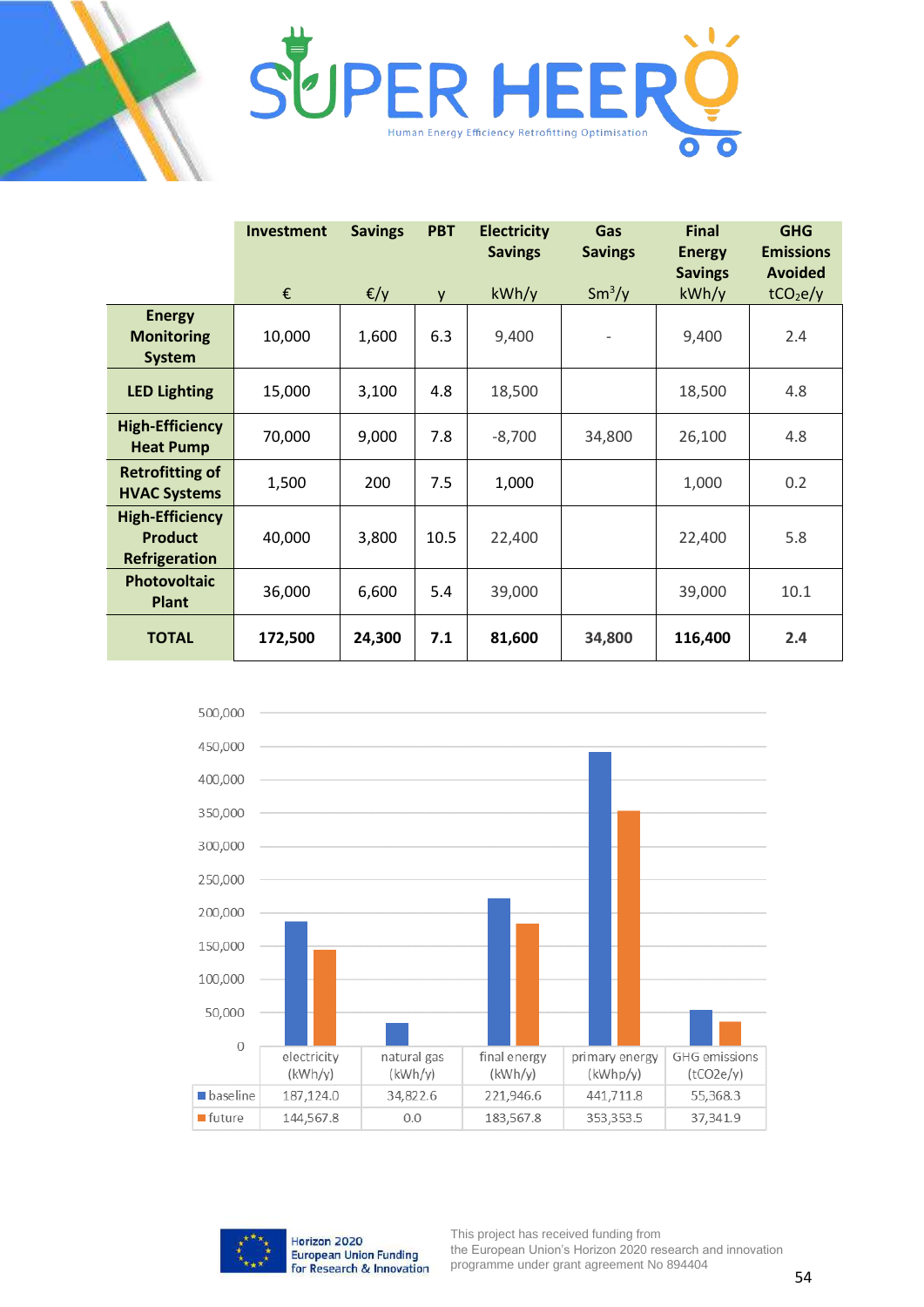

<span id="page-54-0"></span>*Figure 5.4: Comparison Baseline – Future Situation*



#### <span id="page-54-1"></span>*Figure 5.5: Variations Against Baseline Situation*

As a result of the savings presented in the previous tables and charts, the variation of the energy performance indicators per unit of supermarket area is presented in [Table 9.](#page-54-2)

|                                                 | <b>Baseline</b> | <b>Future</b> | <b>Unit</b>  | <b>Variation</b> |
|-------------------------------------------------|-----------------|---------------|--------------|------------------|
| <b>Total Final Energy</b>                       | 554.9           | 361.4         | $kWh/m^2$ /y | - 34.9%          |
| <b>Total Electricity</b>                        | 467.8           | 361.4         | $kWh/m^2/y$  | $-22.7%$         |
| <b>Total Natural Gas</b>                        | 87.1            |               | $kWh/m^2$ /y | - 100.0%         |
| <b>Electricity for Lighting</b>                 | 92.5            | 46.3          | $kWh/m^2$ /y | $-50.0\%$        |
| <b>Electricity for Product</b><br>Refrigeration | 187.3           | 131.1         | $kWh/m^2/y$  | $-30.0\%$        |
| <b>Electricity for HVAC</b>                     | 43.0            | 62.4          | $kWh/m^2$ /y | $-45.1%$         |
| <b>Natural Gas for Heating</b>                  | 87.1            |               | $kWh/m^2/y$  | - 100.0%         |
| <b>Total Final Energy for HVAC</b>              | 130.1           | 62.4          | $kWh/m^2/y$  | $-52.0%$         |

<span id="page-54-2"></span>

|  | Table 9: Comparison Future-Baseline Energy Indicators |  |
|--|-------------------------------------------------------|--|
|  |                                                       |  |



Horizon 2020 **European Union Funding** for Research & Innovation This project has received funding from the European Union's Horizon 2020 research and innovation programme under grant agreement No 894404